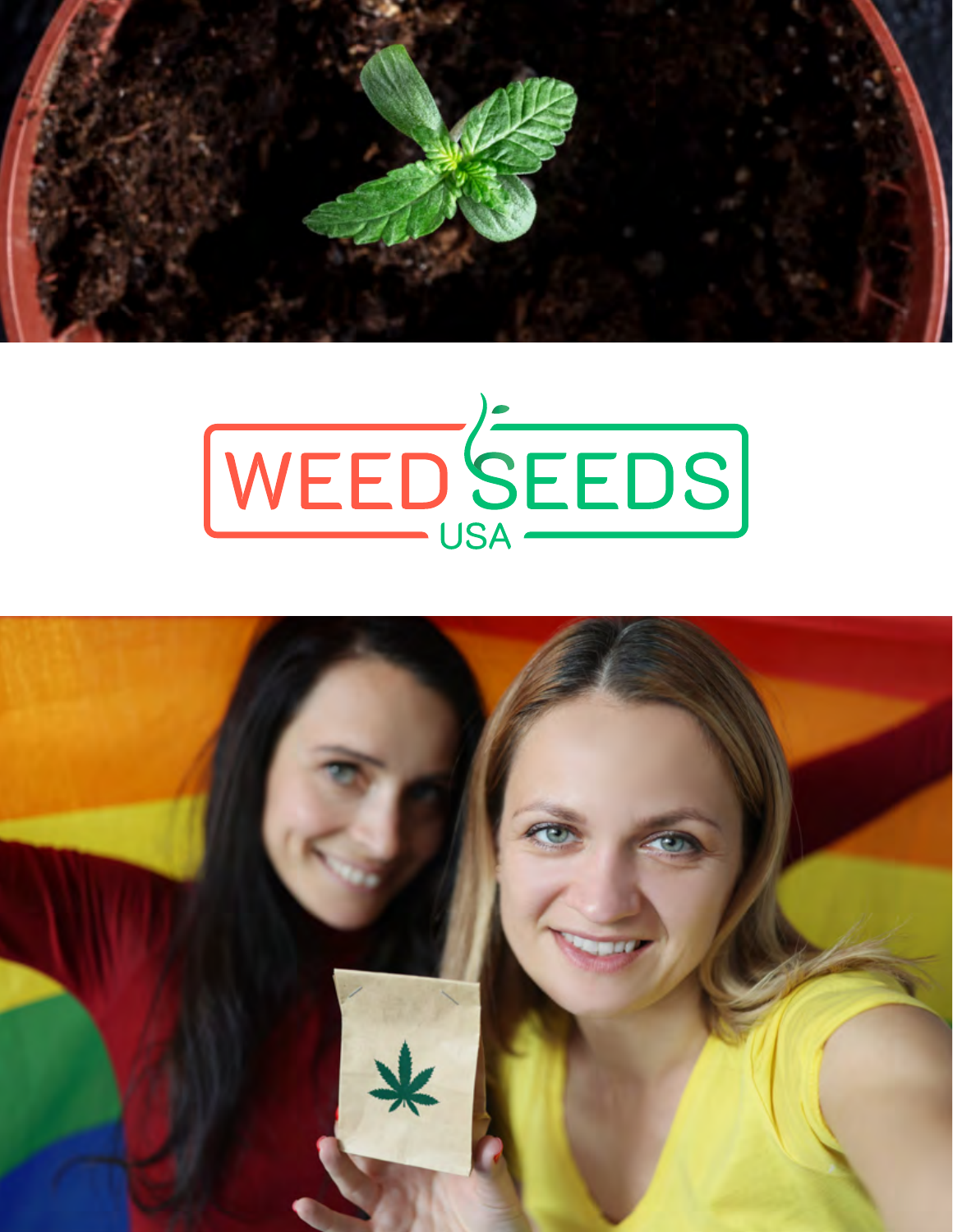

| <b>SKU</b>        | <b>Strain</b>                 | <b>THC</b> | <b>CBD</b> | <b>Family</b>   | <b>Indoor</b>           | Outdoor          | <b>Flower Time</b> |
|-------------------|-------------------------------|------------|------------|-----------------|-------------------------|------------------|--------------------|
|                   |                               |            |            |                 |                         |                  |                    |
| <b>WS-BA1027</b>  | 24K Gold Auto Fem             | 18-24%     | $< 1\%$    | Hybrid-Indica   | 300-500g m <sup>2</sup> | 100-120g         | 9 weeks            |
| <b>WS-T010</b>    | 24K Gold Photo Fem            | 18-24%     | $< 1\%$    | Hybrid-Indica   | 450g m <sup>2</sup>     | 600g             | 9-10 weeks         |
| WS-JV160          | 24K Gold Photo Reg            | 18-24%     | $< 1\%$    | Hybrid-Indica   | 450g m <sup>2</sup>     | 600g             | 9-10 weeks         |
| <b>WS-D129</b>    | 3 Kings Photo Fem             | 15-24%     | $< 1\%$    | Hybrid-Sativa   | 400-500g m <sup>2</sup> | 700g             | 9-10 weeks         |
| <b>WS-D137</b>    | 5 Alive Photo Fem             | 20-22%     | $< 1\%$    | Hybrid-Sativa   | 400-500g m <sup>2</sup> | 600-700g         | 9-10 weeks         |
| <b>WS-BF1059</b>  | 60 Day Wonder Photo Fem       | 15%        | $< 1\%$    | Hybrid-Indica   | $200g \text{ m}^2$      | 100 <sub>g</sub> | 8-10 weeks         |
| <b>WS-D152</b>    | Acapulco Gold Auto Fem        | 20-23%     | $< 1\%$    | Hybrid-indica   | 500-600gm <sup>2</sup>  | 450-550g         | 9-11 weeks         |
| <b>WS-JV049</b>   | Acapulco Gold Photo Fem       | 20-23%     | $< 1\%$    | Hybrid-indica   | 500-600gm <sup>2</sup>  | 450-550g         | 9-11 weeks         |
| <b>WS-MB015</b>   | Afghan Auto Fem               | 17-19%     | $< 1\%$    | Pure Indica     | 300-400g m <sup>2</sup> | 100-200g         | 10-11 weeks        |
| <b>WS-BR1060</b>  | Afghan Hash Plant Photo Reg   | 18-20%     | $< 1\%$    | Hybrid-Indica   | 400g m <sup>2</sup>     | 500-600g         | 8-10 weeks         |
| <b>WS-BF1004</b>  | Afghan Jamaica Photo Fem      | 20-23%     | $< 1\%$    | Hybrid-Sativa   | 600-800g m <sup>2</sup> | 1000g+           | 11-13 weeks        |
| <b>WS-JV035</b>   | Afghan Kush Photo Fem         | 18-21%     | $< 1\%$    | Pure Indica     | 400-500g m <sup>2</sup> | 500-600g         | 7-9 weeks          |
| <b>WS-BR1026</b>  | Afghan Kush Photo Reg         | 18-21%     | $< 1\%$    | Pure Indica     | 400-500g m <sup>2</sup> | 500-600g         | 7-9 weeks          |
| WS-JV036          | Afghan Photo Fem              | 18-20%     | $< 1\%$    | Pure Indica     | 400-500g m <sup>2</sup> | 500-600g         | 7-10 weeks         |
| <b>WS-JV026</b>   | Afghan Super Skunk Photo Fem  | 17-20%     | $< 1\%$    | Hybrid-Indica   | 400-500g m <sup>2</sup> | 800-900g         | 8-10 weeks         |
| <b>WS-BA1007</b>  | Afghani Domina Auto Fem       | 17-19%     | $< 1\%$    | Pure Indica     | 400g m <sup>2</sup>     | 150-250g         | 8-10 weeks         |
| <b>WS-BF1029</b>  | Afghani Domina Photo Fem      | 16-21%     | < 2%       | Hybrid-Indica   | 500g $m2$               | 900g             | 7-8 weeks          |
| <b>WS-BF1008</b>  | Afghani Haze Photo Fem        | 22-25%     | < 2%       | Hybrid-Sativa   | 350-450g m <sup>2</sup> | 350-450g         | 10 weeks           |
| <b>WS-BF1010</b>  | African Princess 88 Photo Fem | 18-22%     | $< 1\%$    | Hybrid-Sativa   | 400-500g m <sup>2</sup> | 800-900g         | 9-11 weeks         |
| <b>WS-JV223</b>   | <b>Agent Orange Photo Fem</b> | 21-22%     | < 2%       | Hybrid-Sativa   | $600g \, \text{m}^2$    | 500g             | 8-9 weeks          |
| WS-JV116          | <b>Agent Orange Photo Reg</b> | 19-24%     | $< 1\%$    | Hybrid-Sativa   | 350-450g m <sup>2</sup> | 400-500g         | 8-10 weeks         |
| <b>WS-V109</b>    | <b>AK Crack Photo Fem</b>     | 17%        | $< 1\%$    | Hybrid-Sativa   | 500-550g m <sup>2</sup> | 500-600g         | 8-10 weeks         |
| <b>WS-JV058</b>   | AK Widow Fast Photo Fem       | 18-20%     | $< 1\%$    | Hybrid-Indica   | 350-450g m <sup>2</sup> | 400-500g         | 7-9 weeks          |
| <b>WS-D038</b>    | AK47 Auto Fem                 | 16-18%     | $< 1\%$    | Hybrid-Sativa   | 300-400g m <sup>2</sup> | 200-300g         | 8-10 weeks         |
| <b>WS-JV057</b>   | <b>AK47 Fast Photo Fem</b>    | 19%        | $< 1\%$    | Hybrid-Sativa   | 400-500g m <sup>2</sup> | 450-550g         | 7-9 weeks          |
| <b>WS-D005</b>    | AK47 Photo Fem                | 18-20%     | $< 1\%$    | Hybrid-Sativa   | 350-450g m <sup>2</sup> | 400-500g         | 8-9 weeks          |
| <b>WS-NO-1</b>    | Alaskan Purple Auto Fem       | 19-23%     | $< 1\%$    | Hybrid-Sativa   | 550g m <sup>2</sup>     | 1700g            | 9 weeks            |
| <b>WS-NO-2</b>    | Alaskan Purple Photo Fem      | 19-23%     | $< 1\%$    | Hybrid-Sativa   | 550g m <sup>2</sup>     | 1700g            | 9 weeks            |
| <b>WS-BF1011</b>  | Alien Dosidos Tech Photo Fem  | 17-25%     | $< 1\%$    | Hybrid-Indica   | 300-500g m <sup>2</sup> | 400-500g         | 8-10 weeks         |
| <b>WS-JV133</b>   | Alien Gorilla Glue Photo Fem  | 20-24%     | $<1\%$     | Hybrid-Indica   | 450-550g m <sup>2</sup> | 500-600g         | 8-10 weeks         |
| <b>WS-BR1027</b>  | Alien Gorilla Glue Photo Reg  | 23-24%     | $< 1\%$    | Hybrid-Indica   | 500-600g m <sup>2</sup> | 500g             | 8-10 weeks         |
| <b>WS-BFV1058</b> | Alien OG Fast Photo Fem       | 23-25%     | $< 1\%$    | Hybrid-Balanced | 400g m <sup>2</sup>     | 300-400g         | 8-10 weeks         |
| <b>WS-JV141</b>   | Alien OG Photo Fem            | 23-25%     | $< 1\%$    | Hybrid-Balanced | 300-400g m <sup>2</sup> | 300-400g         | 8-10 weeks         |
| <b>WS-BR1028</b>  | Alien OG Photo Reg            | 23-25%     | $< 1\%$    | Hybrid-Balanced | 300-400g m <sup>2</sup> | 300-400g         | 8-10 weeks         |
| <b>WS-JV108</b>   | Alien Technology Photo Fem    | 17-20%     | $< 1\%$    | Pure Indica     | 300-400g m <sup>2</sup> | 350-450g         | 8-10 weeks         |
| <b>WS-JV231</b>   | Alien Technology Photo Reg    | 17-20%     | $< 1\%$    | Pure Indica     | 300-400g m <sup>2</sup> | 350-450g         | 8-10 weeks         |
| <b>WS-MB025</b>   | American Haze Photo Fem       | 20-24%     | $< 1\%$    | Hybrid-Sativa   | 300-400g m <sup>2</sup> | 500-600g         | 8-10 weeks         |
| <b>WS-V107</b>    | Amnesia 47 Photo Fem          | 17-22%     | $< 1\%$    | Hybrid-Sativa   | 350-450g m <sup>2</sup> | 400-600g         | 9-10 weeks         |
| <b>WS-D027</b>    | Amnesia Auto Fem              | 18-22%     | $< 1\%$    | Hybrid-Sativa   | 300-400g m <sup>2</sup> | 100-200          | 9-11 weeks         |
| <b>WS-BR1008</b>  | Amnesia Cake Boom Photo Reg   | 20-23%     | $< 1\%$    | Hybrid-Sativa   | 400-500g m <sup>2</sup> | 500-600g         | 8-10 weeks         |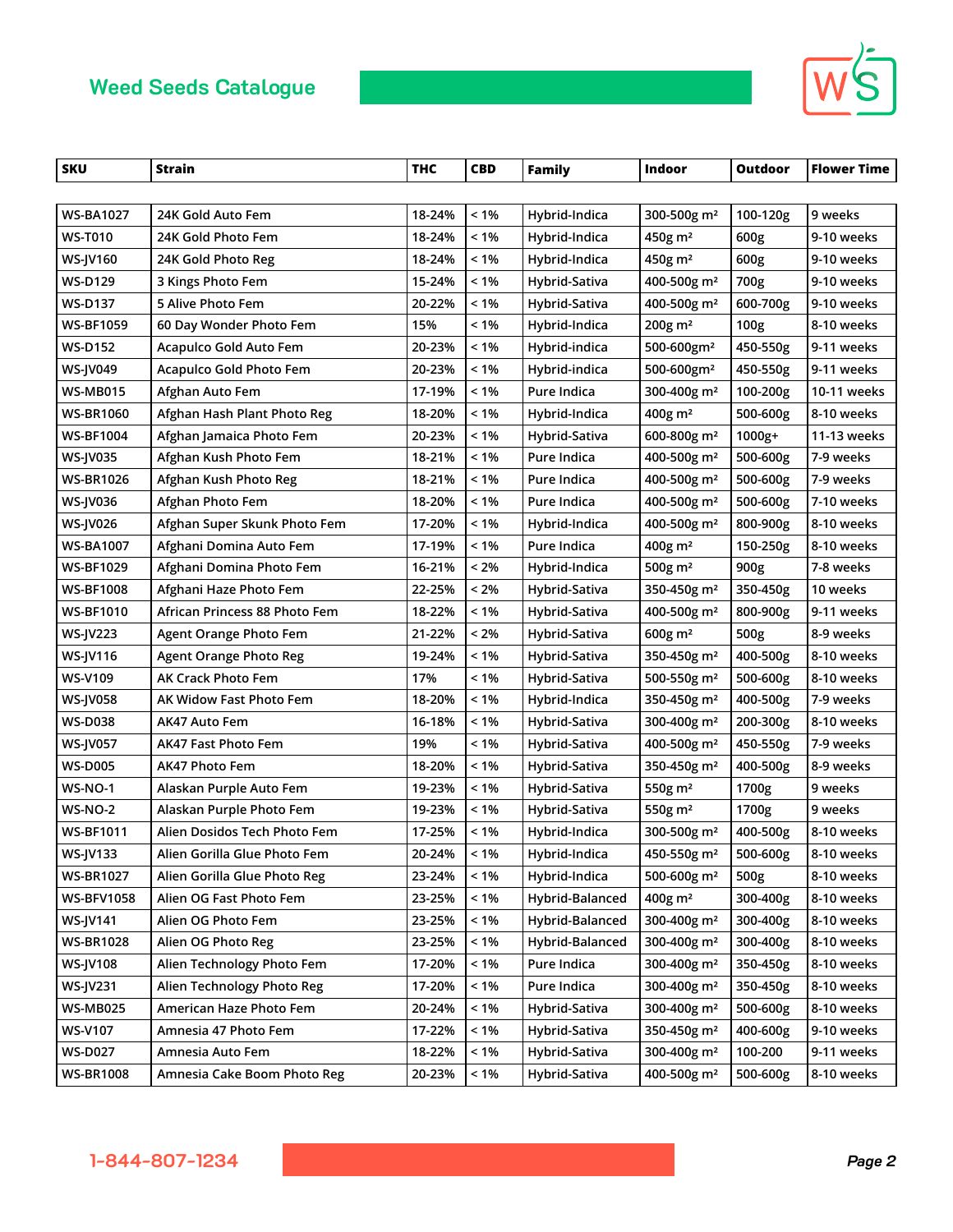



 $\sqrt{2}$ 

| <b>SKU</b>       | <b>Strain</b>                        | <b>THC</b> | <b>CBD</b> | <b>Family</b>   | Indoor                  | <b>Outdoor</b> | <b>Flower Time</b> |
|------------------|--------------------------------------|------------|------------|-----------------|-------------------------|----------------|--------------------|
|                  |                                      |            |            |                 |                         |                |                    |
| <b>WS-JV098</b>  | Amnesia Fast Photo Fem               | 20-21%     | $< 1\%$    | Hybrid-Sativa   | 400-500g m <sup>2</sup> | 600-700g       | 7-9 weeks          |
| <b>WS-JV020</b>  | Amnesia Haze Auto Fem                | 18-23%     | $< 1\%$    | Hybrid-Sativa   | 250-350g m <sup>2</sup> | 200-300g       | 10-12 weeks        |
| <b>WS-JV025</b>  | Amnesia Haze Photo Fem               | 20-22%     | $< 1\%$    | Hybrid-Sativa   | 500-600g m <sup>2</sup> | 600-700g       | 8-10 weeks         |
| <b>WS-TG010</b>  | Amnesia Head Band Photo Fem          | 17-20%     | $< 1\%$    | Hybrid-Balanced | 450-500g m <sup>2</sup> | 500-600g       | 9-11 weeks         |
| WS-RS033         | Amnesia Kush Auto Fem                | 18-21%     | $< 1\%$    | Hybrid-Sativa   | 300-400g m <sup>2</sup> | 250-350g       | 9-10 weeks         |
| <b>WS-RS002</b>  | Amnesia Kush Photo Fem               | 18-21%     | $< 1\%$    | Hybrid-Sativa   | 450-550g m <sup>2</sup> | 600-700g       | 8-10 weeks         |
| <b>WS-JV056</b>  | Amnesia Lemon Fast Photo Fem         | 18-20%     | $< 1\%$    | Hybrid-Sativa   | 300-400g m <sup>2</sup> | 500-600g       | 7-9 weeks          |
| <b>WS-JV090</b>  | Amnesia Lemon Photo Fem              | 20-21%     | $< 1\%$    | Hybrid-Sativa   | 400-500g m <sup>2</sup> | 500-600g       | 8-10 weeks         |
| <b>WS-JV224</b>  | Amnesia Lemon Photo Reg              | 20-21%     | $< 1\%$    | Hybrid-Sativa   | 400-500g m <sup>2</sup> | 500-600g       | 8-10 weeks         |
| <b>WS-T008</b>   | Amnesia Nicole Photo Fem             | 20-22%     | $< 1\%$    | Hybrid-Sativa   | 400-500g m <sup>2</sup> | 500-600g       | 8-10 weeks         |
| WS-MB014         | Amnesia Photo Fem                    | 18-22%     | $< 1\%$    | Hybrid-Sativa   | 500-600g m <sup>2</sup> | 600-700g       | 9-11 weeks         |
| WS-JV161         | Amnesia Purple Photo Fem             | 19-21%     | $< 1\%$    | Hybrid-Indica   | 400-500g m <sup>2</sup> | 400-500g       | 8-10 weeks         |
| <b>WS-BF1078</b> | Aurora Indica Photo Fem              | 15-19%     | $< 1\%$    | Hybrid-Indica   | $450g \text{ m}^2$      | 400-500g       | 9-11 weeks         |
| WS-TG011         | <b>Badazz Cheese Photo Fem</b>       | 17-19%     | $< 1\%$    | Hybrid-Indica   | 400-500g m <sup>2</sup> | 600-700g       | 8-10 weeks         |
| <b>WS-TG001</b>  | <b>Badazz Rolex Photo Fem</b>        | 20-23%     | $< 1\%$    | Hybrid-Indica   | 300-400g m <sup>2</sup> | 400-500g       | 8-10 weeks         |
| WS-TG017         | Banana Berry Cheese Photo Fem        | 18-20%     | $< 1\%$    | Hybrid-indica   | 400-500g m <sup>2</sup> | 300-400g       | 8-10 weeks         |
| <b>WS-RS032</b>  | Banana Kush Auto Fem                 | 20-23%     | $< 1\%$    | Hybrid-Indica   | 500-600g m2             | 120-200g       | 8-10 weeks         |
| <b>WS-T006</b>   | Banana Kush Photo Fem                | 17-22%     | $< 1\%$    | Hybrid-Indica   | 450-550g m <sup>2</sup> | 500-600g       | 8-9 weeks          |
| WS-BR1054        | Banana Kush Photo Reg                | 17-22%     | $< 1\%$    | Hybrid-Indica   | 500g m <sup>2</sup>     | 500-600g       | 8-9 weeks          |
| <b>WS-RS025</b>  | Banana Punch Photo Fem               | 20-22%     | $< 1\%$    | Hybrid-Indica   | 400-500g m <sup>2</sup> | 450-550g       | 8-10 weeks         |
| WS-BF1087        | Banana Sherbet Photo Fem             | 20-24%     | $< 1\%$    | Hybrid-Indica   | $650g \text{ m}^2$      | 600-700g       | 8-9 weeks          |
| WS-BR1010        | <b>Banner Grapefruit Photo Reg</b>   | 21-24%     | $< 1\%$    | Hybrid-Sativa   | 350-450g m <sup>2</sup> | 600-700g       | 10-12 weeks        |
| WS-BR1004        | <b>BC God Bud Photo Reg</b>          | 19-24%     | $< 1\%$    | Hybrid-Indica   | 400-500g m <sup>2</sup> | 800-900g       | 8-10 weeks         |
| WS-NO-3          | <b>Beanstalk Fast Photo Fem</b>      | 16-20%     | $< 1\%$    | Hybrid-Indica   | 450-550g m <sup>2</sup> | 80-150g        | 7-9 weeks          |
| WS-BR1048        | Berry Banana Kush Photo Reg          | 22-26%     | $< 1\%$    | Hybrid-Indica   | 450g m <sup>2</sup>     | 450-550g       | 8-9 weeks          |
| <b>WS-JV083</b>  | Big Blue Bud Auto Fem                | 20-22%     | $< 1\%$    | Hybrid-Balanced | 400-500g m <sup>2</sup> | 150-300g       | 10-12 weeks        |
| <b>WS-JV093</b>  | <b>Big Blue Devil Auto Fem</b>       | 16-18%     | $< 1\%$    | Hybrid-Indica   | 350-450g m <sup>2</sup> | 100-200g       | 9-10 weeks         |
| WS-BA1001        | <b>Big Bud Auto Fem</b>              | 18-21%     | $< 1\%$    | Hybrid-Indica   | 400-500g m <sup>2</sup> | 100-300g       | 8-10 weeks         |
| <b>WS-JV204</b>  | Big Bud Fast Photo Fem               | 17-22%     | $< 1\%$    | Hybrid-Indica   | 500-600g m <sup>2</sup> | 650-750g       | 7-9 weeks          |
| WS-1003          | <b>Big Bud Photo Fem</b>             | 18-24%     | $< 1\%$    | Hybrid-Indica   | 500-600g m <sup>2</sup> | 600-700g       | 8-10 weeks         |
| WS-JV043         | <b>Big Devil Auto Fem</b>            | 15-20%     | $< 1\%$    | Hybrid-Sativa   | 400-550g m <sup>2</sup> | 50-250g        | 9-10 weeks         |
| <b>WS-BF1012</b> | Black Banana Kush Photo Fem          | 19-23%     | $< 1\%$    | Hybrid-Indica   | 400-500g m <sup>2</sup> | 400-500g       | 8-10 weeks         |
| <b>WS-JV143</b>  | Black Demon OG Photo Fem             | 19-21%     | $< 1\%$    | Hybrid-Indica   | 500-600g m <sup>2</sup> | 600-700g       | 8-10 weeks         |
| <b>WS-BA1018</b> | <b>Black Domina Auto Fem</b>         | 10-15%     | $< 1\%$    | Hybrid-Indica   | 300-400g m <sup>2</sup> | 150-250g       | 9-10 weeks         |
| <b>WS-MB006</b>  | <b>Black Domina Photo Fem</b>        | 18-24%     | $< 1\%$    | Hybrid-Indica   | 400-450g m <sup>2</sup> | 500-600g       | 8-9 weeks          |
| <b>WS-JV051</b>  | <b>Black Dominia Fast Photo Fem</b>  | 18-24%     | $< 1\%$    | Hybrid-Indica   | 400-450g m <sup>2</sup> | 500-600g       | 8-10 weeks         |
| WS-JV162         | <b>Black Hulk Photo Fem</b>          | 18%        | $< 1\%$    | Hybrid-Indica   | 300-450g m <sup>2</sup> | 350g           | 8-10 weeks         |
| <b>WS-D094</b>   | <b>Black Jack Auto Fem</b>           | 17-19%     | $< 1\%$    | Hybrid-Sativa   | 400-500g m <sup>2</sup> | 50-250g        | 9-11 weeks         |
| <b>WS-TA001</b>  | <b>Black Purple Cheese Photo Fem</b> | 16-18%     | $< 1\%$    | Hybrid-Indica   | 400-500g m <sup>2</sup> | 500-600g       | 8-10 weeks         |
| <b>WS-NO-4</b>   | <b>Black Rhino Photo Fem</b>         | 20-23%     | $< 1\%$    | Hybrid-Indica   | 300-400g m <sup>2</sup> | 250-400g       | 8-10 weeks         |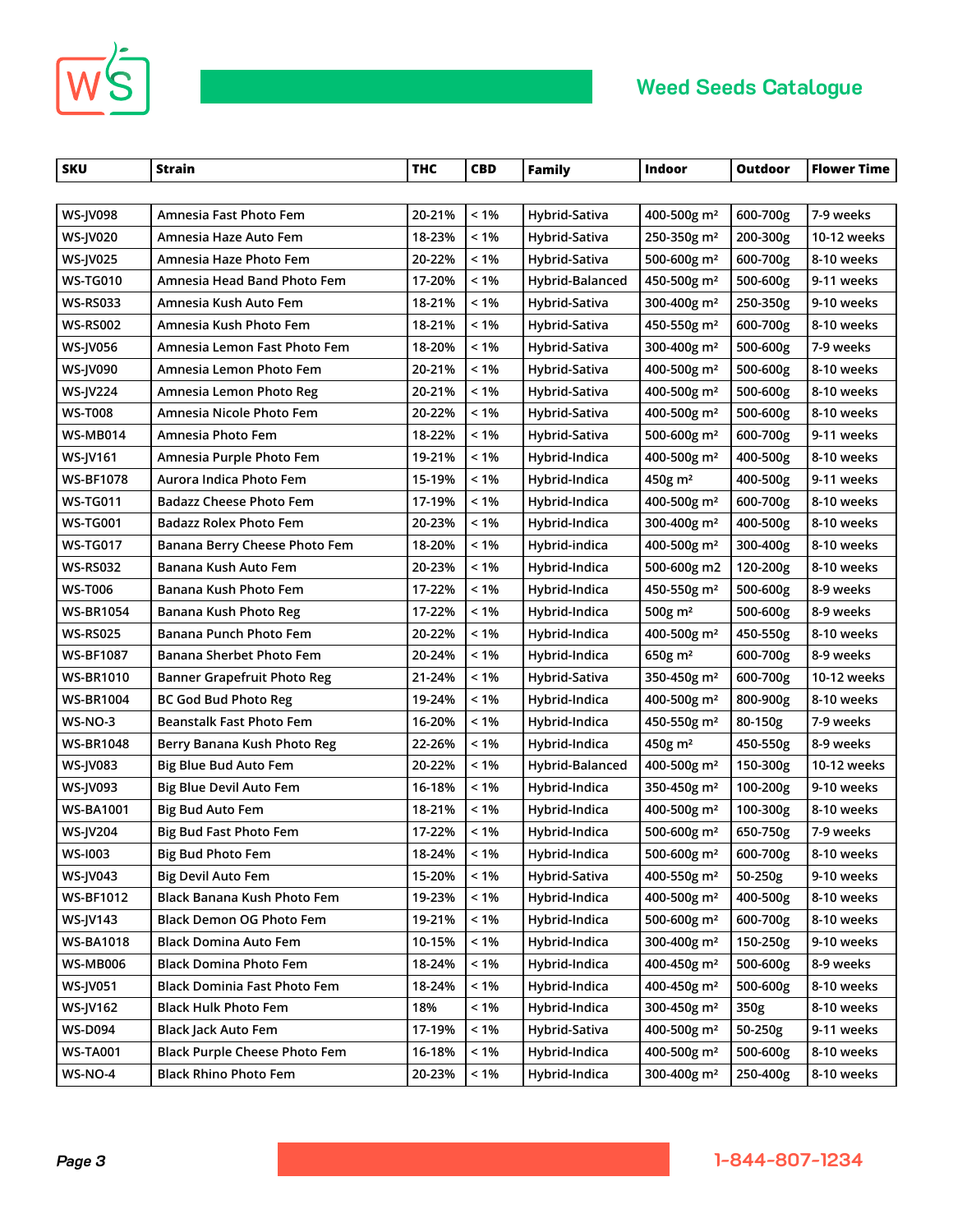

| <b>SKU</b>        | Strain                                | <b>THC</b> | <b>CBD</b> | <b>Family</b>   | Indoor                  | Outdoor   | <b>Flower Time</b> |
|-------------------|---------------------------------------|------------|------------|-----------------|-------------------------|-----------|--------------------|
|                   |                                       |            |            |                 |                         |           |                    |
| <b>WS-NO-5</b>    | <b>Black Sugar Auto Fem</b>           | 15-20%     | $< 1\%$    | Hybrid-Indica   | 200-300g m <sup>2</sup> | 100-200g  | 8-10 weeks         |
| <b>WS-D117</b>    | <b>Black Widow Photo Fem</b>          | 23-28%     | $< 1\%$    | Hybrid-Balanced | 350-450g m <sup>2</sup> | 300-400g  | 8-10 weeks         |
| WS-BA1003         | <b>Blackberry Auto Fem</b>            | 20-23%     | $< 1\%$    | Hybrid-Indica   | 500-600g m <sup>2</sup> | 100-225g  | 8-10 weeks         |
| <b>WS-JV074</b>   | Blackberry Kush Photo Fem             | 18-20%     | $< 1\%$    | Hybrid-Indica   | 350-450g m <sup>2</sup> | 450-550g  | 8-10 weeks         |
| <b>WS-BF1047</b>  | <b>Blackberry Moonrocks Photo Fem</b> | 26-33%     | < 2%       | Hybrid-Indica   | 550g m <sup>2</sup>     | 750g      | 8-9 weeks          |
| <b>WS-D166</b>    | <b>Blood Diamond OG Photo Fem</b>     | 23-25%     | $< 1\%$    | Hybrid-Indica   | 400-500g m <sup>2</sup> | 450-550g  | 8-10 weeks         |
| <b>WS-D025</b>    | <b>Blue Amnesia Auto Fem</b>          | 16-18%     | $< 1\%$    | Hybrid-Balanced | 100-200g m <sup>2</sup> | 150-250g  | 9-10 weeks         |
| <b>WS-TG012</b>   | Blue Badazz OG Photo Fem              | 19-24%     | $< 1\%$    | Hybrid-Indica   | 350-450g m <sup>2</sup> | 600-700g  | 8-10 weeks         |
| <b>WS-MB050</b>   | <b>Blue Cheese Auto Fem</b>           | 14-16%     | $< 1\%$    | Hybrid-Indica   | 300-400g m <sup>2</sup> | 100-150g  | 10-12 weeks        |
| WS-D092           | <b>Blue Cheese Photo Fem</b>          | 18-20%     | $< 1\%$    | Hybrid-Indica   | 400-500g m <sup>2</sup> | 450-550g  | 8-10 weeks         |
| <b>WS-JV144</b>   | <b>Blue Cinderella Fast Photo Fem</b> | 20%        | $< 1\%$    | Hybrid-Sativa   | 350-450g m <sup>2</sup> | 400-500g  | 7-9 weeks          |
| <b>WS-JV040</b>   | Blue Cinderella Photo Fem             | 18-23%     | $< 1\%$    | Hybrid-Sativa   | 360-425g m <sup>2</sup> | 500g      | 7-9 weeks          |
| <b>WS-BF1091</b>  | Blue Columbian Kush Photo Fem         | 15-23%     | < 2%       | Hybrid-Indica   | 500 $g$ m <sup>2</sup>  | 550-600g  | 8-10 weeks         |
| <b>WS-NB008</b>   | <b>Blue Cookies Photo Fem</b>         | 22-26%     | $< 1\%$    | Hybrid-Indica   | 350-450g m <sup>2</sup> | 450-550g  | 8-10 weeks         |
| <b>WS-V108</b>    | Blue Cream Cheese Auto Fem            | 18-21%     | $< 1\%$    | Hybrid-Indica   | 350-400g m <sup>2</sup> | 60-150g   | 9-10 weeks         |
| WS-NO-6           | <b>Blue Diesel Auto Fem</b>           | 16%        | $< 1\%$    | Hybrid-Indica   | 300-400g m <sup>2</sup> | 100-250g  | 8-10 weeks         |
| <b>WS-BA1009</b>  | <b>Blue Dream Auto Fem</b>            | 18-20%     | $< 1\%$    | Hybrid-Sativa   | 300-400g m <sup>2</sup> | 85-150g   | 10-11 weeks        |
| <b>WS-D051</b>    | <b>Blue Dream Photo Fem</b>           | 19-20%     | $< 1\%$    | Hybrid-Sativa   | 500-600g m <sup>2</sup> | 600-700g  | 8-10 weeks         |
| <b>WS-TG005</b>   | <b>Blue Exodus Cheese Photo Fem</b>   | 18%        | $< 1\%$    | Hybrid-Balanced | 350-450g m <sup>2</sup> | 700-800g  | 8-10 weeks         |
| WS-D039           | <b>Blue Fruit Auto Fem</b>            | 14-16%     | $< 1\%$    | Hybrid-Indica   | 350-450g m <sup>2</sup> | 50-100g   | 9-10 weeks         |
| <b>WS-TG020</b>   | <b>Blue Girl Scout Band Photo Fem</b> | 22-24%     | $< 1\%$    | Hybrid-Balanced | 400-500g m <sup>2</sup> | 450-550g  | 8-10 weeks         |
| WS-D118           | <b>Blue Haze Photo Fem</b>            | 17-24%     | $< 1\%$    | Hybrid-Indica   | 400-600g m <sup>2</sup> | 450-550g  | 9-10 weeks         |
| <b>WS-D120</b>    | <b>Blue Head Band Photo Fem</b>       | 18-23%     | $< 1\%$    | Hybrid-Balanced | 350-450g m <sup>2</sup> | 900-1100g | 8-10 weeks         |
| <b>WS-NO-7</b>    | <b>Blue Ice Auto Fem</b>              | 15-18%     | $< 4\%$    | Hybrid-Sativa   | 250-350g m <sup>2</sup> | 50-200g   | 8-10 weeks         |
| <b>WS-JV080</b>   | Blue Jack Herer Auto Fem              | 12-16%     | $< 1\%$    | Hybrid-Balanced | 300-400g m <sup>2</sup> | 100-225g  | 9-11 weeks         |
| <b>WS-IV081</b>   | Blue Lemon Haze Auto Fem              | 18-20%     | $< 1\%$    | Hybrid-Indica   | 250-350g m <sup>2</sup> | 50-100g   | 9-10 weeks         |
| <b>WS-TG015</b>   | Blue Lyly Sour Kush Photo Fem         | 17-18%     | $< 1\%$    | Hybrid-Indica   | 300g m <sup>2</sup>     | 400-500g  | 8-10 weeks         |
| <b>WS-BF1031</b>  | <b>Blue Mazar Photo Fem</b>           | 22-25%     | < 2%       | Hybrid-Indica   | 450-550g m <sup>2</sup> | 500-600g  | 8-10 weeks         |
| <b>WS-D090</b>    | <b>Blue OG Photo Fem</b>              | 13-18%     | $< 1\%$    | Hybrid-Indica   | 350-500g m <sup>2</sup> | 400-500g  | 8-10 weeks         |
| <b>WS-BFV1045</b> | Blue Skunk Fast Photo Fem             | 19-23%     | $< 1\%$    | Hybrid-Indica   | 400-500g m <sup>2</sup> | 500-600g  | 8-9 weeks          |
| <b>WS-D091</b>    | <b>Blue Widow Photo Fem</b>           | 12-16%     | $< 1\%$    | Hybrid-Indica   | 400-500g m <sup>2</sup> | 900-1100g | 8-10 weeks         |
| <b>WS-D041</b>    | <b>Blueberry Auto Fem</b>             | 18-20%     | $< 1\%$    | Hybrid-Indica   | 250-350g m <sup>2</sup> | 100-200g  | 8-10 weeks         |
| <b>WS-BFV1038</b> | <b>Blueberry Fast Photo Fem</b>       | 20-22%     | < 1%       | Hybrid-Indica   | 250-350g m <sup>2</sup> | 350-450g  | 8-9 weeks          |
| WS-JV163          | Blueberry Kush Photo Fem              | 20-24%     | $< 1\%$    | Hybrid-Indica   | 400-500g m <sup>2</sup> | 550-650g  | 7-9 weeks          |
| <b>WS-BR1049</b>  | <b>Blueberry Kush Photo Reg</b>       | 21-23%     | $< 1\%$    | Hybrid-Indica   | 450-500g m <sup>2</sup> | 600g      | 9 weeks            |
| WS-JV092          | <b>Blueberry Mazar Auto Fem</b>       | 17-20%     | $< 1\%$    | Hybrid-Indica   | 100-200g m <sup>2</sup> | 100-200g  | 10-12 weeks        |
| <b>WS-D011</b>    | <b>Blueberry Photo Fem</b>            | 21-23%     | $< 1\%$    | Hybrid-Indica   | 300-400g m <sup>2</sup> | 400-500g  | 8-10 weeks         |
| <b>WS-JV225</b>   | <b>Blueberry Photo Reg</b>            | 19-21%     | $< 1\%$    | Hybrid-Indica   | 350-450g m <sup>2</sup> | 400-500g  | 8-10 weeks         |
| <b>WS-JV164</b>   | <b>Blueberry Widow Photo Fem</b>      | 12-16%     | $< 1\%$    | Hybrid-Balanced | 400-500g m <sup>2</sup> | 900-1000g | 8-10 weeks         |
| <b>WS-NB005</b>   | Bruce Banner 2.0 Photo Fem            | 25-30%     | $< 1\%$    | Hybrid-Sativa   | 400-500g m <sup>2</sup> | 400-500g  | 9-11 weeks         |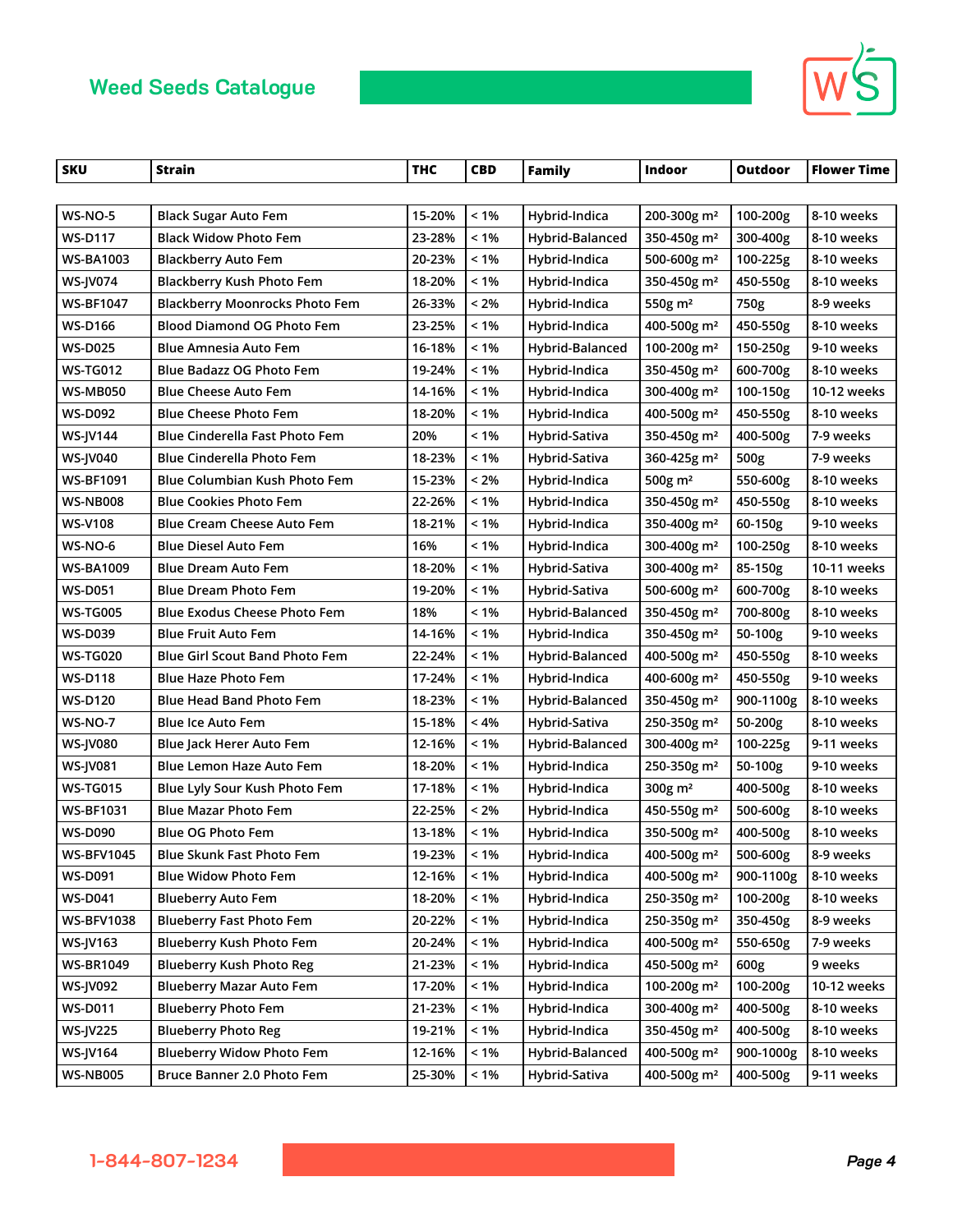



 $\sqrt{2}$ 

| <b>SKU</b>        | <b>Strain</b>                      | <b>THC</b> | <b>CBD</b> | <b>Family</b>        | Indoor                  | Outdoor   | <b>Flower Time</b> |
|-------------------|------------------------------------|------------|------------|----------------------|-------------------------|-----------|--------------------|
|                   |                                    |            |            |                      |                         |           |                    |
| WS-JV129          | <b>Bruce Banner Auto Fem</b>       | 23-25%     | $< 1\%$    | Hybrid-Sativa        | 300-400g m <sup>2</sup> | 100-200g  | 10-12 weeks        |
| <b>WS-JV118</b>   | <b>Bruce Banner Fast Photo Fem</b> | 24-27%     | $< 1\%$    | Hybrid-Sativa        | 500-600g m <sup>2</sup> | 550-650g  | 8-9 weeks          |
| <b>WS-JV085</b>   | <b>Bruce Banner Photo Fem</b>      | 24-27%     | $< 1\%$    | Hybrid-Sativa        | 400-500g m <sup>2</sup> | 450-550g  | 10-12 weeks        |
| <b>WS-JV115</b>   | <b>Bruce Banner Photo Reg</b>      | 24-27%     | $< 1\%$    | Hybrid-Sativa        | 400-500g m <sup>2</sup> | 600-700g  | 10-12 weeks        |
| <b>WS-JV112</b>   | <b>Bruce Chocolope Photo Fem</b>   | 17-20%     | $< 1\%$    | Hybrid-Sativa        | 400-500g m <sup>2</sup> | 500-600g  | 8-10 weeks         |
| <b>WS-JV166</b>   | <b>Bruce Kalimist Photo Fem</b>    | 18-21%     | $< 1\%$    | Hybrid-Sativa        | 275-350g m <sup>2</sup> | 300-400g  | 8-10 weeks         |
| <b>WS-JV120</b>   | <b>Bruce Mocholope Photo Fem</b>   | 22-24%     | $< 1\%$    | Hybrid-Indica        | 500-600g m <sup>2</sup> | 600-700g  | 8-10 weeks         |
| <b>WS-D168</b>    | <b>Bubba Gift Photo Fem</b>        | 18-20%     | $< 1\%$    | Hybrid-Indica        | 450-550g m <sup>2</sup> | 950-2800g | 6-8 weeks          |
| <b>WS-JV117</b>   | Bubba Kush Auto Fem                | 18-20%     | $< 1\%$    | Hybrid-Indica        | 300-400g m <sup>2</sup> | 200-300g  | 9-11 weeks         |
| <b>WS-D009</b>    | Bubba Kush Photo Fem               | 18-22%     | $< 1\%$    | Hybrid-Indica        | 500-600g m <sup>2</sup> | 600-700g  | 8-10 weeks         |
| <b>WS-VL012</b>   | <b>Bubblegum Auto Fem</b>          | 15-19%     | $< 1\%$    | Hybrid-Indica        | 300-400g m <sup>2</sup> | 150-250g  | 8-10 weeks         |
| <b>WS-JV084</b>   | Bubblegum Haze Photo Fem           | 16-20%     | $< 1\%$    | Hybrid-Sativa        | 400-500g m <sup>2</sup> | 700-1000g | 8-10 weeks         |
| <b>WS-D012</b>    | <b>Bubblegum Photo Fem</b>         | 16-19%     | $< 1\%$    | Hybrid-Indica        | 400-500g m <sup>2</sup> | 500-600g  | 8-10 weeks         |
| <b>WS-BF1013</b>  | <b>Cake Boom Photo Fem</b>         | 22-25%     | $< 1\%$    | Hybrid-Balanced      | 400-500g m <sup>2</sup> | 500-600g  | 8-10 weeks         |
| <b>WS-RS026</b>   | Cali Hash Plant Photo Fem          | 8-12%      | $< 1\%$    | Hybrid-Indica        | 500g $m2$               | 1000g     | 7-8 weeks          |
| <b>WS-JV167</b>   | Cali Orange Skunk Photo Fem        | 14-18%     | $< 1\%$    | Hybrid-Sativa        | 400-600g m <sup>2</sup> | 500-600g  | 8-9 weeks          |
| <b>WS-JV015</b>   | California Dream Photo Fem         | 17%        | $< 1\%$    | Hybrid-Indica        | 500g $m2$               | 700g      | 8-10 weeks         |
| <b>WS-JV096</b>   | California Widow Auto Fem          | 15-18%     | $< 1\%$    | Hybrid-Sativa        | 400-500g m <sup>2</sup> | 50-225g   | 8-10 weeks         |
| <b>WS-BF1086</b>  | Candy Do Si Dos Photo Fem          | 20-22%     | $< 1\%$    | Hybrid-Indica        | $450g \text{ m}^2$      | 450-550g  | 8-10 weeks         |
| <b>WS-BFV1039</b> | Candy Kush Fast Photo Fem          | 16-18%     | $< 1\%$    | Hybrid-Indica        | 475-550g m <sup>2</sup> | 450-500g  | 8-10 weeks         |
| <b>WS-JV168</b>   | Candy Kush Photo Fem               | 18%        | $< 1\%$    | Hybrid-Indica        | 450-550g m <sup>2</sup> | 400-500g  | 8-10 weeks         |
| <b>WS-BR1030</b>  | Candy Kush Photo Reg               | 18-21%     | $< 1\%$    | Hybrid-Indica        | 350-450g m <sup>2</sup> | 400-500g  | 8-10 weeks         |
| <b>WS-JV213</b>   | <b>Candy Punch Photo Reg</b>       | 18-20%     | $< 1\%$    | Hybrid-Sativa        | 400-500g m <sup>2</sup> | 400-500g  | 9-11 weeks         |
| <b>WS-TG013</b>   | Candyland Peyote Photo Fem         | 22-24%     | $< 1\%$    | Hybrid-Sativa        | 400-650g m <sup>2</sup> | 800g      | 8-10 weeks         |
| <b>WS-BF1090</b>  | <b>Candyland Photo Fem</b>         | 19-24%     | $< 2\%$    | Hybrid-Sativa        | 400-450g m <sup>2</sup> | 400-600g  | 9-11 weeks         |
| WS-JV169          | Carmen 2.0 Photo Fem               | 16-20%     | $< 1\%$    | Hybrid-Balanced      | 280-340g m <sup>2</sup> | 340g      | 7-9 weeks          |
| <b>WS-JV165</b>   | <b>Carmen Banner Photo Fem</b>     | 20-24%     | $< 1\%$    | Hybrid-Balanced      | 300-500g m <sup>2</sup> | 600g      | 8-10 weeks         |
| <b>WS-JV170</b>   | <b>Carmen Poison Photo Fem</b>     | 14%        | < 1%       | Hybrid-Sativa        | 300-400g m <sup>2</sup> | 500-600g  | 8-10 weeks         |
| <b>WS-MK001</b>   | CBD 27 Photo Fem                   | 5%         | 15-20%     | Hybrid-Indica        | 400-500g m <sup>2</sup> | 400-500g  | 8-10 weeks         |
| <b>WS-RS029</b>   | CBD ACDC Photo Fem                 | 1%         |            | 15-18% Hybrid-Sativa | 500-600g m <sup>2</sup> | 450-550g  | 9-10 weeks         |
| <b>WS-BCA1006</b> | CBD AK47 Auto Fem                  | 5-10%      | 5-10%      | Hybrid-Sativa        | 200-300g m <sup>2</sup> | 200-300g  | 9-11 weeks         |
| <b>WS-BCA1009</b> | CBD Amnesia Auto Fem               | 4-6%       | 4-6%       | Hybrid-Sativa        | 500g m <sup>2</sup>     | 100-200g  | 8-10 weeks         |
| WS-BCFV01         | CBD Amnesia Fast Photo Fem         | 7-10%      | 7-10%      | Hybrid-Sativa        | 400-500g m <sup>2</sup> | 700-900g  | 9-10 weeks         |
| <b>WS-D056-V</b>  | <b>CBD Autoflower USA</b>          | 5-10%      | 5-10%      | Hybrid-indica        | 450-550g m <sup>2</sup> | 600-800g  | 9-11 weeks         |
| <b>WS-K003-V</b>  | CBD Berry Cake Photo Fem           | < 2%       | 15-20%     | Hybrid-Indica        | $300g$ m <sup>2</sup>   | 250-400g  | 9-11 weeks         |
| <b>WS-K003</b>    | CBD Berry Kush Photo Fem           | $< 2\%$    | 15-20%     | Hybrid-Indica        | $300g$ m <sup>2</sup>   | 250-400g  | 9-11 weeks         |
| <b>WS-D070</b>    | CBD Black Diesel Photo Fem         | 5-10%      | 5-10%      | Hybrid-Sativa        | 400-500g m <sup>2</sup> | 700-800g  | 10-12 weeks        |
| <b>WS-GB001</b>   | <b>CBD Black Domina Photo Fem</b>  | 5-10%      | 5-10%      | Hybrid-Indica        | 400-500g m <sup>2</sup> | 350-450g  | 8-10 weeks         |
| <b>WS-BC1002</b>  | <b>CBD Blueberry Photo Fem</b>     | 7-9%       | 7-9%       | Hybrid-Indica        | 300-400g m <sup>2</sup> | 400-500g  | 8-10 weeks         |
| <b>WS-K001</b>    | <b>CBD Carmagnola Photo Fem</b>    | $< 1\%$    | 9-15%      | Hybrid-Sativa        | 350-450g m <sup>2</sup> | 800-900g  | 8-10 weks          |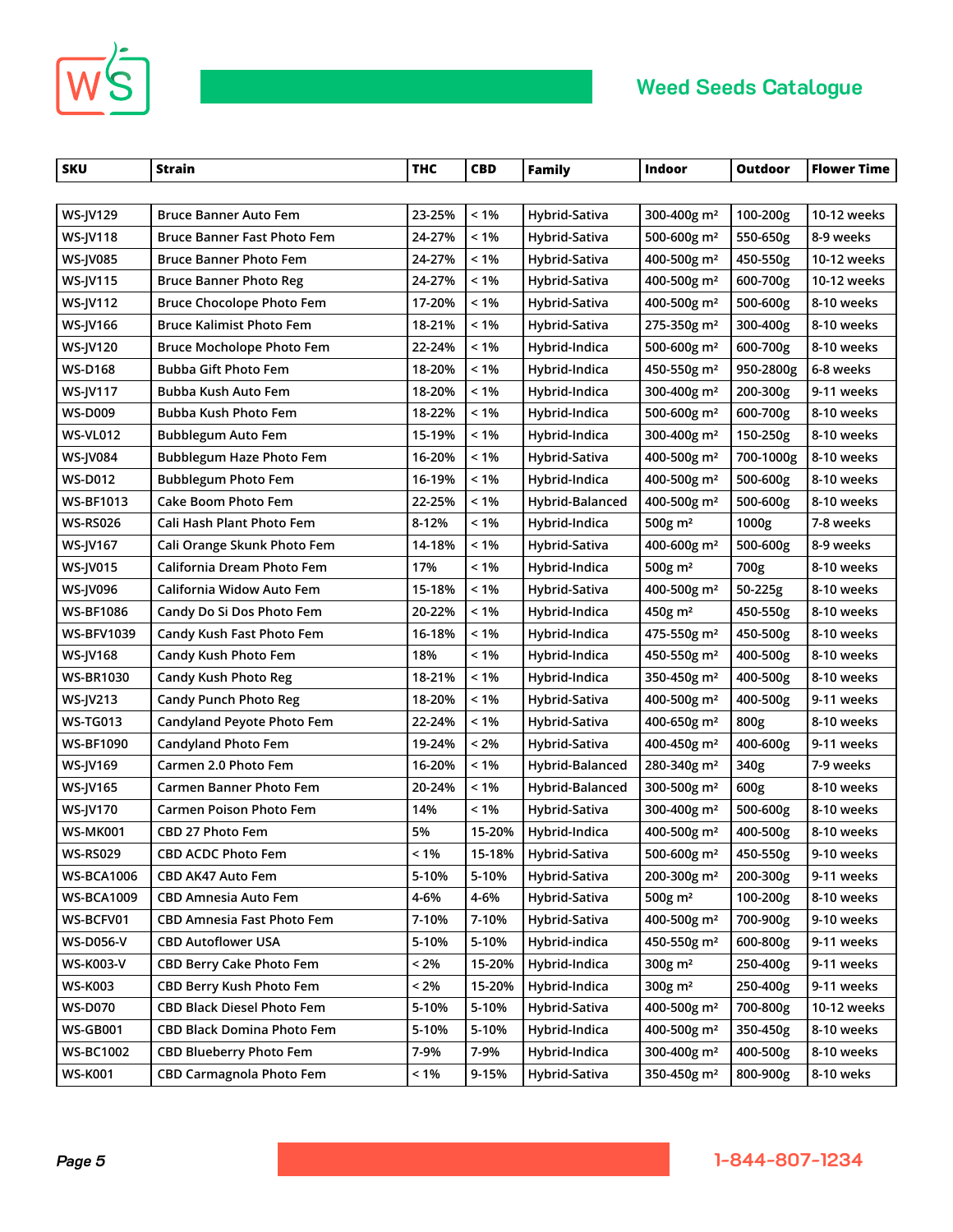

| <b>SKU</b>        | <b>Strain</b>                         | <b>THC</b> | <b>CBD</b> | Family          | Indoor                  | Outdoor  | <b>Flower Time</b> |
|-------------------|---------------------------------------|------------|------------|-----------------|-------------------------|----------|--------------------|
|                   |                                       |            |            |                 |                         |          |                    |
| <b>WS-D133</b>    | <b>CBD Cheese Auto Fem</b>            | 5-10%      | 5-10%      | Hybrid-Balanced | 350-450g m <sup>2</sup> | 100-200g | 10-12 weeks        |
| <b>WS-D087</b>    | <b>CBD Cheese Photo Fem</b>           | 5-10%      | 5-10%      | Hybrid-Balanced | 400-500g m <sup>2</sup> | 700-800g | 8-10 weeks         |
| WS-GB004          | CBD Chemdog 4 Photo Fem               | 5-7%       | 5-7%       | Hybrid-Indica   | 300-400g m <sup>2</sup> | 300-400g | 8-10 weeks         |
| <b>WS-BCA1004</b> | <b>CBD Cookies Auto Fem</b>           | 5-10%      | 5-10%      | Hybrid-Indica   | 300-400g m <sup>2</sup> | 100-150g | 8-10 weeks         |
| <b>WS-NO-8</b>    | <b>CBD Critical Auto Fem</b>          | 6-9%       | 6-9%       | Hybrid-Indica   | 350-400g m <sup>2</sup> | 80-150g  | 10-12 weeks        |
| <b>WS-D056</b>    | <b>CBD Critical Mass Auto Fem</b>     | 5-10%      | 5-10%      | Hybrid-Indica   | 300-400g m <sup>2</sup> | 100-150g | 9-11 weeks         |
| <b>WS-D060</b>    | <b>CBD Critical Mass Photo Fem</b>    | 5-10%      | 5-10%      | Hybrid-Indica   | 500-600g m <sup>2</sup> | 650-750g | 8-10 weeks         |
| <b>WS-D066</b>    | <b>CBD Diesel Photo Fem</b>           | 5-10%      | 5-10%      | Hybrid-Sativa   | 400-500g m <sup>2</sup> | 800-900g | 8-10 weeks         |
| WS-K006           | CBD Double Kush Photo Fem             | < 1%       | 16-18%     | Hybrid-Indica   | 450-500g m <sup>2</sup> | 600-800g | 8-10 weeks         |
| <b>WS-BC1007</b>  | CBD Extra Strawberry Photo Fem        | < 1%       | 14-18%     | Hybrid-Indica   | 300-400g m <sup>2</sup> | 400-600g | 9-11 weeks         |
| <b>WS-BC1012</b>  | <b>CBD Fire Kush Photo Fem</b>        | < 1%       | 10%        | Hybrid-Indica   | 400-500g m <sup>2</sup> | 450-550g | 8-10 weeks         |
| <b>WS-K005</b>    | <b>CBD Fruit Photo Fem</b>            | < 1%       | 10%        | Hybrid-Indica   | 400-500g m <sup>2</sup> | 450-550g | 8-10 weeks         |
| <b>WS-TG008</b>   | <b>CBD Girl Cookies Photo Fem</b>     | 15%        | 15%        | Hybrid-Indica   | 400-500g m <sup>2</sup> | 400-500g | 8-10 weeks         |
| WS-BCFV02         | CBD Gorilla Glue Fast Photo Fem       | 7%         | 14%        | Hybrid-Indica   | 400-500g m <sup>2</sup> | 800-900g | 7-9 weeks          |
| <b>WS-TG007</b>   | <b>CBD Grannys Medicine Photo Fem</b> | 18%        | 22%        | Hybrid-Indica   | 400-600g m <sup>2</sup> | 700-800g | 8-10 weeks         |
| <b>WS-BC1009</b>  | <b>CBD Grape Pie Photo Fem</b>        | < 1%       | 10-12%     | Hybrid-Indica   | 400-500g m <sup>2</sup> | 500-600g | 8-10 weeks         |
| <b>WS-RS030</b>   | <b>CBD Harlequin Photo Fem</b>        | < 1%       | 13-15%     | Hybrid-Indica   | 300-450g m <sup>2</sup> | 300-400g | 10-12 weeks        |
| WS-JV219          | <b>CBD Harly Kimbo Fast Photo Fem</b> | 4-6%       | 9-11%      | Hybrid-Indica   | 350-550g m <sup>2</sup> | 400-500g | 7-9 weeks          |
| <b>WS-JV217</b>   | <b>CBD Harly Kimbo Photo Fem</b>      | 4-6%       | 9-11%      | Hybrid-Indica   | 400-600g m <sup>2</sup> | 500g     | 10-12 weeks        |
| <b>WS-D057</b>    | CBD Haze Auto Fem                     | 8-10%      | 8-10%      | Hybrid-Sativa   | 300-500g m <sup>2</sup> | 50-150g  | 10-12 weeks        |
| <b>WS-TG009</b>   | <b>CBD Haze Photo Fem</b>             | 8-10%      | 8-10%      | Hybrid-Sativa   | 300-500g m <sup>2</sup> | 50-150g  | 10-12 weeks        |
| <b>WS-BC1005</b>  | <b>CBD Infinity Photo Fem</b>         | < 1%       | 17-20%     | Hybrid-Indica   | 200-300g m <sup>2</sup> | 250-350g | 9-11 weeks         |
| <b>WS-D062</b>    | CBD Jack Herer Photo Fem              | 7-9%       | 7-9%       | Hybrid-Sativa   | 400-500g m <sup>2</sup> | 500g     | 8-10 weeks         |
| <b>WS-D132</b>    | <b>CBD Kush Auto Fem</b>              | 4-6%       | 14-16%     | Hybrid-Indica   | 400-450g m <sup>2</sup> | 80-180g  | 10-12 weeks        |
| <b>WS-D063</b>    | CBD Kush Photo Fem                    | 8-10%      | 8-10%      | Hybrid-Indica   | 500g $m2$               | 450-550g | 9-11 weeks         |
| WS-BC1013         | <b>CBD Lemon Skunk Photo Fem</b>      | < 2%       | 14-18%     | Hybrid-Sativa   | 150-200g m <sup>2</sup> | 150-250g | 9-11 weeks         |
| <b>WS-BCA1002</b> | <b>CBD Med Gom Auto Fem</b>           | 5-8%       | 5-8%       | Hybrid-Sativa   | 300-400g m <sup>2</sup> | 80-150g  | 10-12 weeks        |
| <b>WS-TG018</b>   | <b>CBD Mexican Photo Fem</b>          | 8-10%      | 8-10%      | Hybrid-Sativa   | 450-500g m <sup>2</sup> | 500-700g | 8-10 weeks         |
| <b>WS-RS027</b>   | CBD OG Kush Photo Fem                 | 10%        | 10%        | Hybrid-Indica   | 400-550g m <sup>2</sup> | 500-600g | 9-11 weeks         |
| <b>WS-BCA1010</b> | <b>CBD Pineapple Auto Fem</b>         | 4-6%       | 4-6%       | Hybrid-Balanced | 350g m <sup>2</sup>     | 150-250g | 9-11 weeks         |
| <b>WS-BCA1008</b> | <b>CBD Purple Auto Fem</b>            | $< 1\%$    | 10-15%     | Hybrid-Indica   | $350g$ m <sup>2</sup>   | 50-100g  | 8-10 weeks         |
| <b>WS-JV220</b>   | CBD Shishcandid Fast Photo Fem        | 10-15%     | 10-15%     | Hybrid-Indica   | 300-400g m <sup>2</sup> | 350-450g | 7-9 weeks          |
| <b>WS-JV218</b>   | <b>CBD Shishcandid Photo Fem</b>      | 3-5%       | 10-15%     | Hybrid-Indica   | 300-500g m <sup>2</sup> | 400-500g | 10-12 weeks        |
| <b>WS-D068</b>    | <b>CBD Sour Lemon Photo Fem</b>       | 8-12%      | 8-12%      | Hybrid-Indica   | 400-500g m <sup>2</sup> | 450-600g | 9-11 weeks         |
| <b>WS-K007</b>    | <b>CBD Sour Tangie Photo Fem</b>      | $< 1\%$    | 8-12%      | Hybrid-Sativa   | 300-500g m <sup>2</sup> | 350-550g | 11-13 weeks        |
| <b>WS-RS031</b>   | <b>CBD Strawberry Photo Fem</b>       | $< 1\%$    | 12-15%     | Hybrid-indica   | 350-500g m <sup>2</sup> | 350-450g | 10-12 weeks        |
| <b>WS-BCA1001</b> | CBD Super 27 Auto Fem                 | < 1%       | 22%        | Hybrid-Indica   | 200-300g m <sup>2</sup> | 150-200g | 8-9 weeks          |
| <b>WS-K004</b>    | <b>CBD Super Harley Photo Fem</b>     | $< 1\%$    | 12-14%     | Hybrid-Indica   | 300-450g m <sup>2</sup> | 300-400g | 9-11 weeks         |
| <b>WS-TG023</b>   | CBD Super Lemon Haze Photo Fem        | 9-12%      | 9-12%      | Hybrid-Sativa   | 450-600g m <sup>2</sup> | 500-650g | 9-11 weeks         |
| <b>WS-D167</b>    | <b>CBD Super Photo Fem</b>            | $< 1\%$    | 22%        | Hybrid-Indica   | 400-600g m <sup>2</sup> | 600g     | 8-10 weeks         |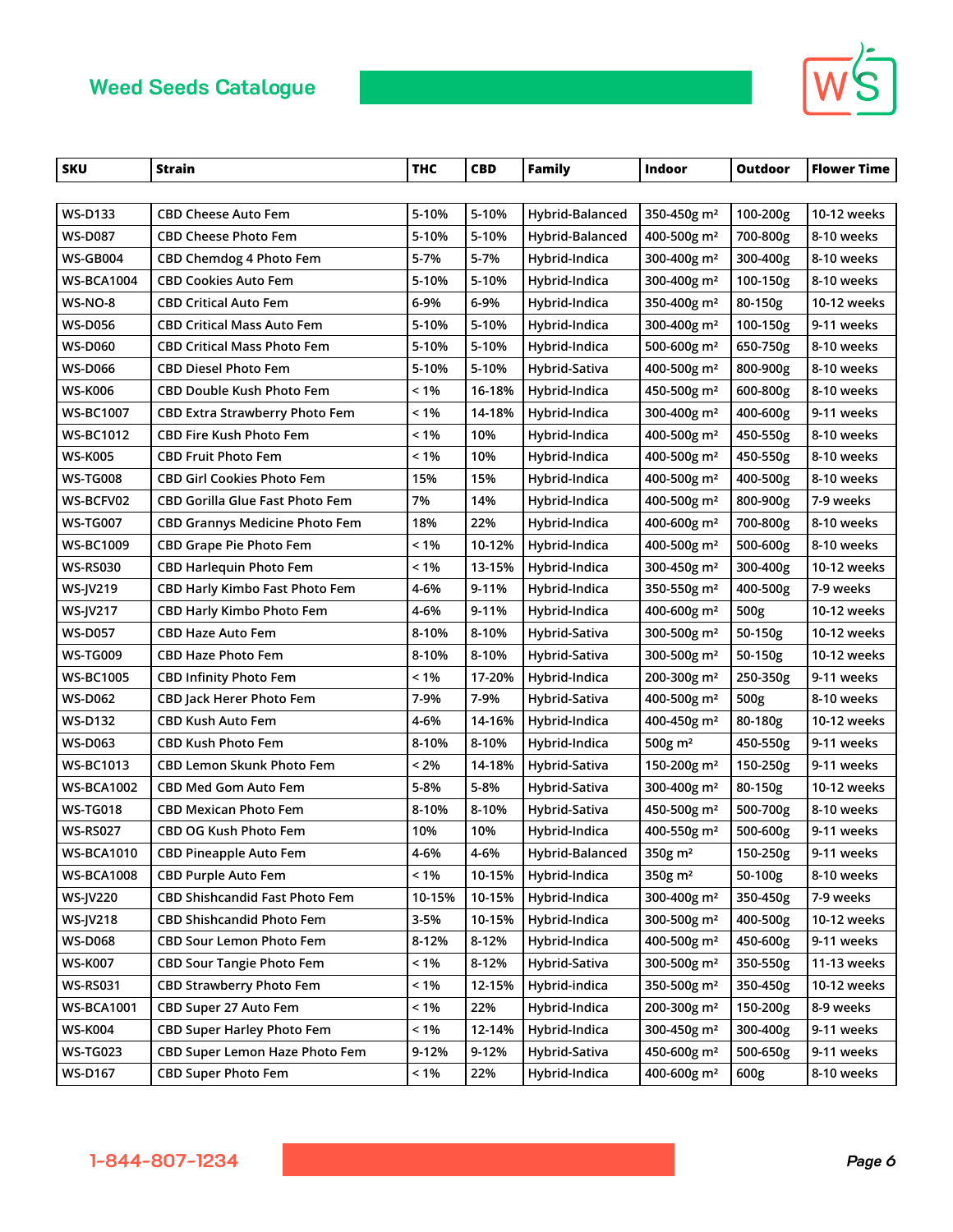



| <b>SKU</b>        | <b>Strain</b>                         | <b>THC</b> | <b>CBD</b> | <b>Family</b>   | Indoor                  | Outdoor  | <b>Flower Time</b> |
|-------------------|---------------------------------------|------------|------------|-----------------|-------------------------|----------|--------------------|
|                   |                                       |            |            |                 |                         |          |                    |
| <b>WS-BCA1007</b> | <b>CBD Super Purple Auto Fem</b>      | 10-15%     | 10-15%     | Hybrid-Indica   | 450-550g m <sup>2</sup> | 600-800g | 9-12 weeks         |
| <b>WS-D071</b>    | <b>CBD Super Silver Photo Fem</b>     | 5-10%      | 5-10%      | Hybrid-Sativa   | 300-500g m <sup>2</sup> | 400-500g | 10-12 weeks        |
| WS-BC1001         | <b>CBD Supreme Durban Photo Fem</b>   | 8%         | 8%         | Hybrid-Sativa   | 350-450g m <sup>2</sup> | 400-500g | 9-11 weeks         |
| WS-RS028          | <b>CBD Tangie Photo Fem</b>           | < 1%       | 10-15%     | Hybrid-Sativa   | 400-500g m <sup>2</sup> | 400-500g | 10-12 weeks        |
| WS-BC1006         | <b>CBD Therapy Photo Fem</b>          | < 2%       | 8-14%      | Hybrid-Indica   | 350-450g m <sup>2</sup> | 400-500g | 10-12 weeks        |
| WS-D065           | CBD Top Blueberry Photo Fem           | 1-5%       | 10-16%     | Hybrid-Indica   | 400-500g m <sup>2</sup> | 500-600g | 8-10 weeks         |
| <b>WS-BCA1005</b> | <b>CBD Top Critical Mass Auto Fem</b> | 5%         | 5%         | Hybrid-Indica   | 100-200g m <sup>2</sup> | 100-200g | 8-10 weeks         |
| <b>WS-BCA1003</b> | <b>CBD Top Haze Auto Fem</b>          | < 2%       | 8-10%      | Hybrid-Sativa   | 300-500g m <sup>2</sup> | 50-150g  | 10-12 weeks        |
| WS-BC1010         | <b>CBD Tutti Fruitti Photo Fem</b>    | < 1%       | 10%        | Hybrid-Indica   | 350-450g m <sup>2</sup> | 400-500g | 10-12 weeks        |
| WS-BC1008         | <b>CBD Very Berry Photo Fem</b>       | < 2%       | 14-18%     | Hybrid-Sativa   | 400-500g m <sup>2</sup> | 350-450g | 8-10 weeks         |
| WS-BC1004         | <b>CBD Wellness Photo Fem</b>         | < 1%       | 15-20%     | Hybrid-Indica   | 300-400g m <sup>2</sup> | 300-400g | 8-10 weeks         |
| WS-D134           | <b>CBD White Widow Auto Fem</b>       | 5-10%      | 5-10%      | Hybrid-Indica   | 350-450g m <sup>2</sup> | 60-170g  | 10-11 weeks        |
| <b>WS-D059</b>    | <b>CBD White Widow Photo Fem</b>      | 4-6%       | 4-6%       | Hybrid-Indica   | 400-500g m <sup>2</sup> | 600-800g | 8-10 weeks         |
| <b>WS-BC1003</b>  | <b>CBD Zenergy Photo Fem</b>          | < 1%       | 24%        | Hybrid-Indica   | 400-500g m <sup>2</sup> | 400-500g | 6-8 weeks          |
| WS-BCGA102        | <b>CBG Citrus Ginger Auto Fem</b>     | < 1%       | 10%        | Hybrid-Indica   | 450g m <sup>2</sup>     | 100-150g | 10-12 weeks        |
| WS-BCGA1001       | <b>CBG Citrus Nectar Auto Fem</b>     | < 1%       | 8%         | Hybrid-Balanced | 300-400g m <sup>2</sup> | 100-150g | 8-10 weeks         |
| WS-BCG1006        | <b>CBG Origin Photo Fem</b>           | < 2%       | 12-14%     | Hybrid-Indica   | 300-400g m <sup>2</sup> | 300-450g | 9-11 weeks         |
| WS-BCG1007        | <b>CBG Soul Photo Fem</b>             | < 2%       | 10-15%     | Hybrid-Indica   | 350-550g m <sup>2</sup> | 400-500g | 8-10 weeks         |
| <b>WS-D139</b>    | <b>Cement Boots Photo Fem</b>         | 23-25%     | $< 1\%$    | Hybrid-Indica   | 500g m <sup>2</sup>     | 600g     | 8-10 weeks         |
| WS-BR1019         | <b>Cement Shoes Photo Reg</b>         | 20-22%     | $< 1\%$    | Hybrid-Indica   | 400-500g m <sup>2</sup> | 500-600g | 8-10 weeks         |
| WS-JV034-V        | <b>Cheap Autoflower Seeds USA</b>     | 20%        | $< 1\%$    | Hybrid-Sativa   | 400-500g m <sup>2</sup> | 100-200g | 10-12 weeks        |
| WS-MB016          | <b>Cheese Auto Fem</b>                | 9-12%      | $< 1\%$    | Hybrid-Balanced | 25-60g m <sup>2</sup>   | 50-120g  | 8-10 weeks         |
| <b>WS-D106</b>    | <b>Cheese Diesel Photo Fem</b>        | 22%        | $< 1\%$    | Hybrid-Sativa   | $600g \text{ m}^2$      | 700g     | 8-10 weeks         |
| <b>WS-D023</b>    | <b>Cheese Photo Fem</b>               | 15-17%     | $< 1\%$    | Hybrid-Indica   | 450-550g m <sup>2</sup> | 500-600g | 8-10 weeks         |
| WS-BA1029         | <b>Chemdawg Auto Fem</b>              | 19-21%     | $< 1\%$    | Hybrid-Indica   | 350g m <sup>2</sup>     | 50-100g  | 8-10 weeks         |
| WS-BR1051         | <b>Chemdawg Photo Reg</b>             | 22-24%     | $< 1\%$    | Hybrid-Indica   | 550g m <sup>2</sup>     | 700-800g | 8-10 weeks         |
| WS-BA1050         | Chemdog Diesel Auto Fem               | 18-20%     | $< 1\%$    | Hybrid-Indica   | 300-450g m <sup>2</sup> | 60-100g  | 10-12 weeks        |
| <b>WS-BFV1046</b> | <b>Chemdog Fast Photo Fem</b>         | 20-25%     | $< 1\%$    | Hybrid-Indica   | 400-500g m <sup>2</sup> | 600-700g | 7-9 weeks          |
| <b>WS-D104</b>    | Chemdog4 Photo Fem                    | 24-28%     | $< 1\%$    | Hybrid-Indica   | 450-550g m <sup>2</sup> | 700-850g | 8-10 weeks         |
| <b>WS-BFV1053</b> | Cherry AK47 Fast Photo Fem            | 17-21%     | $<1\%$     | Hybrid-Sativa   | 500g m <sup>2</sup>     | 450-550g | 7-9 weeks          |
| <b>WS-BF1058</b>  | Cherry AK47 Photo Fem                 | 17-21%     | $< 1\%$    | Hybrid-Sativa   | 500 $g$ m <sup>2</sup>  | 450-550g | 8-10 weeks         |
| <b>WS-BA1026</b>  | Cherry Pie Auto Fem                   | 18-20%     | $< 1\%$    | Hybrid-Indica   | 400g m <sup>2</sup>     | 75-150g  | 9-11 weeks         |
| <b>WS-D114</b>    | Cherry Pie Photo Fem                  | 20-23%     | $< 1\%$    | Hybrid-Indica   | 400-500g m <sup>2</sup> | 450-550g | 8-10 weeks         |
| <b>WS-JV038</b>   | <b>Choco Candy Photo Fem</b>          | 15-20%     | $< 1\%$    | Hybrid-Sativa   | 550g m <sup>2</sup>     | 600g     | 9-10 weeks         |
| <b>WS-BF1079</b>  | Choco Fondue Photo Fem                | 15-20%     | $< 1\%$    | Hybrid-Sativa   | 550g m <sup>2</sup>     | 550-650g | 8-10 weeks         |
| <b>WS-JV039</b>   | Choco Kush Photo Fem                  | 17-20%     | $< 1\%$    | Hybrid-Sativa   | 450-530g m <sup>2</sup> | 700g     | 9-10 weeks         |
| <b>WS-JV234</b>   | Chocolate Thai Auto Fem               | 21-25%     | $< 1\%$    | Hybrid-Sativa   | 700g m <sup>2</sup>     | 700-850g | 6-8 weeks          |
| <b>WS-D154</b>    | Chocolate Thai Photo Fem              | 18-22%     | $< 2\%$    | Hybrid-Sativa   | 550-600g m <sup>2</sup> | 900g     | 9-10 weeks         |
| <b>WS-BR1001</b>  | <b>Chocolope Candy Photo Reg</b>      | 15-20%     | $< 1\%$    | Hybrid-Sativa   | 550g m <sup>2</sup>     | 600g     | 9-10 weeks         |
| <b>WS-BR1002</b>  | Chocolope Kush Photo Reg              | 15-17%     | $<1\%$     | Hybrid-Sativa   | 400-500g m <sup>2</sup> | 500-600g | 9-11 weeks         |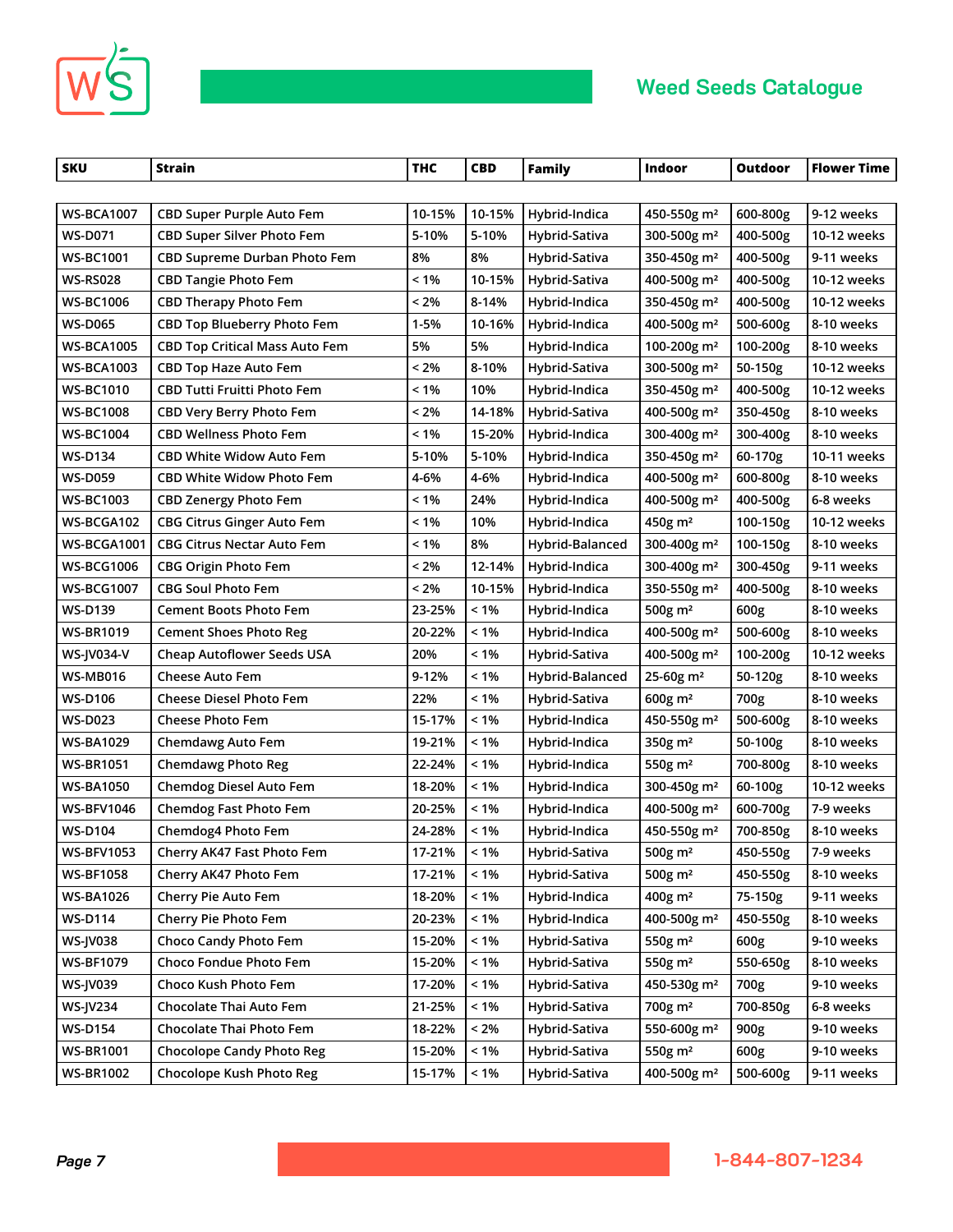

| <b>SKU</b>       | <b>Strain</b>                        | <b>THC</b> | <b>CBD</b> | Family          | Indoor                  | Outdoor                 | <b>Flower Time</b> |
|------------------|--------------------------------------|------------|------------|-----------------|-------------------------|-------------------------|--------------------|
|                  |                                      |            |            |                 |                         |                         |                    |
| <b>WS-JV028</b>  | <b>Chocolope Photo Fem</b>           | 16-19%     | $< 1\%$    | Hybrid-Sativa   | 400-500g m <sup>2</sup> | 600-700g                | 10-12 weeks        |
| <b>WS-JV145</b>  | <b>Chocolope Photo Reg</b>           | 16-19%     | $< 1\%$    | Hybrid-Sativa   | 400-500g m <sup>2</sup> | 600-700g                | 10-12 weeks        |
| <b>WS-MB029</b>  | <b>Chronic Widow Photo Fem</b>       | 20%        | < 1%       | Hybrid-Indica   | 600-700g m <sup>2</sup> | 700g                    | 9 weeks            |
| <b>WS-JV171</b>  | Cinderella Haze Photo Fem            | 18%        | $< 1\%$    | Hybrid-Sativa   | 280-340g m <sup>2</sup> | 340g                    | 10 weeks           |
| <b>WS-JV172</b>  | Cinderella Mist Photo Fem            | 19%        | $< 1\%$    | Hybrid-Sativa   | 280-340g m <sup>2</sup> | 350g                    | 8-10 weeks         |
| <b>WS-JV173</b>  | Cinderella Pie Photo Fem             | 20%        | $< 1\%$    | Hybrid-Sativa   | 280-340g m <sup>2</sup> | 350g                    | 8-10 weeks         |
| <b>WS-JV100</b>  | Cinderella Skunk Photo Fem           | 18-21%     | $< 1\%$    | Hybrid-Balanced | 400-600g m <sup>2</sup> | 600g                    | 8-10 weeks         |
| <b>WS-JV174</b>  | Cinderella Somango Photo Fem         | 18-20%     | $< 1\%$    | Hybrid-Indica   | 400-500g m <sup>2</sup> | 500-600g                | 8-10 weeks         |
| <b>WS-JV175</b>  | Cinderella Tangilope Photo Fem       | 18%        | $< 1\%$    | Hybrid-Sativa   | 300-350g m <sup>2</sup> | 350g                    | 8-10 weeks         |
| <b>WS-JV176</b>  | Cinderella Taskenti Photo Fem        | 19%        | $< 1\%$    | Hybrid-Indica   | 280-340g m <sup>2</sup> | 340g                    | 7-9 weeks          |
| <b>WS-JV191</b>  | Cinderella Velvet Photo Fem          | 18-22%     | $< 1\%$    | Hybrid-Sativa   | 350g $m2$               | 350g                    | 10-12 weeks        |
| WS-JV216         | Cinderella Velvet Photo Reg          | 17-21%     | $< 1\%$    | Hybrid-Sativa   | 300-400g m <sup>2</sup> | 300-450g                | 10-12 weeks        |
| <b>WS-JV099</b>  | Cinderella99 Fast Photo Fem          | 18-22%     | $< 1\%$    | Hybrid-Sativa   | 500-600g m <sup>2</sup> | 800-1000g               | 7-9 weeks          |
| <b>WS-JV013</b>  | Cinderella99 Photo Fem               | 18-22%     | $< 1\%$    | Hybrid-Sativa   | 500-600g m <sup>2</sup> | 800-1000g               | 9-10 weeks         |
| <b>WS-BR1032</b> | Cindy 99 Photo Reg                   | 18-22%     | $< 1\%$    | Hybrid-Sativa   | 500-600g m <sup>2</sup> | 800-1000g               | 9-10 weeks         |
| <b>WS-JV207</b>  | Cindy Skunk Fast Photo Fem           | 15-20%     | < 1%       | Hybrid-Balanced | 400-600g m <sup>2</sup> | 500-600g                | 6-9 weeks          |
| <b>WS-D156</b>   | Colombian Gold Photo Fem             | 16-19%     | < 2%       | Hybrid-Sativa   | 350-400g m <sup>2</sup> | 450-600g                | 9-11 weeks         |
| <b>WS-D157</b>   | Columbian Gold Auto Fem              | 16-19%     | $< 1\%$    | Hybrid-Indica   | 550g m <sup>2</sup>     | 60g                     | 7-9 weeks          |
| <b>WS-BR1063</b> | <b>Columbian Gold Photo Reg</b>      | 14-20%     | $< 1\%$    | Hybrid-Sativa   | $400g \, \text{m}^2$    | 400-500g                | 10-12 weeks        |
| <b>WS-JV185</b>  | <b>Confidential Kush Photo Fem</b>   | 22-23%     | < 1%       | Hybrid-Indica   | 400-500g m <sup>2</sup> | 400g                    | 8-10 weeks         |
| <b>WS-BF1014</b> | <b>Cookies &amp; Cream Photo Fem</b> | 20-26%     | $< 1\%$    | Hybrid-Balanced | 340-450g m <sup>2</sup> | 450g                    | 8-9 weeks          |
| <b>WS-BA1036</b> | <b>Cookies And Cream Auto Fem</b>    | 20-23%     | < 1%       | Hybrid-Indica   | 500 $g$ m <sup>2</sup>  | 100-200g                | 9-11 weeks         |
| WS-D126          | <b>Crack Core Photo Fem</b>          | 18%        | $< 1\%$    | Hybrid-Sativa   | 350-500g m <sup>2</sup> | 500g                    | 8-10 weeks         |
| <b>WS-V001</b>   | Cream Auto Fem                       | 10-15%     | $< 1\%$    | Hybrid-Indica   | 300-400g m <sup>2</sup> | 100-200g                | 8-10 weeks         |
| <b>WS-JV094</b>  | <b>Cream Candy Auto Fem</b>          | 18%        | $< 1\%$    | Hybrid-Indica   | 400-500g m <sup>2</sup> | 200-300g                | 8-10 weeks         |
| <b>WS-D016</b>   | <b>Cream Caramel Photo Fem</b>       | 20-24%     | $< 1\%$    | Hybrid-Indica   | 400-500g m <sup>2</sup> | 340-620g                | 8-10 weeks         |
| <b>WS-VL007</b>  | Critical + 2.0 Auto Fem              | 15-17%     | $< 1\%$    | Hybrid-Indica   | 300-500g m <sup>2</sup> | 100-300g                | 10-12 weeks        |
| <b>WS-1007</b>   | Critical + Photo Fem                 | 16-18%     | $< 1\%$    | Hybrid-Indica   | 500-600g m <sup>2</sup> | 1000-1200g   8-10 weeks |                    |
| <b>WS-MB042</b>  | Critical 2.0 Photo Fem               | 18-20%     | $< 1\%$    | Hybrid-Indica   | 550-650g m <sup>2</sup> | 850-1200g               | 6-8 weeks          |
| <b>WS-D001</b>   | Critical 47 Photo Fem                | 18-20%     | $< 1\%$    | Hybrid-Balanced | 400-500g m <sup>2</sup> | 500-600g                | 8-9 weeks          |
| <b>WS-VL002</b>  | Critical AK Auto Fem                 | 15-18%     | $< 1\%$    | Hybrid-Balanced | 300-500g m <sup>2</sup> | 50-110g                 | 11-13 weeks        |
| <b>WS-V004</b>   | Critical Amnesia Photo Fem           | 22%        | $< 1\%$    | Hybrid-Sativa   | $500g \, \text{m}^2$    | 250-400g                | 11-12 weeks        |
| <b>WS-D040</b>   | <b>Critical Auto Fem</b>             | 14%        | $< 1\%$    | Hybrid-Indica   | 350-400g m <sup>2</sup> | 115-165                 | 9-10 weeks         |
| <b>WS-D003</b>   | <b>Critical Bilbo Photo Fem</b>      | 18-20%     | $< 1\%$    | Hybrid-Indica   | 400-500g m <sup>2</sup> | 1500-1900g              |                    |
| <b>WS-D105</b>   | <b>Critical Blue Photo Fem</b>       | 19-23%     | $< 1\%$    | Hybrid-Indica   | 400g m <sup>2</sup>     | 750g                    | 8-10 weeks         |
| <b>WS-BF1053</b> | Critical Bubba Kush Photo Fem        | 17-20%     | $< 1\%$    | Hybrid-Indica   | 600g m <sup>2</sup>     | 700-800g                | 8-10 weeks         |
| <b>WS-V003</b>   | Critical Cheese Pop Photo Fem        | 19%        | $< 1\%$    | Hybrid-Indica   | 425-510g m <sup>2</sup> | 700-1300g               | 8-10 weeks         |
| <b>WS-BR1015</b> | <b>Critical Cheese Pop Photo Reg</b> | 16-19%     | $< 1\%$    | Hybrid-Indica   | 550g m <sup>2</sup>     | 700-1300g               | 8-10 weeks         |
| <b>WS-D124</b>   | <b>Critical Crack Photo Fem</b>      | 18%        | $< 1\%$    | Hybrid-Sativa   | 425g m <sup>2</sup>     | 700g                    | 8-10 weeks         |
| <b>WS-V014</b>   | Critical Cream Caramel Auto Fem      | 18%        | $< 1\%$    | Hybrid-Indica   | 425-500g m <sup>2</sup> | 100-150g                | 9-10 weeks         |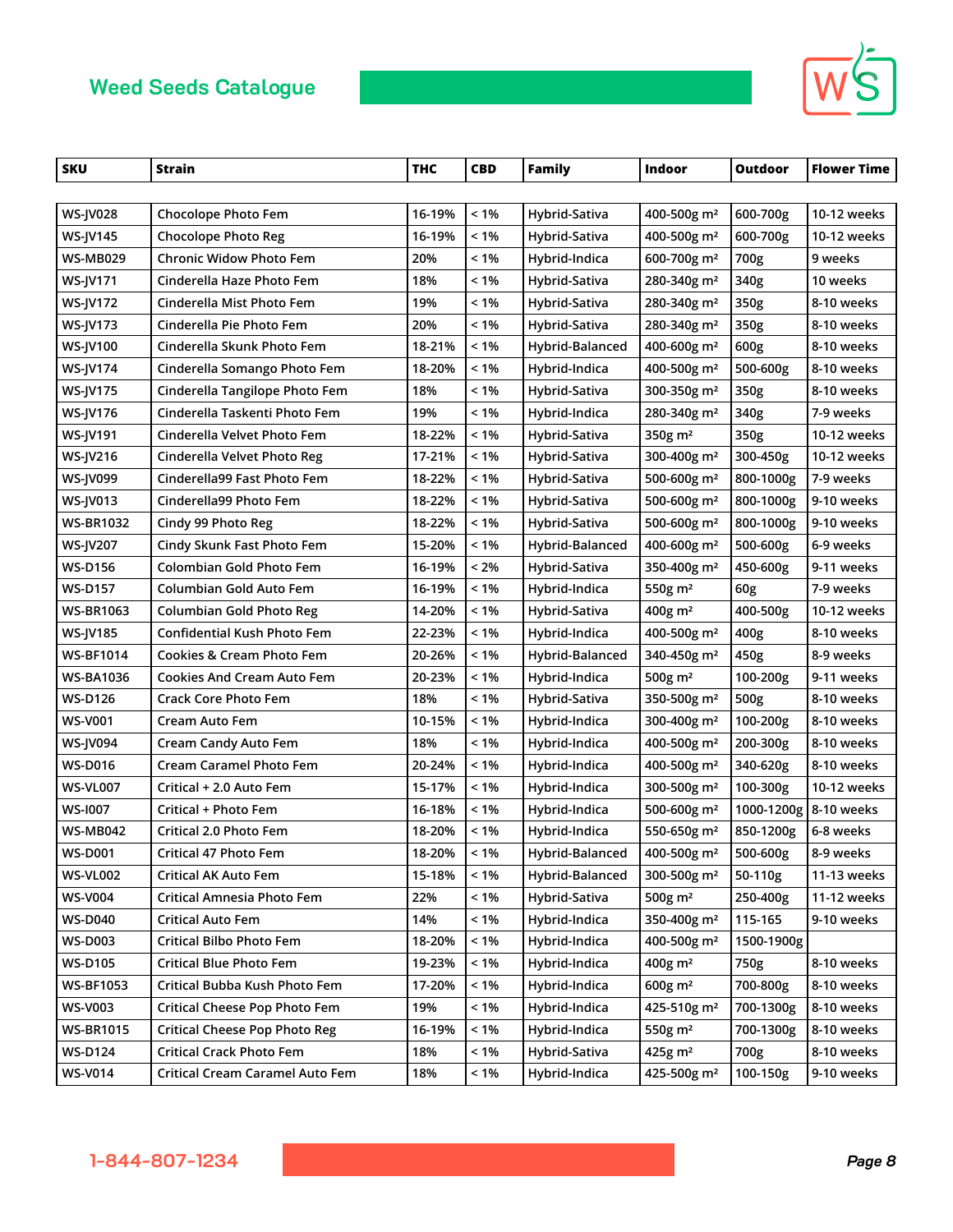



| <b>SKU</b>       | <b>Strain</b>                     | <b>THC</b> | <b>CBD</b> | <b>Family</b>   | Indoor                  | Outdoor  | <b>Flower Time</b> |
|------------------|-----------------------------------|------------|------------|-----------------|-------------------------|----------|--------------------|
|                  |                                   |            |            |                 |                         |          |                    |
| <b>WS-V008</b>   | <b>Critical Fast Bud Auto Fem</b> | 15%        | $< 1\%$    | Hybrid-Indica   | 300-400g m <sup>2</sup> | 100-200g | 8-10 weeks         |
| <b>WS-JV031</b>  | <b>Critical Fast Photo Fem</b>    | 16-20%     | $< 1\%$    | Hybrid-Indica   | 500-600g m <sup>2</sup> | 800-900g | 6-8 weeks          |
| WS-VL014         | Critical Gorilla Glue Auto Fem    | 22%        | $< 1\%$    | Hybrid-Indica   | 450-500g m <sup>2</sup> | 100-200g | 8-10 weeks         |
| WS-BA1004        | Critical Jack Auto Fem            | 10-15%     | $< 1\%$    | Hybrid-Balanced | 220-280g m <sup>2</sup> | 250-300g | 11-12 weeks        |
| WS-MB005         | Critical Jack Photo Fem           | 20%        | $< 1\%$    | Hybrid-Sativa   | 600g m <sup>2</sup>     | 1100g    | 8-10 weeks         |
| WS-BA1022        | <b>Critical Kush Auto Fem</b>     | 13-15%     | $< 1\%$    | Hybrid-Indica   | 500g $m2$               | 50-150g  | 8-10 weeks         |
| WS-M003          | <b>Critical Kush Photo Fem</b>    | 20-25%     | $< 1\%$    | Hybrid-Indica   | 500-550g m <sup>2</sup> | 650g     | 8-10 weeks         |
| <b>WS-V013</b>   | <b>Critical Lights Auto Fem</b>   | 18-20%     | $< 1\%$    | Hybrid-Indica   | 300-400g m <sup>2</sup> | 50-150g  | 8-10 weeks         |
| <b>WS-V012</b>   | <b>Critical Mass Auto Fem</b>     | 18-20%     | $< 1\%$    | Hybrid-Indica   | 350-450g m <sup>2</sup> | 100-150g | 10-12 weeks        |
| <b>WS-V009</b>   | <b>Critical Mass Photo Fem</b>    | 20-22%     | $< 1\%$    | Hybrid-Indica   | 480-750g m <sup>2</sup> | 480-620g | 8-10 weeks         |
| <b>WS-V015</b>   | Critical Mazar Auto Fem           | 18-20%     | $< 1\%$    | Hybrid-Indica   | 350-400g m <sup>2</sup> | 100-200g | 8-10 weeks         |
| <b>WS-BF1054</b> | <b>Critical Nicky Photo Fem</b>   | 16-18%     | $< 1\%$    | Hybrid-Indica   | 500g m <sup>2</sup>     | 800-900g | 8-10 weeks         |
| <b>WS-V007</b>   | Critical No Name Auto Fem         | 18%        | $< 1\%$    | Hybrid-Indica   | 350-450g m <sup>2</sup> | 100-200g | 9-11 weeks         |
| WS-V006          | <b>Critical Purple Auto Fem</b>   | 19-20%     | $< 1\%$    | Hybrid-Indica   | 300-400g m <sup>2</sup> | 300g     | 10-16 weeks        |
| <b>WS-BF1052</b> | Critical Purple Kush Photo Fem    | 20-23%     | $< 1\%$    | Hybrid-Indica   | 500g $m2$               | 450-550g | 8-10 weeks         |
| WS-LG004         | <b>Critical Somango Photo Fem</b> | 16-20%     | $< 1\%$    | Hybrid-Indica   | 450-550g m <sup>2</sup> | 680g     | 8-10 weeks         |
| WS-BA1010        | <b>Critical Sunset Auto Fem</b>   | 15-20%     | $< 1\%$    | Hybrid-Indica   | 200-300g m <sup>2</sup> | 100-200g | 9-10 weeks         |
| WS-VL013         | <b>Critical Widow Photo Fem</b>   | 23-27%     | $< 1\%$    | Hybrid-Sativa   | 400g m <sup>2</sup>     | 400-500g | 8-10 weeks         |
| WS-BA1013        | Crystal Candy Auto Fem            | 14-19%     | $< 1\%$    | Hybrid-Indica   | 400-600g m <sup>2</sup> | 50-300g  | 7-9 weeks          |
| <b>WS-JV067</b>  | <b>Crystal Photo Fem</b>          | 20-25%     | $< 1\%$    | Hybrid-Indica   | 450-550g m <sup>2</sup> | 790g     | 7-8 weeks          |
| WS-BA1037        | Deimos Auto Fem                   | 16-19%     | $< 1\%$    | Hybrid-Indica   | 500g $m2$               | 75-150g  | 9-11 weeks         |
| <b>WS-JV211</b>  | Devil XXL Auto Fem                | 20%        | $< 1\%$    | Hybrid-Sativa   | 425-650g m <sup>2</sup> | 50-350g  | 8-10 weeks         |
| WS-MB007         | Diesel Auto Fem                   | 14-16%     | $< 1\%$    | Hybrid-Sativa   | 250-400g m <sup>2</sup> | 150g     | 8-10 weeks         |
| WS-M004          | Diesel Photo Fem                  | 14-21%     | $< 1\%$    | Hybrid-Sativa   | 400-450g m <sup>2</sup> | 950g     | 8-10 weeks         |
| WS-BR1055        | Diesel Photo Reg                  | 14-20%     | $< 1\%$    | Hybrid-Sativa   | 450g m <sup>2</sup>     | 800-950g | 8-10 weeks         |
| WS-BA1052        | Do Si Dos Auto Fem                | 18-20%     | $< 1\%$    | Hybrid-Indica   | 550-650g m <sup>2</sup> | 80-120g  | 9-11 weeks         |
| <b>WS-BF1024</b> | Do Si Dos Killer Photo Fem        | 24-28%     | $< 1\%$    | Hybrid-Indica   | 400-500g m <sup>2</sup> | 400-500g | 8-10 weeks         |
| <b>WS-BF1022</b> | Do Si Dos Mochalope Photo Fem     | 20-25%     | $< 1\%$    | Hybrid-Indica   | 400-500g m <sup>2</sup> | 450-550g | 8-10 weeks         |
| <b>WS-D138</b>   | Do Si Dos Photo Fem               | 26-28%     | $< 1\%$    | Hybrid-Indica   | 400-500g m <sup>2</sup> | 500g     | 8-10 weeks         |
| <b>WS-BR1033</b> | Do Si Dos Photo Reg               | 25-27%     | $< 1\%$    | Hybrid-Indica   | 400-500g m <sup>2</sup> | 500g     | 8-10 weeks         |
| <b>WS-D178</b>   | <b>Dolato Photo Fem</b>           | 20-23%     | $< 1\%$    | Hybrid-Indica   | 500g $m2$               | 700g     | 8-10 weeks         |
| <b>WS-BA1008</b> | Domina Afghan Auto Fem            | 15-17%     | $< 1\%$    | Pure Indica     | 400g m <sup>2</sup>     | 75-150g  | 10-11 weeks        |
| <b>WS-BF1016</b> | Do-Si-Dos Cookies Photo Fem       | 21-25%     | $< 1\%$    | Hybrid-Indica   | 400-500g m <sup>2</sup> | 700-800g | 9-10 weeks         |
| <b>WS-D160</b>   | Durban Poison Auto Fem            | 21-23%     | $< 1\%$    | Hybrid-Sativa   | $300g \text{ m}^2$      | 50-100g  | 6-8 weeks          |
| <b>WS-D173</b>   | Durban Poison Photo Fem           | 15-20%     | $< 1\%$    | Pure Sativa     | 350-450g m <sup>2</sup> | 600g     | 8-10 weeks         |
| <b>WS-JV045</b>  | Early Skunk Photo Fem             | 19-22%     | $< 1\%$    | Hybrid-Indica   | 500-600g m <sup>2</sup> | 600-700g | 7-9 weeks          |
| <b>WS-TG004</b>  | <b>Exodus Cheese Photo Fem</b>    | 18%        | $< 1\%$    | Hybrid-Balanced | 500-700g m <sup>2</sup> | 800g     | 8-9 weeks          |
| <b>WS-D047</b>   | Fire OG Photo Fem                 | 20-25%     | $< 1\%$    | Hybrid-Indica   | 500g m <sup>2</sup>     | 600g     | 8-10 weeks         |
| <b>WS-BF1064</b> | Forbidden Fruit Photo Fem         | 20%        | $< 1\%$    | Hybrid-Indica   | 450g m <sup>2</sup>     | 300-400g | 8-10 weeks         |
| WS-BF1063        | Forbidden Zkittlez Photo Fem      | 20-22%     | $< 1\%$    | Hybrid-Indica   | 500g m <sup>2</sup>     | 450-550g | 8-10 weeks         |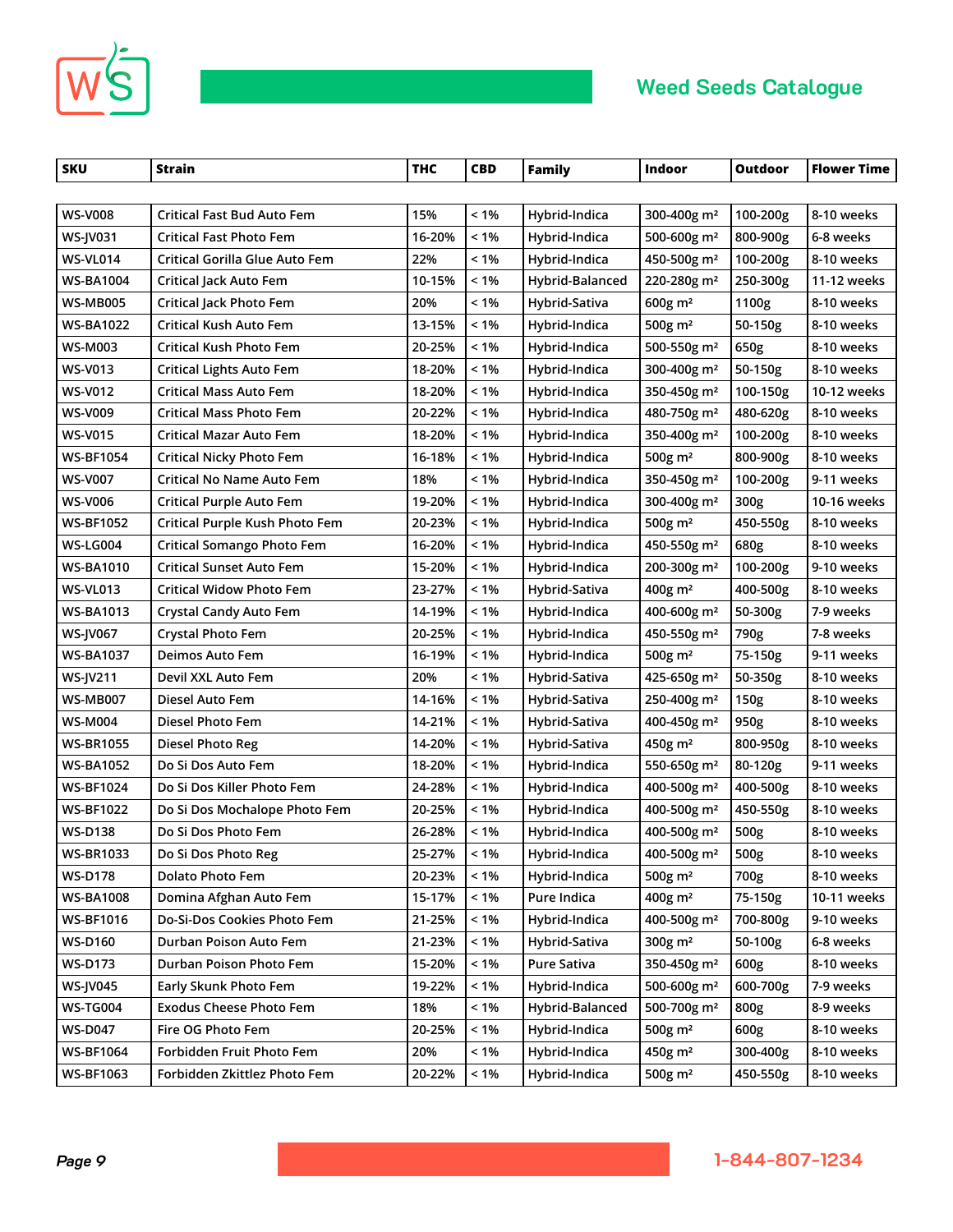

| <b>SKU</b>        | Strain                                | <b>THC</b> | <b>CBD</b> | Family          | <b>Indoor</b>           | Outdoor   | <b>Flower Time</b> |
|-------------------|---------------------------------------|------------|------------|-----------------|-------------------------|-----------|--------------------|
|                   |                                       |            |            |                 |                         |           |                    |
| <b>WS-BA1024</b>  | Fro Yo Auto Fem                       | 17-21%     | $< 1\%$    | Hybrid-Indica   | 400-500g m <sup>2</sup> | 70-120g   | 10-11 weeks        |
| <b>WS-MB009</b>   | <b>Fruit Auto Fem</b>                 | 8-12%      | $< 1\%$    | Hybrid-Indica   | 30-90g m <sup>2</sup>   | 60-120g   | 8-10 weeks         |
| <b>WS-BF1045</b>  | <b>Fruitty Pebbles Photo Fem</b>      | 18-20%     | < 2%       | Hybrid-Indica   | 500 $g$ m <sup>2</sup>  | 600g      | 8-9 weeks          |
| <b>WS-JV095</b>   | G13 Auto Fem                          | 20-22%     | $< 1\%$    | Hybrid-Indica   | 450-550g m <sup>2</sup> | 100-150g  | 10-12 weeks        |
| <b>WS-D010</b>    | G13 Photo Fem                         | 21-24%     | $< 1\%$    | Hybrid-Indica   | 400-500g m <sup>2</sup> | 1000g     | 10-12 weeks        |
| <b>WS-JV131</b>   | Gelato Auto Fem                       | 18-20%     | $< 1\%$    | Hybrid-Indica   | 400-500g m <sup>2</sup> | 150-300g  | 8-10 weeks         |
| <b>WS-BFV1041</b> | <b>Gelato Fast Photo Fem</b>          | 20-21%     | $< 1\%$    | Hybrid-Indica   | 500-600g m <sup>2</sup> | 500-600g  | 7-9 weeks          |
| <b>WS-BF1057</b>  | Gelato Gorilla Glue Photo Fem         | 25-28%     | $< 1\%$    | Hybrid-Balanced | 600g m <sup>2</sup>     | 400-500g  | 9-11 weeks         |
| WS-RS013          | Gelato Photo Fem                      | 20-21%     | $< 1\%$    | Hybrid-Indica   | 500-600g m <sup>2</sup> | 500-600g  | 8-10 weeks         |
| <b>WS-JV229</b>   | <b>Gelato Photo Reg</b>               | 20-21%     | $< 1\%$    | Hybrid-Indica   | 500-600g m <sup>2</sup> | 500-600g  | 8-10 weeks         |
| <b>WS-BF1015</b>  | <b>Ghost Pellezino Haze Photo Fem</b> | 18-22%     | $< 1\%$    | Hybrid-Sativa   | 250-400g m <sup>2</sup> | 300-400g  | 8-11 weeks         |
| WS-TG014          | Girl Scout Cheese Photo Fem           | 22%        | $< 1\%$    | Hybrid-Indica   | 500 $g$ m <sup>2</sup>  | 750g      | 8-10 weeks         |
| <b>WS-D135</b>    | Girl Scout Chemdog Photo Fem          | 22-27%     | < 2%       | Hybrid-Indica   | 400-500g m <sup>2</sup> | 500-550g  | 8-9 weeks          |
| <b>WS-D140</b>    | Girl Scout Cookies Auto Fem           | 22%        | $< 1\%$    | Hybrid-Indica   | 600g m <sup>2</sup>     | 150-250g  | 8-10 weeks         |
| <b>WS-BFV1050</b> | Girl Scout Cookies Fast Photo Fem     | 21-24%     | $< 1\%$    | Hybrid-Balanced | 500g m <sup>2</sup>     | 400-500g  | 7-9 weeks          |
| <b>WS-D008</b>    | Girl Scout Cookies Photo Fem          | 21-24%     | < 1%       | Hybrid-Balanced | 400-500g m <sup>2</sup> | 400-500g  | 8-10 weeks         |
| <b>WS-BR1062</b>  | <b>Girl Scout Cookies Photo Reg</b>   | 21-24%     | $< 1\%$    | Hybrid-Balanced | 500g m <sup>2</sup>     | 400-500g  | 8-10 weeks         |
| <b>WS-D146</b>    | Girl Scout Diesel Photo Fem           | 20-25%     | $< 1\%$    | Hybrid-Sativa   | $400g \text{ m}^2$      | 500g      | 8-9 weeks          |
| <b>WS-D165</b>    | Girl Scout Kush Photo Fem             | 17-19%     | $< 1\%$    | Hybrid-Indica   | 600-650g m <sup>2</sup> | 500g      | 7-9 weeks          |
| <b>WS-TG002</b>   | Girl Scout Skywalker Photo Fem        | 18-22%     | $< 1\%$    | Hybrid-Sativa   | 450-550g m <sup>2</sup> | 600-700g  | 8-10 weeks         |
| WS-D172           | <b>GMO Photo Fem</b>                  | 26-28%     | < 2%       | Hybrid-Indica   | 400-500g m <sup>2</sup> | 600-700g  | 8-9 weeks          |
| <b>WS-JV136</b>   | <b>God Bud Photo Reg</b>              | 22-24%     | $< 1\%$    | Hybrid-Indica   | 400-500g m <sup>2</sup> | 900-1000g | 8-10 weeks         |
| <b>WS-BF1072</b>  | Godfather OG Photo Fem                | 23-28%     | $< 1\%$    | Hybrid-Indica   | 450g m <sup>2</sup>     | 550-650g  | 7-9 weeks          |
| <b>WS-BF1032</b>  | Goji OG Photo Fem                     | 18-26%     | < 2%       | Hybrid-Sativa   | $600g \text{ m}^2$      | 800g      | 8-10 weeks         |
| <b>WS-BA1016</b>  | Gold Leaf Auto Fem                    | 18-20%     | $< 1\%$    | Hybrid-Indica   | 300-400g m <sup>2</sup> | 100-200g  | 8-10 weeks         |
| <b>WS-D115</b>    | <b>Gold Leaf Photo Fem</b>            | 20%        | $< 1\%$    | Hybrid-Indica   | 450-650g m <sup>2</sup> | 800g      | 8-9 weeks          |
| <b>WS-BF1084</b>  | Golden Goat Photo Fem                 | 16-23%     | < 1%       | Hybrid-Sativa   | $400g \text{ m}^2$      | 350-450g  | 8-10 weeks         |
| <b>WS-BF1019</b>  | Gorilla Do Si Dos Photo Fem           | 22-26%     | $< 1\%$    | Hybrid-Indica   | 400-500g m <sup>2</sup> | 500g      | 8-10 weeks         |
| <b>WS-D141</b>    | Gorilla Glue 4 Auto Fem               | 23-24%     | $< 1\%$    | Hybrid-Balanced | 400-500g m <sup>2</sup> | 50-300g   | 8-10 weeks         |
| <b>WS-RS005</b>   | Gorilla Glue 4 Photo Fem              | 25-28%     | $< 1\%$    | Hybrid-Balanced | 450-500g m <sup>2</sup> | 600-700g  | 8-10 weeks         |
| <b>WS-BFV1042</b> | Gorilla Glue Fast Photo Fem           | 25-28%     | < 1%       | Hybrid-Balanced | 500-600g m <sup>2</sup> | 600-700g  | 7-9 weeks          |
| <b>WS-JV134</b>   | Gorilla Glue Lemon Photo Fem          | 24-26%     | $< 1\%$    | Hybrid-Indica   | 400-500g m <sup>2</sup> | 450-550g  | 8-10 weeks         |
| <b>WS-JV137</b>   | <b>Gorilla Glue Photo Reg</b>         | 25-28%     | $< 1\%$    | Hybrid-Balanced | 400-500g m <sup>2</sup> | 600-700g  | 8-10 weeks         |
| <b>WS-BR1046</b>  | Gorilla Grapefruit Photo Reg          | 18-23%     | $< 1\%$    | Hybrid-Indica   | 300-400g m <sup>2</sup> | 600-700g  | 8-10 weeks         |
| <b>WS-JV180</b>   | Gorilla Lemon Fire Photo Fem          | 21-24%     | $< 1\%$    | Hybrid-Indica   | $480g \text{ m}^2$      | 700g      | 8-10 weeks         |
| <b>WS-BR1007</b>  | Gorilla Lemon Fire Photo Reg          | 21-24%     | $< 1\%$    | Hybrid-Indica   | 400-500g m <sup>2</sup> | 500-600g  | 8-10 weeks         |
| <b>WS-BR1009</b>  | Gorilla Pellezino Photo Reg           | 18-21%     | $< 1\%$    | Hybrid-Balanced | 400-500g m <sup>2</sup> | 500-600g  | 8-10 weeks         |
| <b>WS-BA1046</b>  | Gorilla Purple Auto Fem               | 20-24%     | $< 1\%$    | Hybrid-Indica   | 500-550g m <sup>2</sup> | 70-100g   | 10-13 weeks        |
| <b>WS-BF1066</b>  | Gorilla Scout Cookies Photo Fem       | 19-25%     | $< 1\%$    | Hybrid-Sativa   | 550g m <sup>2</sup>     | 350-600g  | 7-9 weeks          |
| <b>WS-BF1067</b>  | Gorilla Sherbet Photo Fem             | 18-22%     | $< 1\%$    | Hybrid-Indica   | 550g m <sup>2</sup>     | 500-600g  | 8-10 weeks         |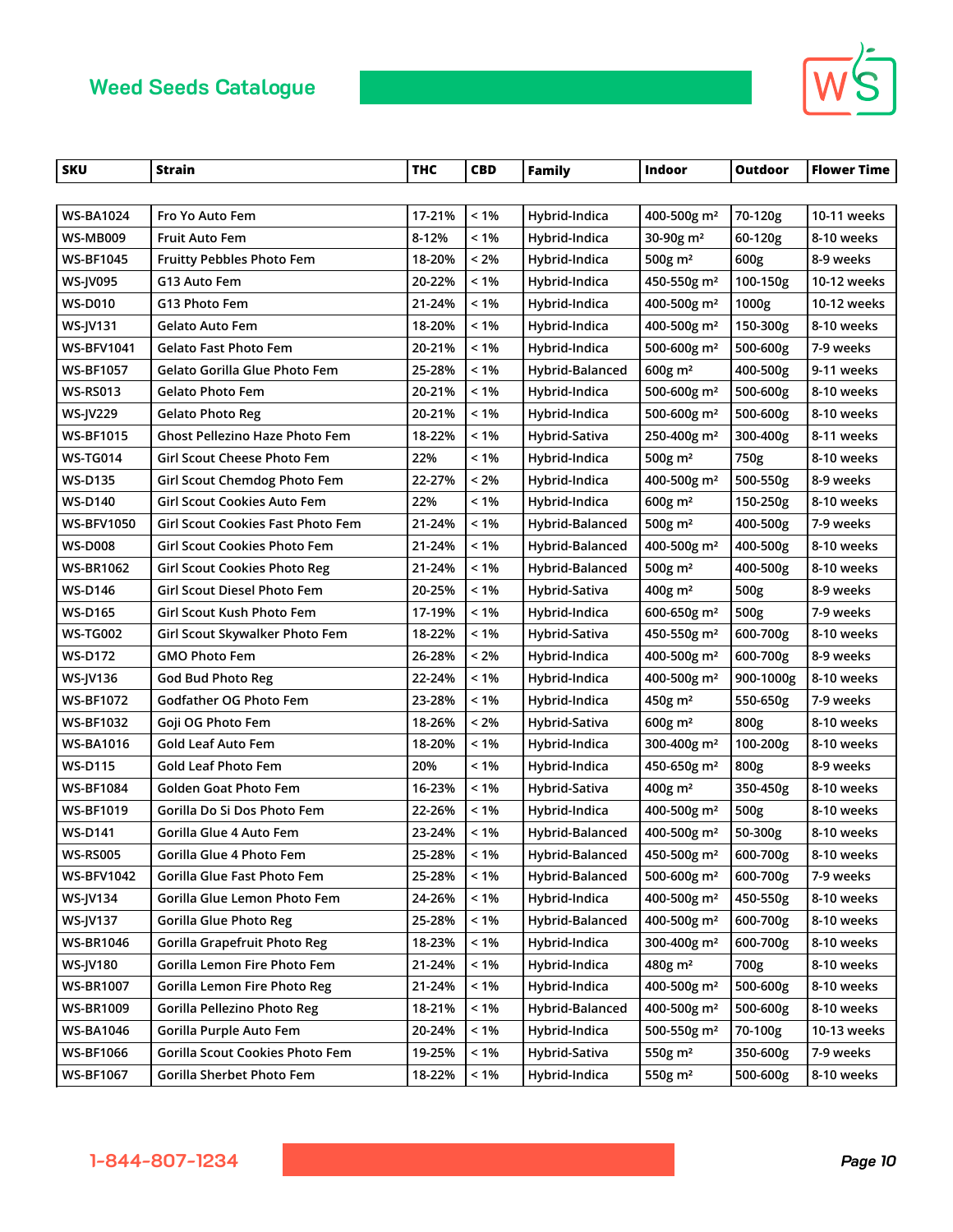



×

| <b>SKU</b>        | Strain                                 | <b>THC</b> | <b>CBD</b> | <b>Family</b>   | Indoor                  | Outdoor   | <b>Flower Time</b> |
|-------------------|----------------------------------------|------------|------------|-----------------|-------------------------|-----------|--------------------|
|                   |                                        |            |            |                 |                         |           |                    |
| <b>WS-BR1057</b>  | Gorilla Tangie Photo Reg               | 20%        | $< 1\%$    | Hybrid-Sativa   | 500g m <sup>2</sup>     | 500g      | 8-10 weeks         |
| WS-JV103          | Gorilla Zkittles Photo Reg             | 22-24%     | $< 1\%$    | Hybrid-Indica   | 500-600g m <sup>2</sup> | 800-1000g | 8-10 weeks         |
| <b>WS-BA1045</b>  | Gorilla Zkittlez Auto Fem              | 18-20%     | $< 1\%$    | Hybrid-Indica   | 450-500g m <sup>2</sup> | 60-90g    | 10-13 weeks        |
| <b>WS-JV107</b>   | Gorilla Zkittlez Photo Fem             | 22-24%     | $< 1\%$    | Hybrid-Indica   | 500-600g m <sup>2</sup> | 800-1000g | 8-10 weeks         |
| <b>WS-JV178</b>   | <b>Grandaddy Banner Photo Fem</b>      | 26-28%     | $< 1\%$    | Hybrid-Indica   | 550-650g m <sup>2</sup> | 500-600g  | 8-10 weeks         |
| <b>WS-JV177</b>   | <b>Grandaddy Black Photo Fem</b>       | 18-23%     | $< 1\%$    | Hybrid-Indica   | $600g \text{ m}^2$      | 800g      | 8-10 weeks         |
| <b>WS-BR1034</b>  | <b>Grandaddy Bruce Photo Reg</b>       | 26-28%     | $< 1\%$    | Hybrid-Indica   | 550-650g m <sup>2</sup> | 500-600g  | 8-10 weeks         |
| <b>WS-BF1017</b>  | Grandaddy Do Si Dos Photo Fem          | 22-25%     | $< 1\%$    | Hybrid-Indica   | 500g m <sup>2</sup>     | 500g      | 8-10 weeks         |
| <b>WS-BA1031</b>  | <b>Grandaddy Purple Auto Fem</b>       | 19%        | $< 1\%$    | Pure Indica     | 500g m <sup>2</sup>     | 250g      | 8-10 weeks         |
| <b>WS-BFV1047</b> | <b>Grandaddy Purple Fast Photo Fem</b> | 23-28%     | $< 1\%$    | Hybrid-Indica   | 500g m <sup>2</sup>     | 300g      | 8-9 weeks          |
| <b>WS-D103</b>    | <b>Grandaddy Purple Photo Fem</b>      | 20-22%     | $< 1\%$    | Hybrid-Indica   | 400-500g m <sup>2</sup> | 400-500g  | 9-11 weeks         |
| <b>WS-JV227</b>   | <b>Grandaddy Purple Photo Reg</b>      | 19-21%     | $< 1\%$    | Hybrid-Indica   | 450-550g m <sup>2</sup> | 400-500g  | 8-10 weeks         |
| <b>WS-BA1049</b>  | Grape Ape Auto Fem                     | 18-24%     | $< 1\%$    | Hybrid-Indica   | 450-500g m <sup>2</sup> | 80-140g   | 10-11 weeks        |
| <b>WS-D145</b>    | Grape Ape Photo Fem                    | 20%        | $< 1\%$    | Hybrid-Indica   | 450g m <sup>2</sup>     | 600-700g  | 6-8 weeks          |
| <b>WS-JV179</b>   | Grape Killer 99 Photo Fem              | 18-20%     | $< 1\%$    | Hybrid-Balanced | 350-400g m <sup>2</sup> | 400g      | 8-10 weeks         |
| <b>WS-BF1027</b>  | Grape Zkittlez Gum Photo Fem           | 20-26%     | $< 1\%$    | Hybrid-Sativa   | 600-700g m <sup>2</sup> | 800-1000g | 8-10 weeks         |
| <b>WS-MB043</b>   | Grapefruit Auto Fem                    | 19%        | $< 1\%$    | Hybrid-Sativa   | $400g$ m <sup>2</sup>   | 200-300g  | 8-10 weeks         |
| <b>WS-D033</b>    | <b>Grapefruit Photo Fem</b>            | 20%        | $< 1\%$    | Hybrid-Sativa   | $400g \text{ m}^2$      | 800g      | 8-10 weeks         |
| <b>WS-JV232</b>   | <b>Grapefruit Photo Reg</b>            | 21-23%     | $< 1\%$    | Hybrid-Sativa   | 400-500g m <sup>2</sup> | 450-550g  | 9-11 weeks         |
| <b>WS-BF1076</b>  | <b>Grease Monkey Photo Fem</b>         | 30%        | $< 1\%$    | Hybrid-Indica   | 500 $g$ m <sup>2</sup>  | 600g      | 8-10 weeks         |
| <b>WS-D170</b>    | <b>Great White Shark Auto Fem</b>      | 10-11%     | $< 1\%$    | Hybrid-Indica   | 450-550g m <sup>2</sup> | 50-170g   | 9-11 weeks         |
| WS-MB034          | Great White Shark Photo Fem            | 14-16%     | $< 1\%$    | Hybrid-Indica   | 500-700g m <sup>2</sup> | 700-1000g | 8-10 weeks         |
| <b>WS-BR1035</b>  | <b>Great White Shark Photo Reg</b>     | 14-16%     | $< 1\%$    | Hybrid-Indica   | 500-700g m <sup>2</sup> | 700-1000g | 8-10 weeks         |
| <b>WS-D125</b>    | Green Amnesia Haze Photo Fem           | 20%        | $< 1\%$    | Hybrid-Sativa   | 600g m <sup>2</sup>     | 700g      | 10-12 weeks        |
| <b>WS-BA1015</b>  | Green Crack Auto Fem                   | 18-20%     | $< 1\%$    | Hybrid-Sativa   | 350-450g m <sup>2</sup> | 250-350g  | 9-11 weeks         |
| <b>WS-BFV1055</b> | Green Crack Fast Photo Fem             | 20%        | $< 1\%$    | Hybrid-Sativa   | $650g$ m <sup>2</sup>   | 600-800g  | 7-9 weeks          |
| <b>WS-D044</b>    | <b>Green Crack Photo Fem</b>           | 17-25%     | $< 1\%$    | Hybrid-Sativa   | $650g \text{ m}^2$      | 800g      | 9-11 weeks         |
| <b>WS-BF1018</b>  | Green Do Si Dos Photo Fem              | 18-25%     | $< 1\%$    | Hybrid-Indica   | 450-550g m <sup>2</sup> | 600-700g  | 9-10 weeks         |
| <b>WS-BF1068</b>  | Green Poison Photo Fem                 | 20%        | $< 1\%$    | Hybrid-Indica   | $600g \text{ m}^2$      | 600-700g  | 7-9 weeks          |
| <b>WS-D121</b>    | Green Somango Photo Fem                | 22%        | 1%         | Hybrid-Indica   | 500-600g m <sup>2</sup> | 500-600g  | 8-10 weeks         |
| <b>WS-D127</b>    | Green Super Haze Photo Fem             | 21-22%     | < 1%       | Hybrid-Sativa   | 350-500g m <sup>2</sup> | 500g      | 8-10 weeks         |
| WS-JV009-V        | Happy Go Lucky Auto Fem                | 19-23%     | $< 2\%$    | Hybrid-Indica   | 425-525g m <sup>2</sup> | 550-600g  | 7-10 weeks         |
| <b>WS-JV075</b>   | Harlequin Kush Photo Reg               | 8-10%      | < 3%       | Hybrid-Indica   | 500-550g m <sup>2</sup> | 600g      | 8-10 weeks         |
| <b>WS-JV222</b>   | Harlequin Photo Fem                    | 12-15%     | $< 1\%$    | Hybrid-Indica   | 400g m <sup>2</sup>     | 400g      | 8-10 weeks         |
| <b>WS-BR1011</b>  | <b>Hash Passion Photo Reg</b>          | 20%        | $< 1\%$    | Pure Indica     | $450g$ m <sup>2</sup>   | 550g      | 8-10 weeks         |
| WS-JV214          | Hawaiian Skunk Photo Reg               | 17-22%     | $< 1\%$    | Hybrid-Indica   | 400-450g m <sup>2</sup> | 450-500g  | 8-10 weeks         |
| <b>WS-BF1009</b>  | Hawaiian Snow Photo Fem                | 18-24%     | $< 1\%$    | Hybrid-Sativa   | 250-400g m <sup>2</sup> | 300-500g  | 9-11 weeks         |
| <b>WS-D032</b>    | Haze Auto Fem                          | 18-20%     | $< 1\%$    | Hybrid-Sativa   | 300-500g m <sup>2</sup> | 300-400g  | 11-12 weeks        |
| <b>WS-JV034</b>   | Haze XL Auto Fem                       | 23%        | $< 1\%$    | Hybrid-Sativa   | 400-500g m <sup>2</sup> | 100-200g  | 10-12 weeks        |
| <b>WS-D019</b>    | <b>Hektol Photo Fem</b>                | 20%        | $< 1\%$    | Hybrid-Sativa   | $650g$ m <sup>2</sup>   | 750g      | 7-8 weeks          |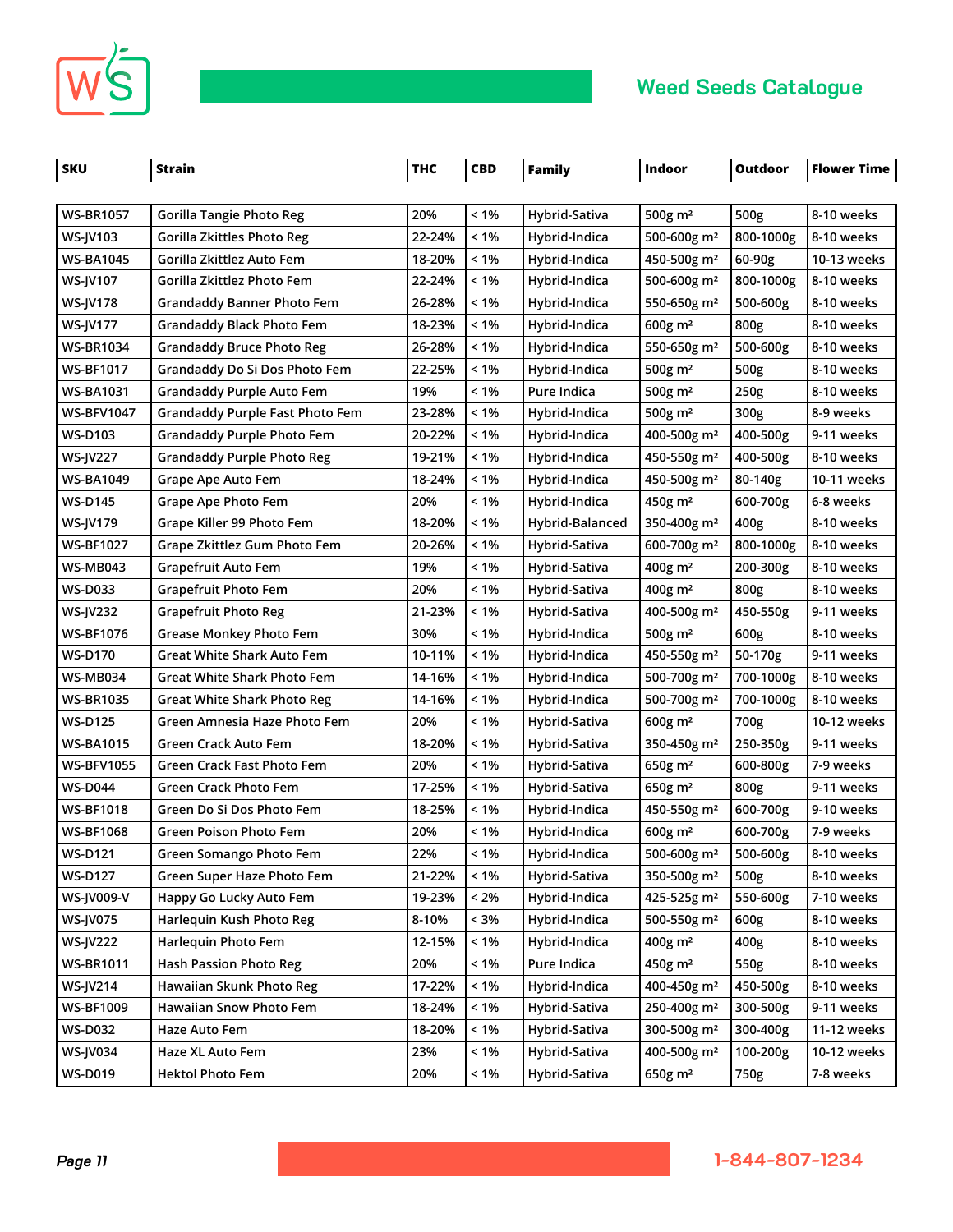

| <b>SKU</b>        | <b>Strain</b>                   | <b>THC</b> | <b>CBD</b> | Family          | Indoor                  | Outdoor  | <b>Flower Time</b> |
|-------------------|---------------------------------|------------|------------|-----------------|-------------------------|----------|--------------------|
|                   |                                 |            |            |                 |                         |          |                    |
| <b>WS-NB002</b>   | Hellfire OG Photo Fem           | 20%        | $< 1\%$    | Hybrid-Indica   | 350-400g m <sup>2</sup> | 400g     | 8 weeks            |
| <b>WS-MK001-V</b> | High CBD Feminized Seeds USA    | 0,05       | 15-20%     | Hybrid-Indica   | 400-500g m <sup>2</sup> | 400-500g | 8-10 weeks         |
| <b>WS-IV130-V</b> | High Yield Autoflower Seeds USA | 19-23%     | $< 1\%$    | Hybrid-Indica   | 400-500g m <sup>2</sup> | 300-600g | 8-10 weeks         |
| <b>WS-D097</b>    | Hindu Kush Photo Fem            | 18-20%     | $< 1\%$    | Hybrid-Indica   | 350-400g m <sup>2</sup> | 400-550g | 8-10 weeks         |
| <b>WS-JV215</b>   | Hindu Kush Photo Reg            | 18%        | < 1%       | Hybrid-Indica   | 400-500g m <sup>2</sup> | 450g     | 8-10 weeks         |
| <b>WS-JV182</b>   | Humboldt photo Fem              | 20-23%     | $< 1\%$    | Hybrid-Indica   | 500-550g m <sup>2</sup> | 650g     | 6-8 weeks          |
| <b>WS-BF1060</b>  | Ice Cream Cake Photo Fem        | 20%        | $< 1\%$    | Hybrid-Indica   | 450g m <sup>2</sup>     | 550g     | 8-10 weeks         |
| <b>WS-BFV1052</b> | Island Skunk Fast Photo Fem     | 20%        | $< 1\%$    | Hybrid-Sativa   | $600g \text{ m}^2$      | 900g     | 7-9 weeks          |
| <b>WS-D028</b>    | Jack Herer Auto Fem             | 15-20%     | $< 1\%$    | Hybrid-Sativa   | 300-400g m <sup>2</sup> | 150g     | 10-12 weeks        |
| <b>WS-MP001</b>   | Jack Herer Cookies Photo Fem    | 25-28%     | < 1%       | Hybrid-Indica   | 500-600g m <sup>2</sup> | 450-550g | 8-10 weeks         |
| <b>WS-BFV1061</b> | Jack Herer Fast Photo Fem       | 20%        | < 1%       | Hybrid-Sativa   | 500g $m2$               | 500g     | 7-9 weeks          |
| <b>WS-JV010</b>   | Jack Herer Photo Fem            | 18-24%     | $< 1\%$    | Hybrid-Sativa   | 400-500g m <sup>2</sup> | 500g     | 8-10 weeks         |
| <b>WS-BR1036</b>  | Jack Herer Photo Reg            | 18-24%     | $< 1\%$    | Hybrid-Sativa   | 400-500g m <sup>2</sup> | 500g     | 8-10 weeks         |
| <b>WS-JV001</b>   | Jack's Skunk Photo Fem          | 20%        | $< 1\%$    | Hybrid-Sativa   | 350-400g m <sup>2</sup> | 500g     | 8-10 weeks         |
| <b>WS-JV183</b>   | Jack's Superskunk Photo Fem     | 18-20%     | $< 1\%$    | Hybrid-Sativa   | 400-500g m <sup>2</sup> | 500g     | 7-9 weeks          |
| <b>WS-JV138</b>   | Jelly Bean Photo Reg            | 20%        | < 1%       | Hybrid-Sativa   | 600-675g m <sup>2</sup> | 600-700g | 8-10 weeks         |
| <b>WS-JV042</b>   | Kalimist Photo Fem              | 18-22%     | $< 1\%$    | Hybrid-Sativa   | 500 $g$ m <sup>2</sup>  | 700g     | 10-12 weeks        |
| <b>WS-T003</b>    | Kandy Kush Photo Fem            | 17-19%     | $< 1\%$    | Hybrid-Indica   | 480-580g m <sup>2</sup> | 450-550g | 8-10 weeks         |
| <b>WS-JV114</b>   | Killer Photo Fem                | 20%        | < 1%       | Hybrid-Indica   | 425g m <sup>2</sup>     | 800g     | 9-10 weeks         |
| <b>WS-LG009</b>   | Kosher Kush Photo Fem           | 21-27%     | $< 1\%$    | Hybrid-Indica   | 450-500g m <sup>2</sup> | 400-500g | 8-10 weeks         |
| <b>WS-JV184</b>   | Kosher Tangerine Photo Fem      | 18-24%     | < 1%       | Hybrid-Indica   | 450-600g m <sup>2</sup> | 400-600g | 9-10 weeks         |
| <b>WS-JV233</b>   | Kosher Tangie Photo Reg         | 24-26%     | < 1%       | Hybrid-Indica   | 450-550g m <sup>2</sup> | 400-500g | 8-10 weeks         |
| <b>WS-D110</b>    | Kush XL Auto Fem                | 17%        | < 1%       | Hybrid-Indica   | 350-400g m <sup>2</sup> | 200-300g | 9-10 weeks         |
| <b>WS-BF1081</b>  | Kushberry Photo Fem             | 22%        | $< 1\%$    | Hybrid-Indica   | 400g m <sup>2</sup>     | 500g     | 8-10 weeks         |
| <b>WS-BA1051</b>  | LA Confidential Auto Fem        | 17-21%     | $< 1\%$    | Hybrid-Indica   | 450-550g m <sup>2</sup> | 70-120g  | 8-9 weeks          |
| <b>WS-D119</b>    | LA Confidential Photo Fem       | 23-26%     | < 1%       | Hybrid-Indica   | 300-500g m <sup>2</sup> | 600g     | 6-8 weeks          |
| <b>WS-BF1005</b>  | Lambs Bread Photo Fem           | 14-18%     | < 1%       | Hybrid-Sativa   | 250-400g m <sup>2</sup> | 300-500g | 9-11 weeks         |
| <b>WS-BF1036</b>  | Larry OG Photo Fem              | 25-26%     | $< 1\%$    | Hybrid-Indica   | 500g $m2$               | 450g     | 8-10 weeks         |
| <b>WS-D048</b>    | Lavender Photo Fem              | 20%        | < 1%       | Hybrid-Indica   | 300-400g m <sup>2</sup> | 600g     | 9-10 weeks         |
| <b>WS-D147</b>    | Legend OG Photo Fem             | 22%        | $< 1\%$    | Hybrid-Indica   | 400-500g m <sup>2</sup> | 500g     | 8-10 weeks         |
| <b>WS-D100</b>    | Lemon Auto Fem                  | 14-19%     | $< 1\%$    | Hybrid-Sativa   | 300-400g m <sup>2</sup> | 40-100g  | 8-10 weeks         |
| <b>WS-D101</b>    | Lemon Diesel Photo Fem          | 20%        | $< 1\%$    | Hybrid-Indica   | 350-400g m <sup>2</sup> | 450g     | 8-10 weeks         |
| <b>WS-D142</b>    | Lemon Garlic Photo Fem          | 20%        | < 1%       | Hybrid-Indica   | 350-500g m <sup>2</sup> | 1000g    | 10-11 weeks        |
| <b>WS-JV064</b>   | Lemon Haze Auto Fem             | 17%        | $< 1\%$    | Hybrid-Sativa   | 500g m <sup>2</sup>     | 100-150g | 9-11 weeks         |
| <b>WS-RS004</b>   | Lemon Haze Diesel Photo Fem     | 19%        | $< 1\%$    | Hybrid-Sativa   | 450-500g m <sup>2</sup> | 500g     | 8-10 weeks         |
| <b>WS-BFV1060</b> | Lemon Haze Fast Photo Fem       | 16-18%     | $< 1\%$    | Hybrid-Sativa   | 500g m <sup>2</sup>     | 100-150g | 8-10 weeks         |
| <b>WS-NO-9</b>    | Lemon Kush Auto Fem             | 15-18%     | $< 1\%$    | Hybrid-Balanced | 450-500g m <sup>2</sup> | 200-300g | 9-11 weeks         |
| <b>WS-JV047</b>   | Lemon Kush Photo Fem            | 20%        | $< 1\%$    | Hybrid-Indica   | 450-500g m <sup>2</sup> | 450-550g | 8-10 weeks         |
| <b>WS-BFV1054</b> | Lemon OG Fast Photo Fem         | 20%        | < 1%       | Hybrid-Balanced | 400g m <sup>2</sup>     | 800g     | 7-9 weeks          |
| <b>WS-JV186</b>   | Lemon OG Photo Fem              | 20-24%     | $< 1\%$    | Hybrid-Indica   | 450-550g m <sup>2</sup> | 600g     | 8-10 weeks         |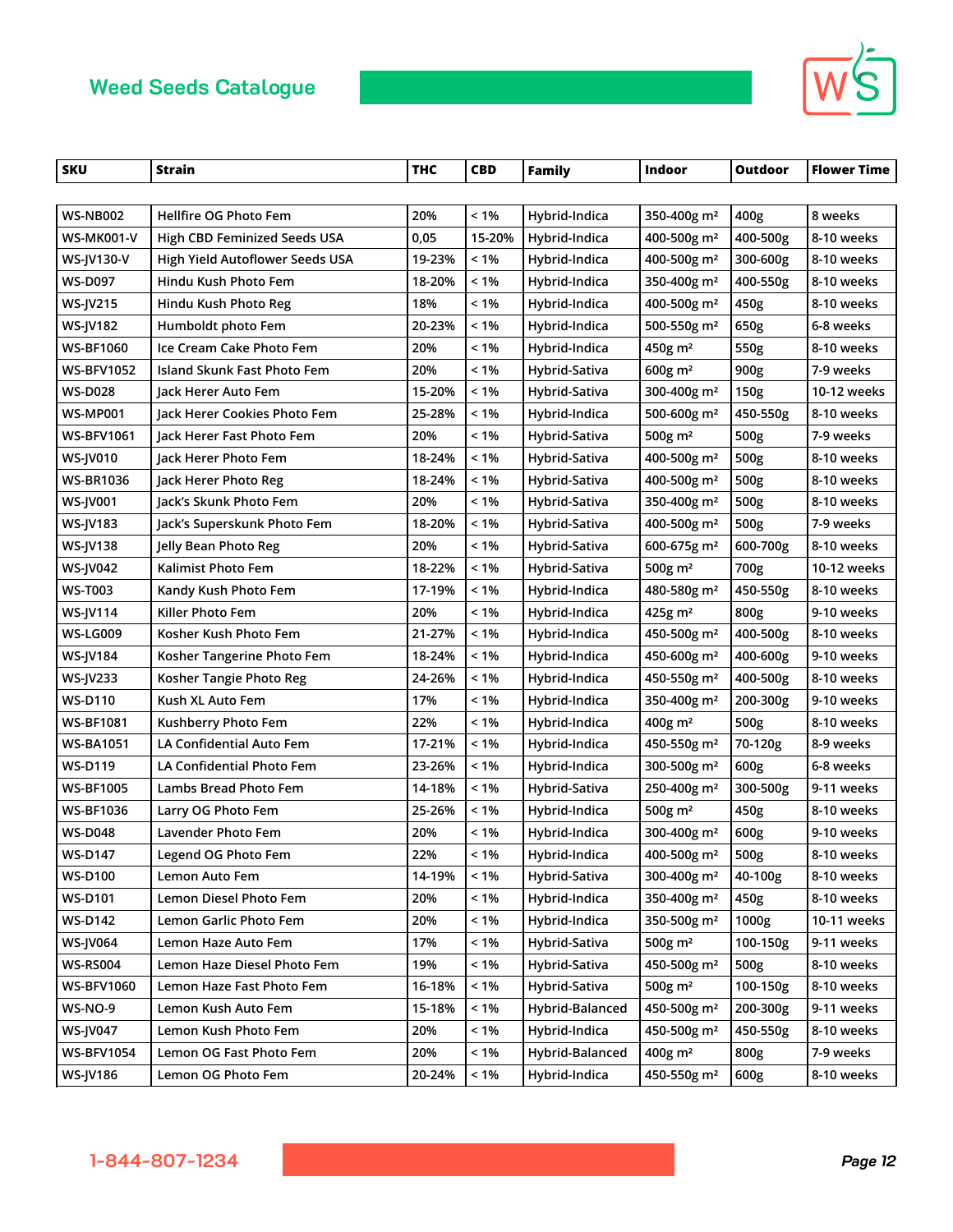

 $\mathbb{R}^2$ 

| <b>SKU</b>        | Strain                               | <b>THC</b> | <b>CBD</b> | <b>Family</b>   | <b>Indoor</b>           | <b>Outdoor</b>          | <b>Flower Time</b> |
|-------------------|--------------------------------------|------------|------------|-----------------|-------------------------|-------------------------|--------------------|
|                   |                                      |            |            |                 |                         |                         |                    |
| <b>WS-JV139</b>   | Lemon Pie Photo Reg                  | 18%        | $< 1\%$    | Hybrid-Sativa   | 500g m <sup>2</sup>     | 600g                    | 10-12 weeks        |
| <b>WS-NO-10</b>   | Lemon Skunk Auto Fem                 | 18-21%     | $< 1\%$    | Hybrid-Sativa   | 300-400g m <sup>2</sup> | 60-120g                 | 10-12 weeks        |
| <b>WS-BF1030</b>  | Lemon Skunk Photo Fem                | 15-19%     | $< 2\%$    | Hybrid-Sativa   | 750-850g m <sup>2</sup> | 750-850g                | 8-10 weeks         |
| WS-RS024          | Lemon Tree Photo Fem                 | 20%        | $< 1\%$    | Hybrid-Indica   | 350-500g m <sup>2</sup> | 500g                    | 8-10 weeks         |
| WS-NO-11          | Love Potion Auto Fem                 | 14-17%     | $< 1\%$    | Hybrid-Sativa   | 350-450g m <sup>2</sup> | 40-100g                 | 6-8 weeks          |
| <b>WS-D111</b>    | Lowryder Auto Fem                    | 14%        | $< 1\%$    | Hybrid-Indica   | $100g \text{ m}^2$      | 150g                    | 9-11 weeks         |
| WS-BA1002         | LSD Auto Fem                         | 21-23%     | $< 1\%$    | Hybrid-Indica   | 425-500g m <sup>2</sup> | 150-200g                | 8-9 weeks          |
| <b>WS-JV077</b>   | LSD Photo Fem                        | 21-23%     | $< 1\%$    | Hybrid-Sativa   | 450-550g m <sup>2</sup> | 50-150g                 | 9-10 weeks         |
| <b>WS-JV187</b>   | M8 Photo Fem                         | 20-23%     | $< 1\%$    | Hybrid-Indica   | 500g m <sup>2</sup>     | 1000g                   | 8-10 weeks         |
| <b>WS-BF1056</b>  | Mac Photo Fem                        | 22%        | $< 1\%$    | Hybrid-Balanced | $400g \text{ m}^2$      | 500g                    | 9-11 weeks         |
| WS-MB046          | Magnum Auto Fem                      | 15%        | $< 1\%$    | Hybrid-Balanced | 450-500g m <sup>2</sup> | 150-220g                | 10-12 weeks        |
| <b>WS-D095</b>    | <b>Mandarine Auto Fem</b>            | 18%        | $< 1\%$    | Hybrid-Indica   | 200-300g m <sup>2</sup> | 100-200g                | 9-11 weeks         |
| <b>WS-D050</b>    | Mango Kush Photo Fem                 | 15-20%     | $< 1\%$    | Hybrid-Indica   | $400g \text{ m}^2$      | 500g                    | 8-10 weeks         |
| <b>WS-IV086</b>   | Maple Leaf Photo Fem                 | 15-18%     | $< 1\%$    | Hybrid-Indica   | 200-300g m <sup>2</sup> | 300g                    | 7-8 weeks          |
| <b>WS-NB004</b>   | Maracuya Photo Fem                   | 16-20%     | $< 1\%$    | Hybrid-Sativa   | 400-500g m <sup>2</sup> | 600g                    | 8-10 weeks         |
| <b>WS-D123</b>    | Master Kush Photo Fem                | 21-23%     | $< 1\%$    | Hybrid-Indica   | 400g m <sup>2</sup>     | 500g                    | 6-8 weeks          |
| <b>WS-BR1037</b>  | <b>Master Kush Photo Reg</b>         | 15-20%     | $< 1\%$    | Hybrid-Indica   | $400g \, \text{m}^2$    | 500g                    | 8-10 weeks         |
| WS-LG003          | Matanuska Tundra Photo Fem           | 16-20%     | $< 1\%$    | Hybrid-Indica   | 350-400g m <sup>2</sup> | 400g                    | 8-9 weeks          |
| <b>WS-BR1012</b>  | Matanuska Tundra Photo Reg           | 20%        | $< 1\%$    | Hybrid-Indica   | $400g \text{ m}^2$      | 400g                    | 8-10 weeks         |
| <b>WS-JV073</b>   | Maui Waui Photo Fem                  | 14-19%     | $< 1\%$    | Hybrid-Sativa   | 350-450g m <sup>2</sup> | 900g                    | 9-11 weeks         |
| <b>WS-MB051</b>   | Maxigom Auto Fem                     | 14-16%     | $< 1\%$    | Hybrid-Indica   | 400-500g m <sup>2</sup> | 60-80g                  | 8-10 weeks         |
| <b>WS-V018</b>    | Mazar Auto Fem                       | 15-20%     | $< 1\%$    | Hybrid-Indica   | 500g m <sup>2</sup>     | 600g                    | 9-11 weeks         |
| <b>WS-JV007</b>   | <b>Mazar Photo Fem</b>               | 16-20%     | $< 1\%$    | Hybrid-Indica   | 500g m <sup>2</sup>     | 600g                    | 9-11 weeks         |
| WS-BR1038         | <b>Mazar Photo Reg</b>               | 16-20%     | $< 1\%$    | Hybrid-Indica   | 500g $m2$               | 600g                    | 9-11 weeks         |
| <b>WS-BF1055</b>  | Melon Gum Photo Fem                  | 20%        | $< 1\%$    | Hybrid-Indica   | 550g m <sup>2</sup>     | 700g                    | 8-10 weeks         |
| <b>WS-BFV1051</b> | Melon Zkittlez Fast Photo Fem        | 20%        | $< 1\%$    | Hybrid-Indica   | 400g m <sup>2</sup>     | 650g                    | 8-9 weeks          |
| <b>WS-BFV1043</b> | Mendocino Purple Kush Fast Photo Fem | 17-20%     | $< 1\%$    | Hybrid-Indica   | 350-450g m <sup>2</sup> | 500-600g                | 7-9 weeks          |
| <b>WS-BF1020</b>  | Mendozino Kush Photo Fem             | 22%        | $< 1\%$    | Hybrid-Indica   | 200-400g m <sup>2</sup> | 400-600g                | 9-12 weeks         |
| WS-BF1094         | Mexican Haze Photo Fem               | 17-19%     | $< 1\%$    | Hybrid-Sativa   | 480g m <sup>2</sup>     | 680g                    | 10-12 weeks        |
| <b>WS-NO-12</b>   | Mexican Red Hair Auto Fem            | 17-19%     | $< 1\%$    | Hybrid-Sativa   | 400-650g m <sup>2</sup> | 50-200g                 | 8-10 weeks         |
| <b>WS-BF1046</b>  | Mimosa Photo Fem                     | 24-30%     | $< 2\%$    | Hybrid-Sativa   | 700g m <sup>2</sup>     | 1700-2000g   9-10 weeks |                    |
| <b>WS-JV079</b>   | Mk Ultra Photo Fem                   | 20-22%     | $< 1\%$    | Hybrid-Indica   | 350g m <sup>2</sup>     | 170g                    | 8-9 weeks          |
| <b>WS-D002</b>    | Moby Dick Photo Fem                  | 16-18%     | $< 1\%$    | Hybrid-Sativa   | 80-150g m <sup>2</sup>  | 100-300g                | 10-11 weeks        |
| <b>WS-JV228</b>   | <b>Moby Photo Reg</b>                | 16-18%     | $< 1\%$    | Hybrid-Sativa   | 80-150g m <sup>2</sup>  | 100-300g                | 10-11 weeks        |
| <b>WS-BF1021</b>  | Moby's Do Si Dos Photo Fem           | 25-28%     | $< 1\%$    | Hybrid-Indica   | 500-600g m <sup>2</sup> | 600-1000g               | 9-10 weeks         |
| WS-JV110          | Mochalope Photo Fem                  | 22-25%     | $< 1\%$    | Hybrid-indica   | 550g m <sup>2</sup>     | 600g                    | 8-10 weeks         |
| <b>WS-JV135</b>   | <b>Mochalope Photo Reg</b>           | 20%        | $< 1\%$    | Hybrid-Indica   | $600g \text{ m}^2$      | 600g                    | 8-10 weeks         |
| <b>WS-BF1042</b>  | Mohan Ram Photo Fem                  | 18-21%     | $< 1\%$    | Hybrid-Indica   | 350-450g m <sup>2</sup> | 400-500g                | 8-9 weeks          |
| <b>WS-NB007</b>   | Monkey OG Photo Fem                  | 20%        | $< 1\%$    | Hybrid-Indica   | 400-450g m <sup>2</sup> | 450g                    | 8-10 weeks         |
| <b>WS-BA1035</b>  | Neville Haze Auto Fem                | 21%        | $< 1\%$    | Hybrid-Sativa   | 500g m <sup>2</sup>     | 200g                    | 10-12 weeks        |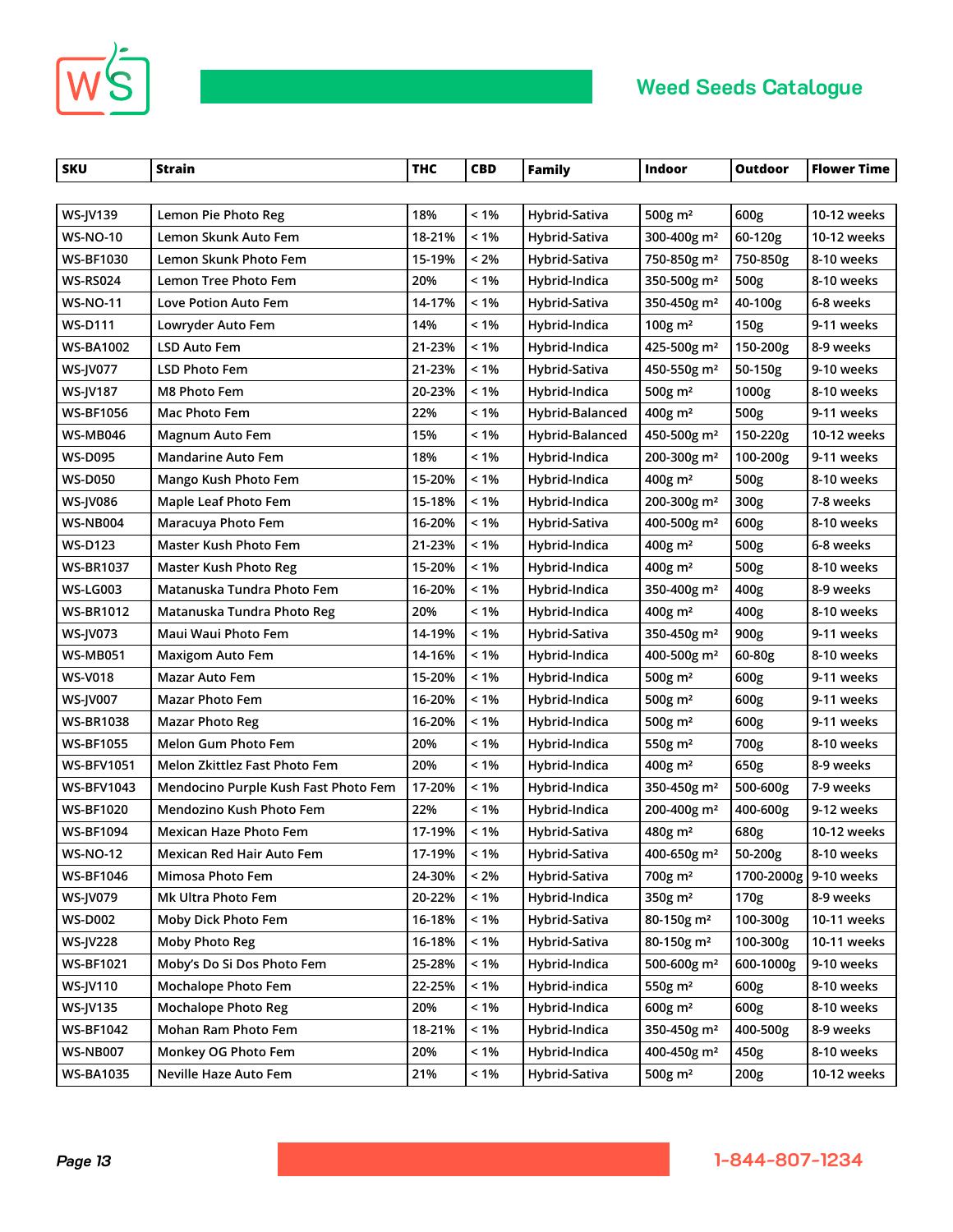

| <b>SKU</b>       | Strain                             | <b>THC</b> | <b>CBD</b> | Family          | <b>Indoor</b>           | <b>Outdoor</b>   | <b>Flower Time</b> |
|------------------|------------------------------------|------------|------------|-----------------|-------------------------|------------------|--------------------|
|                  |                                    |            |            |                 |                         |                  |                    |
| <b>WS-D078</b>   | Neville's Haze Photo Fem           | 20%        | $< 1\%$    | Hybrid-Indica   | 600-650g m <sup>2</sup> | 800g             | 10-12 weeks        |
| <b>WS-RS015</b>  | Nicole Kush Photo Fem              | 20%        | $< 1\%$    | Hybrid-Indica   | 450-600g m <sup>2</sup> | 500-600g         | 9-10 weeks         |
| <b>WS-JV041</b>  | NL Skunk Photo Fem                 | 15-20%     | $< 1\%$    | Hybrid-Indica   | 350-550g m <sup>2</sup> | 500-600g         | 9-11 weeks         |
| <b>WS-JV101</b>  | North Skunk Photo Fem              | 19-21%     | $< 1\%$    | Hybrid-Indica   | 400-500g m <sup>2</sup> | 500-600g         | 8-10 weeks         |
| <b>WS-JV059</b>  | Northern Big Bud Auto Fem          | 20-22%     | $< 1\%$    | Hybrid-Indica   | 400-500g m <sup>2</sup> | 280g             | 9-11 weeks         |
| WS-BF1095        | Northern Big Bud Photo Fem         | 16-18%     | < 2%       | Hybrid-Indica   | 500-600g m <sup>2</sup> | 900-1200g        | 7-9 weeks          |
| <b>WS-IV060</b>  | Northern Blueberry Auto Fem        | 18-20%     | $< 1\%$    | Hybrid-Indica   | 450-550g m <sup>2</sup> | 100-200g         | 10-12 weeks        |
| <b>WS-JV122</b>  | Northern Cinderella Photo Fem      | 22%        | $< 1\%$    | Hybrid-Indica   | 400-500g m <sup>2</sup> | 500g             | 7-8 weeks          |
| <b>WS-V110</b>   | Northern Cream Auto Fem            | 18-21%     | $< 1\%$    | Hybrid-Indica   | 100-250g m <sup>2</sup> | 150-300g         | 9-11 weeks         |
| <b>WS-JV188</b>  | <b>Northern Critical Photo Fem</b> | 18%        | < 1%       | Hybrid-Indica   | 500-550g m <sup>2</sup> | 800-900g         | 7-8 weeks          |
| <b>WS-BF1023</b> | Northern Do Si Dos Photo Fem       | 18-22%     | $< 1\%$    | Hybrid-Indica   | 400-500g m <sup>2</sup> | 450-550g         | 8-10 weeks         |
| WS-JV190         | Northern Haze 10 Photo Fem         | 21-24%     | $< 1\%$    | Hybrid-Sativa   | 450-550g m <sup>2</sup> | 450-550g         | 8-10 weeks         |
| <b>WS-JV087</b>  | Northern Haze 5 Photo Fem          | 18-23%     | $< 1\%$    | Hybrid-Indica   | 450-550g m <sup>2</sup> | 450-550g         | 8-10 weeks         |
| <b>WS-BA1023</b> | Northern Haze Auto Fem             | 15-20%     | $< 1\%$    | Hybrid-Sativa   | 500-550g m <sup>2</sup> | 70-200g          | 7-9 weeks          |
| <b>WS-JV189</b>  | Northern Lights 10 Photo Fem       | 20%        | $< 1\%$    | Hybrid-Indica   | 550g m <sup>2</sup>     | 500g             | 7-8 weeks          |
| <b>WS-D043</b>   | Northern Lights Auto Fem           | 17-19%     | $< 1\%$    | Hybrid-Indica   | 100-250g m <sup>2</sup> | 200-300g         | 9-11 weeks         |
| <b>WS-JV032</b>  | Northern Lights Fast Photo Fem     | 19%        | $< 1\%$    | Hybrid-Indica   | 300-400g m <sup>2</sup> | 350-450g         | 7-9 weeks          |
| <b>WS-D021</b>   | Northern Lights Photo Fem          | 18%        | $< 1\%$    | Hybrid-Indica   | 450-550g m <sup>2</sup> | 500-600g         | 9-10 weeks         |
| <b>WS-JV068</b>  | Northern Lights Photo Reg          | 17-20%     | $< 1\%$    | Hybrid-Indica   | 450-550g m <sup>2</sup> | 500-600g         | 8-10 weeks         |
| <b>WS-V005</b>   | Northern Mazar Auto Fem            | 18-20%     | $< 1\%$    | Hybrid-Indica   | 150-200g m <sup>2</sup> | 100 <sub>g</sub> | 9-11 weeks         |
| <b>WS-JV208</b>  | Northern Skunk Fast Photo Fem      | 18%        | $< 1\%$    | Hybrid-Indica   | 400-500g m <sup>2</sup> | 500-600g         | 7-8 weeks          |
| <b>WS-JV055</b>  | Northern Skunk Photo Fem           | 17%        | $< 1\%$    | Hybrid-Indica   | 450g m <sup>2</sup>     | 850g             | 7-8 weeks          |
| WS-1013          | NY Diesel Auto Fem                 | 15-20%     | $< 1\%$    | Hybrid-Sativa   | 200-300g m <sup>2</sup> | 100-150g         | 8-10 weeks         |
| WS-MB031         | NY Diesel Photo Fem                | 18-21%     | $< 1\%$    | Hybrid-Sativa   | 400-500g m <sup>2</sup> | 500-550g         | 10-12 weeks        |
| <b>WS-BR1056</b> | <b>NYC Diesel Photo Reg</b>        | 20%        | $< 1\%$    | Hybrid-Sativa   | 500g $m2$               | 550g             | 10-12 weeks        |
| <b>WS-D072</b>   | OG Amnesia Photo Fem               | 20%        | $< 1\%$    | Hybrid-Sativa   | 500-600g m <sup>2</sup> | 600-800g         | 10-12 weeks        |
| <b>WS-D073</b>   | <b>OG Diesel Photo Fem</b>         | 20%        | $< 1\%$    | Hybrid-Indica   | 400-500g m <sup>2</sup> | 600g             | 8-10 weeks         |
| <b>WS-BF1077</b> | OG Fire Photo Fem                  | 18-22%     | < 2%       | Hybrid-Indica   | 300-400g m <sup>2</sup> | 300-400g         | 9-11 weeks         |
| <b>WS-JV009</b>  | OG Kush Auto Fem                   | 18-21%     | $< 1\%$    | Hybrid-Indica   | 425-500g m <sup>2</sup> | 500-600g         | 7-10 weeks         |
| <b>WS-JV159</b>  | OG Kush Fast Photo Fem             | 22%        | $< 1\%$    | Hybrid-Indica   | 400-600g m <sup>2</sup> | 400-600g         | 7-9 weeks          |
| <b>WS-D014</b>   | OG Kush Photo Fem                  | 18-22%     | $< 1\%$    | Hybrid-Indica   | 425-500g m <sup>2</sup> | 500-600g         | 9-11 weeks         |
| <b>WS-BR1039</b> | OG Kush Photo Reg                  | 18-22%     | $< 1\%$    | Hybrid-Indica   | 425-500g m <sup>2</sup> | 500-600g         | 8-10 weeks         |
| <b>WS-JV105</b>  | OG Mazar Photo Fem                 | 22%        | < 1%       | Hybrid-Indica   | 400-600g m <sup>2</sup> | 600-800g         | 8-10 weeks         |
| <b>WS-NO-13</b>  | Onyx Auto Fem                      | 18-20%     | $< 1\%$    | Hybrid-Sativa   | 200-500g m <sup>2</sup> | 50-110g          | 11-12 weeks        |
| <b>WS-D084</b>   | Orange Bud Photo Fem               | 16-23%     | $< 1\%$    | Hybrid-Sativa   | 400g m <sup>2</sup>     | 400g             | 8-10 weeks         |
| <b>WS-BF1073</b> | <b>Orange Cookies Photo Fem</b>    | 20%        | $< 1\%$    | Hybrid-Balanced | 350g m <sup>2</sup>     | 400g             | 8-10 weeks         |
| <b>WS-JV076</b>  | Orange Skunk Photo Fem             | 16-22%     | $< 1\%$    | Hybrid-Sativa   | 500-650g m <sup>2</sup> | 1000-1100g       | 9-11 weeks         |
| <b>WS-JV088</b>  | Oregon Peach Photo Fem             | 18%        | $< 1\%$    | Hybrid-Indica   | 300-350g m <sup>2</sup> | 350g             | 8-10 weeks         |
| <b>WS-JV192</b>  | Oregon Underdawg Photo Fem         | 22-24%     | $< 1\%$    | Hybrid-Indica   | 400-450g m <sup>2</sup> | 500g             | 8-10 weeks         |
| <b>WS-TG016</b>  | Original Cheese Photo Fem          | 15-20%     | $< 1\%$    | Hybrid-Sativa   | 400g m <sup>2</sup>     | 600g             | 9-10 weeks         |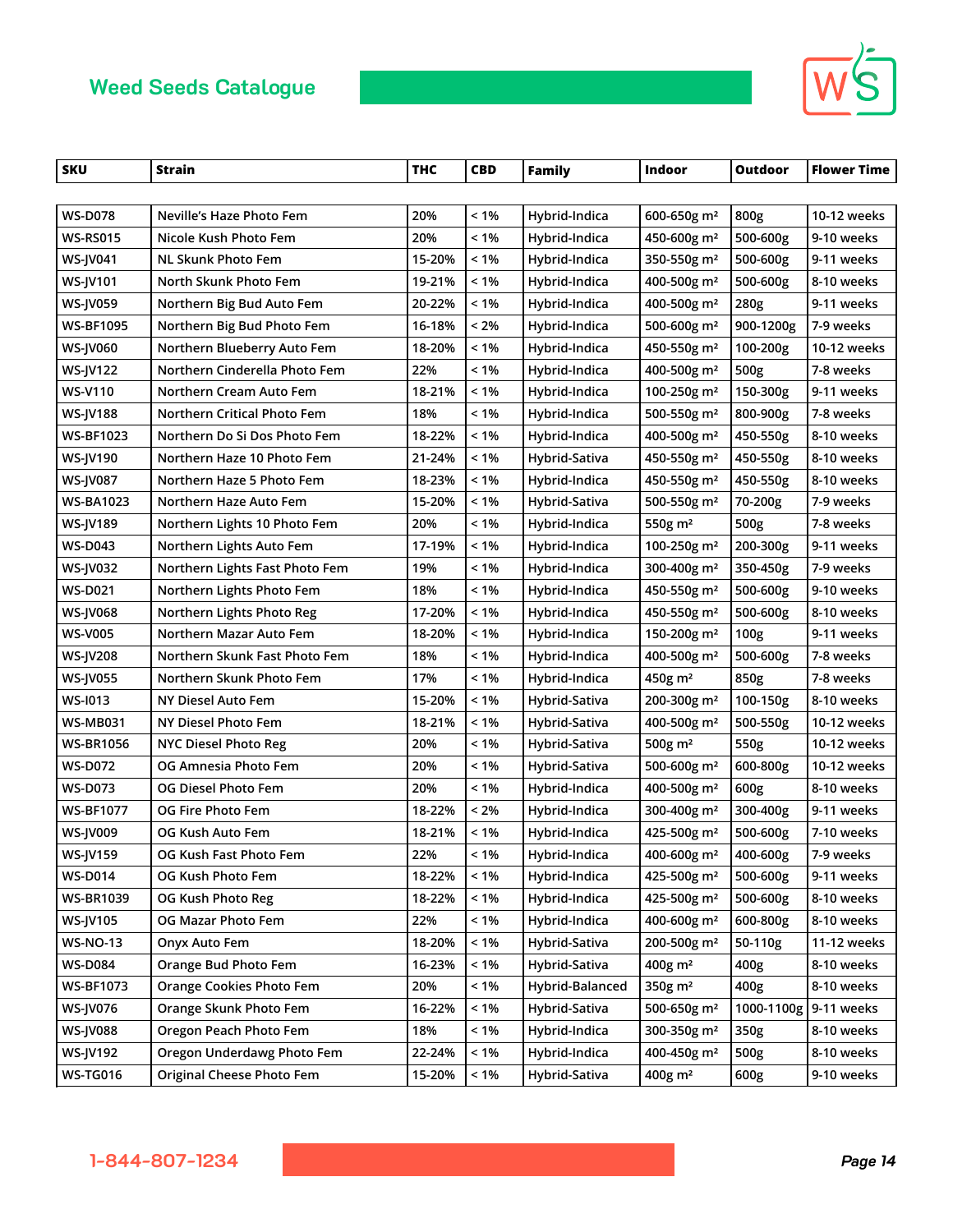



 $\overline{\mathbb{R}^n}$ 

| <b>SKU</b>        | <b>Strain</b>                             | <b>THC</b> | <b>CBD</b> | <b>Family</b>   | Indoor                   | <b>Outdoor</b> | <b>Flower Time</b> |
|-------------------|-------------------------------------------|------------|------------|-----------------|--------------------------|----------------|--------------------|
|                   |                                           |            |            |                 |                          |                |                    |
| <b>WS-JV091</b>   | Original Lemon Pie Photo Fem              | 17-22%     | $< 1\%$    | Hybrid-Sativa   | 500g $m2$                | 600g           | 8-10 weeks         |
| <b>WS-D080</b>    | Orka Auto Fem                             | 17%        | $< 1\%$    | Hybrid-Sativa   | 400-500g m <sup>2</sup>  | 60-150g        | 10-12 weeks        |
| WS-JV078-V        | <b>Outdoor Feminised Seeds USA Sativa</b> | 18-24%     | $< 1\%$    | Hybrid-Sativa   | 300-400g m <sup>2</sup>  | 350-450g       | 9-10 weeks         |
| <b>WS-D078-V</b>  | <b>Outdoor Feminized Seeds USA Indica</b> | 20-23%     | $< 1\%$    | Hybrid-Indica   | 350-450g m <sup>2</sup>  | 400-500g       | 9-10 weeks         |
| <b>WS-AT008</b>   | Panama Photo Fem                          | 13-18%     | $< 1\%$    | Hybrid-Sativa   | 350-400g m <sup>2</sup>  | 450g           | 10-12 weeks        |
| <b>WS-BR1003</b>  | Papas Candy Photo Reg                     | 15-23%     | $< 1\%$    | Hybrid-indica   | 200-400g m <sup>2</sup>  | 300-400g       | 8-10 weeks         |
| <b>WS-BF1075</b>  | <b>Peanut Butter Breath Photo Fem</b>     | 20%        | $< 1\%$    | Hybrid-Balanced | $300g$ m <sup>2</sup>    | 350g           | 9-11 weeks         |
| <b>WS-TG021</b>   | Peyote Cookies Photo Fem                  | 18-22%     | $< 1\%$    | Hybrid-Indica   | 350-500g m <sup>2</sup>  | 400-600g       | 8-10 weeks         |
| <b>WS-JV023</b>   | Pineapple Auto Fem                        | 16-21%     | $< 1\%$    | Hybrid-Sativa   | 400-500g m <sup>2</sup>  | 150-250g       | 8-10 weeks         |
| <b>WS-BF1069</b>  | Pineapple Chunk Photo Fem                 | 20%        | $< 1\%$    | Hybrid-Indica   | 500g $m2$                | 600g           | 8-10 weeks         |
| <b>WS-D089</b>    | Pineapple Haze Photo Fem                  | 16-19%     | $< 1\%$    | Hybrid-Sativa   | 250-450g m <sup>2</sup>  | 400-500g       | 10-12 weeks        |
| <b>WS-BR1059</b>  | Pineapple Skunk Photo Reg                 | 20%        | $< 1\%$    | Hybrid-Indica   | 450g m <sup>2</sup>      | 900g           | 8-10 weeks         |
| <b>WS-BF1071</b>  | <b>Pink Runtz Photo Fem</b>               | 20%        | $< 1\%$    | Hybrid-Balanced | 450g m <sup>2</sup>      | 500g           | 8-10 weeks         |
| <b>WS-BF1085</b>  | Platinum Bubba Photo Fem                  | 20%        | $< 1\%$    | Hybrid-Indica   | 350g $m2$                | 400g           | 8-10 weeks         |
| <b>WS-NB006</b>   | <b>Platinum Cookies Photo Fem</b>         | 20-24%     | $< 1\%$    | Hybrid-Indica   | 350-450g m <sup>2</sup>  | 450-550g       | 8-10 weeks         |
| <b>WS-MB036</b>   | <b>Power Plant Photo Fem</b>              | 17-20%     | $< 1\%$    | Hybrid-Sativa   | 400-500g m <sup>2</sup>  | 500-600g       | 8-10 weeks         |
| <b>WS-BF1028</b>  | Power Zkittlez Photo Fem                  | 18-20%     | $< 1\%$    | Hybrid-Sativa   | 350-500g m <sup>2</sup>  | 400-500g       | 9-11 weeks         |
| <b>WS-JV205</b>   | <b>Powerplant Fast Photo Fem</b>          | 15-19%     | $< 1\%$    | Hybrid-Sativa   | 400-500g m <sup>2</sup>  | 500-600g       | 7-9 weeks          |
| <b>WS-JV193</b>   | Pure Haze Photo Fem                       | 20-22%     | $< 1\%$    | Hybrid-Sativa   | 400-500g m <sup>2</sup>  | 450-600g       | 12-14 weeks        |
| <b>WS-JV069</b>   | Pure Indica Photo Fem                     | 14%        | $< 1\%$    | Pure Indica     | 200-300g m <sup>2</sup>  | 200-300g       | 7-9 weeks          |
| <b>WS-JV203</b>   | <b>Purple Cookies Photo Fem</b>           | 20-24%     | $< 1\%$    | Hybrid-Indica   | 350-450g m <sup>2</sup>  | 400-500g       | 9-10 weeks         |
| <b>WS-BFV1049</b> | Purple Daddy Fast Photo Fem               | 20-22%     | $< 1\%$    | Hybrid-Indica   | 400-500g m <sup>2</sup>  | 400-500g       | 7-9 weeks          |
| <b>WS-JV142</b>   | Purple Gelato Photo Fem                   | 20-24%     | $< 1\%$    | Hybrid-Indica   | 500-650g m <sup>2</sup>  | 400-600g       | 8-10 weeks         |
| <b>WS-D179</b>    | Purple Gorilla Glue Photo Fem             | 20%        | $< 1\%$    | Hybrid-Indica   | 500g m <sup>2</sup>      | 650g           | 7-9 weeks          |
| <b>WS-JV181</b>   | Purple Hawaii Skunk Photo Fem             | 17-22%     | $< 1\%$    | Hybrid-Indica   | $450g \text{ m}^2$       | 500g           | 7-9 weeks          |
| <b>WS-BA1014</b>  | Purple Haze Auto Fem                      | 15-17%     | $< 1\%$    | Hybrid-Sativa   | 350-450g m <sup>2</sup>  | 60-100g        | 8-9 weeks          |
| <b>WS-D082</b>    | Purple Haze Photo Fem                     | 17-21%     | $< 1\%$    | Hybrid-Sativa   | 350-500g m <sup>2</sup>  | 300-400g       | 8-10 weeks         |
| <b>WS-V016</b>    | Purple Kush Auto Fem                      | 15-20%     | $< 1\%$    | Pure Indica     | 350-400g m <sup>2</sup>  | 50-100g        | 8-10 weeks         |
| <b>WS-D020</b>    | Purple Kush Photo Fem                     | 18-23%     | $< 1\%$    | Pure Indica     | 350-450g m <sup>2</sup>  | 100-200g       | 8-10 weeks         |
| <b>WS-JV194</b>   | Purple Mazar Photo Fem                    | 16-19%     | $< 1\%$    | Hybrid-Indica   | 400-500g m <sup>2</sup>  | 500-600g       | 8-10 weeks         |
| <b>WS-BA1030</b>  | Purple Punch Auto Fem                     | 23%        | $< 1\%$    | Hybrid-Indica   | 500 $g$ m <sup>2</sup>   | 450g           | 8-10 weeks         |
| <b>WS-RS017</b>   | Purple Punch Photo Fem                    | 20%        | $< 1\%$    | Hybrid-Indica   | 500 $g$ m <sup>2</sup>   | 450-550g       | 7-9 weeks          |
| <b>WS-JV111</b>   | Purple Russian Photo Fem                  | 18-20%     | $< 1\%$    | Hybrid-Indica   | 400-500g m <sup>2</sup>  | 550-650g       | 8-10 weeks         |
| <b>WS-JV195</b>   | Purple Star Killer Photo Fem              | 15-20%     | $< 1\%$    | Hybrid-Indica   | 350-450g m <sup>2</sup>  | 400-500g       | 8-10 weeks         |
| <b>WS-BA1011</b>  | <b>Purple Sunset Auto Fem</b>             | 22%        | $< 1\%$    | Hybrid-Indica   | 350-450g m <sup>2</sup>  | 300g           | 9-10 weeks         |
| <b>WS-JV196</b>   | Purple Thai Photo Fem                     | 16-21%     | $< 1\%$    | Hybrid-Sativa   | 550-650g m <sup>2</sup>  | 800-1000g      | 11-13 weeks        |
| <b>WS-BR1040</b>  | <b>Purple Thai Photo Reg</b>              | 16-21%     | $< 1\%$    | Hybrid-Sativa   | 500-600g $m2$            | 750-950g       | 11-13 weeks        |
| <b>WS-D045</b>    | Purple Urkle Photo Fem                    | 15-18%     | $< 1\%$    | Hybrid-Indica   | 300-400g m <sup>2</sup>  | 250-350g       | 8-10 weeks         |
| <b>WS-BA1006</b>  | Quarter Pounder Auto Fem                  | 25%        | $< 1\%$    | Hybrid-Sativa   | 100-150 g m <sup>2</sup> | 200g           | 10-12 weeks        |
| <b>WS-BF1040</b>  | <b>Rainbow Photo Fem</b>                  | 19-24%     | $< 2\%$    | Hybrid-Indica   | 500-600g m <sup>2</sup>  | 600-700g       | 8-9 weeks          |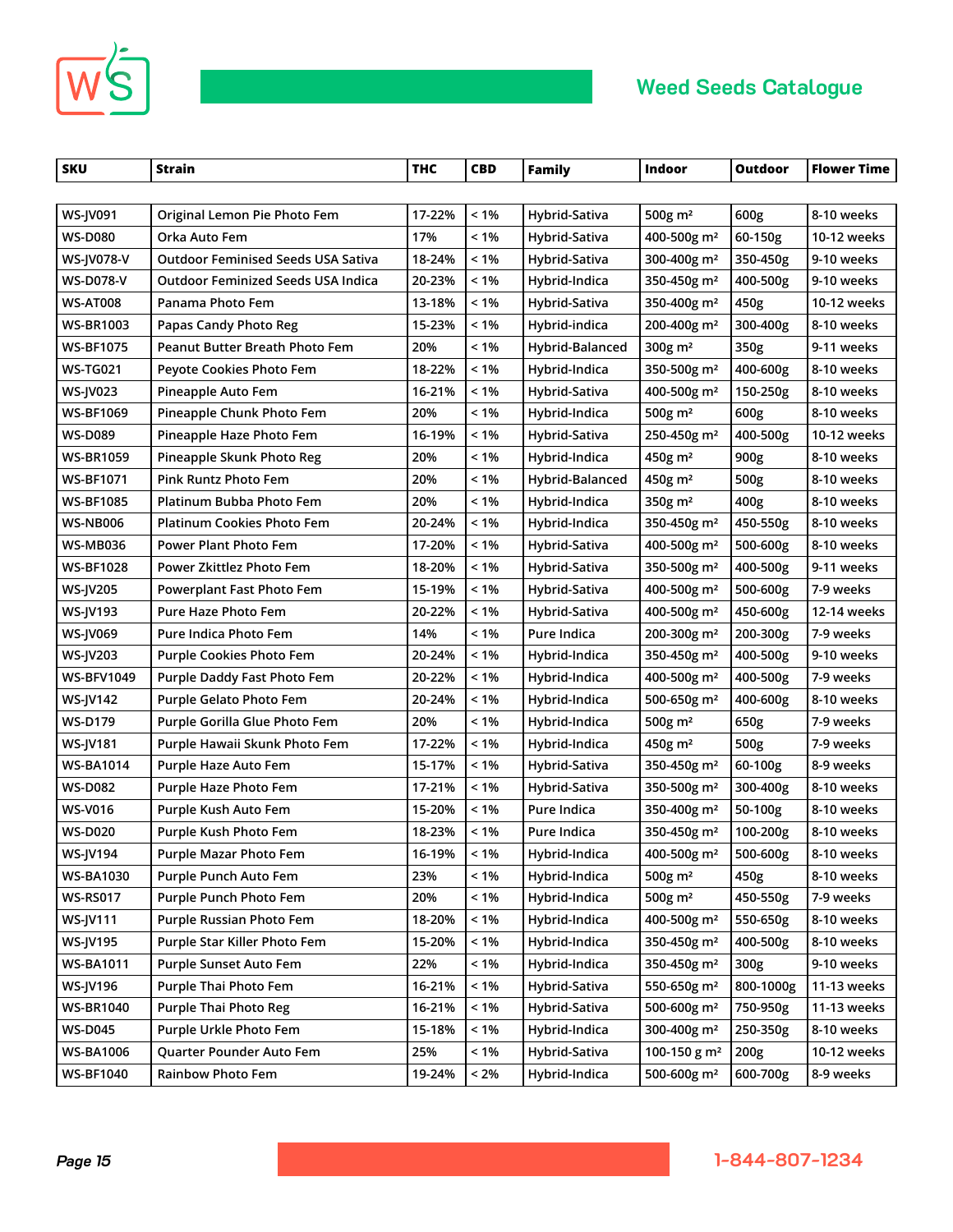

| <b>SKU</b>        | Strain                         | <b>THC</b> | <b>CBD</b> | Family          | <b>Indoor</b>           | Outdoor  | <b>Flower Time</b> |
|-------------------|--------------------------------|------------|------------|-----------------|-------------------------|----------|--------------------|
|                   |                                |            |            |                 |                         |          |                    |
| <b>WS-BA1017</b>  | <b>Red Kush Auto Fem</b>       | 20%        | $< 1\%$    | Hybrid-Indica   | 300-450g m <sup>2</sup> | 50-200g  | 8-10 weeks         |
| <b>WS-BA1019</b>  | Red Skunk Kush Auto Fem        | 15-20%     | $< 1\%$    | Hybrid-Indica   | 300-450m <sup>2</sup>   | 50-200g  | 8-10 weeks         |
| <b>WS-BA1020</b>  | Red Super Skunk Auto Fem       | 15-20%     | $< 1\%$    | Hybrid-Indica   | 300-400g m <sup>2</sup> | 50-200g  | 8-10 weeks         |
| WS-BR1039-V       | Regular Marijuana Seeds        | 20-22%     | $< 1\%$    | Hybrid-Indica   | 425-500g m <sup>2</sup> | 500-600g | 8-10 weeks         |
| <b>WS-BFV1056</b> | Rock Fruit Fast Photo Fem      | 20%        | $< 1\%$    | Hybrid-Balanced | 400g m <sup>2</sup>     | 450g     | 9-11 weeks         |
| WS-BF1037         | <b>Rock Start Photo Fem</b>    | 14-20%     | $< 1\%$    | Hybrid-Indica   | 200-400g m <sup>2</sup> | 350-450g | 8-10 weeks         |
| <b>WS-LG002</b>   | <b>Rosenthal Photo Fem</b>     | 15-23%     | $< 1\%$    | Hybrid-Indica   | 200-300g m <sup>2</sup> | 300-400g | 8-10 weeks         |
| WS-JV209          | Rosetta Skunk Fast Photo Fem   | 16-20%     | $< 1\%$    | Hybrid-Indica   | 400-500g m <sup>2</sup> | 450-550g | 7-8 weeks          |
| <b>WS-JV004</b>   | Rosetta Stone Photo Fem        | 19-20%     | $< 1\%$    | Hybrid-Indica   | 400-500g m <sup>2</sup> | 700-800g | 8-10 weeks         |
| <b>WS-JV102</b>   | Rosetta Stone Skunk Photo Fem  | 20%        | $< 1\%$    | Hybrid-Indica   | 400-500g m <sup>2</sup> | 550g     | 7-8 weeks          |
| <b>WS-BA1038</b>  | <b>Runtz Auto Fem</b>          | 23%        | $< 1\%$    | Hybrid-Balanced | 500g m <sup>2</sup>     | 150g     | 9-11 weeks         |
| <b>WS-BF1049</b>  | <b>Runtz Photo Fem</b>         | 20%        | $< 1\%$    | Hybrid-Balanced | 450g m <sup>2</sup>     | 500g     | 8-10 weeks         |
| <b>WS-D122</b>    | San Fernando Valley Photo Fem  | 19-25%     | $< 1\%$    | Hybrid-Sativa   | 300-350g m <sup>2</sup> | 400-500g | 8-10 weeks         |
| <b>WS-BR1053</b>  | San Fernando Valley Photo Reg  | 20%        | $< 1\%$    | Hybrid-Sativa   | 350g m <sup>2</sup>     | 500g     | 8-10 weeks         |
| <b>WS-JV119</b>   | Scott's Black Domina Photo Fem | 22-24%     | $< 1\%$    | Hybrid-Indica   | 300-400g m <sup>2</sup> | 350-450g | 8-10 weeks         |
| <b>WS-BA1047</b>  | <b>Sherbet Auto Fem</b>        | 17-21%     | $< 1\%$    | Hybrid-Indica   | 450-500g m <sup>2</sup> | 60-90g   | 10-13 weeks        |
| <b>WS-RS009</b>   | Shiskaberry Kush Photo Fem     | 20-24%     | $< 1\%$    | Hybrid-Indica   | 350-450g m <sup>2</sup> | 550-600g | 8-10 weeks         |
| <b>WS-RS006</b>   | Shiskaberry Photo Fem          | 20%        | $< 1\%$    | Hybrid-Indica   | 350-450g m <sup>2</sup> | 300-500g | 8-10 weeks         |
| <b>WS-JV197</b>   | Shiskaberry Punch Photo Fem    | 20-22%     | $< 1\%$    | Hybrid-Indica   | 400-500g m <sup>2</sup> | 500-550g | 8-10 weeks         |
| <b>WS-JV198</b>   | Siberian Snow Photo Fem        | 18-20%     | $< 1\%$    | Hybrid-Indica   | 300-350g m <sup>2</sup> | 400-500g | 8-10 weeks         |
| <b>WS-RS014</b>   | <b>Skittles Photo Fem</b>      | 20%        | $< 1\%$    | Hybrid-Indica   | 450-550g m <sup>2</sup> | 450-500g | 8-10 weeks         |
| <b>WS-RS023</b>   | Skunk Auto Fem                 | 14-17%     | $< 1\%$    | Hybrid-Sativa   | 100-300g m <sup>2</sup> | 100-225g | 8-9 weeks          |
| WS-D093           | Skunk Diesel Photo Fem         | 15-18%     | $< 1\%$    | Hybrid-Sativa   | 350-450g m <sup>2</sup> | 400-500g | 8-10 weeks         |
| <b>WS-JV206</b>   | Skunk Fast Photo Fem           | 15-18%     | $< 1\%$    | Hybrid-Indica   | 300-400g m <sup>2</sup> | 400-500g | 7-9 weeks          |
| <b>WS-BF1065</b>  | Skunk Kush Photo Fem           | 19%        | $< 1\%$    | Hybrid-Indica   | 450g m <sup>2</sup>     | 650g     | 7-9 weeks          |
| <b>WS-JV199</b>   | Skunk Mazar Photo Fem          | 20%        | $< 1\%$    | Hybrid-Sativa   | 600-700g m <sup>2</sup> | 500-600g | 8-10 weeks         |
| <b>WS-D035</b>    | <b>Skunk Photo Fem</b>         | 14-17%     | $< 1\%$    | Hybrid-Sativa   | 400-500g m <sup>2</sup> | 400-500g | 8-10 weeks         |
| <b>WS-BR1052</b>  | <b>Skunk Photo Reg</b>         | 14-17%     | $< 1\%$    | Hybrid-Sativa   | 400-500g m <sup>2</sup> | 400-500g | 8-10 weeks         |
| <b>WS-VL005</b>   | Skunk1 Auto Fem                | 15-20%     | $< 1\%$    | Hybrid-Sativa   | 200-300g m <sup>2</sup> | 350-450g | 7-9 weeks          |
| <b>WS-JV012</b>   | Skunk1 Photo Fem               | 15-20%     | $< 1\%$    | Hybrid-Sativa   | 250-350g m <sup>2</sup> | 400-500g | 8-10 weeks         |
| <b>WS-BA1033</b>  | Skywalker Auto Fem             | 20-23%     | $< 1\%$    | Hybrid-Sativa   | 350-400g m <sup>2</sup> | 400-500g | 8-10 weeks         |
| <b>WS-JV066</b>   | Skywalker Ghost Kush Photo Fem | 22-26%     | $< 1\%$    | Hybrid-Indica   | 350-450g m <sup>2</sup> | 550-700g | 10-12 weeks        |
| <b>WS-NB009</b>   | Skywalker Photo Fem            | 20-23%     | $< 1\%$    | Hybrid-Sativa   | 350-400g m <sup>2</sup> | 400-500g | 8-10 weeks         |
| <b>WS-JV044</b>   | <b>Snow Ripper Photo Fem</b>   | 19-22%     | $< 1\%$    | Hybrid-Indica   | 300-400g m <sup>2</sup> | 500-600g | 8-10 weeks         |
| WS-JV126          | <b>Snow Ripper Photo Reg</b>   | 16-20%     | $< 1\%$    | Hybrid-Indica   | 300-400g m <sup>2</sup> | 500-600g | 8-10 weeks         |
| <b>WS-BF1083</b>  | Snow White Photo Fem           | 22%        | $< 1\%$    | Hybrid-Indica   | 400g m <sup>2</sup>     | 350g     | 8-10 weeks         |
| <b>WS-BA1012</b>  | Somango Auto Fem               | 20-22%     | $< 1\%$    | Hybrid-Indica   | 250-350g m <sup>2</sup> | 200-350g | 8-10 weeks         |
| WS-BFV1049-V      | Somango Fast Photo Fem         | 19-21%     | $< 1\%$    | Hybrid-Indica   | 200-300g m <sup>2</sup> | 300-400g | 7-9 weeks          |
| <b>WS-MB002</b>   | Somango Photo Fem              | 20-22%     | $< 1\%$    | Hybrid-Indica   | 200-300g m <sup>2</sup> | 300-350g | 8-10 weeks         |
| <b>WS-JV226</b>   | Somango Photo Reg              | 18-22%     | $< 1\%$    | Hybrid-Indica   | 250-400g m <sup>2</sup> | 300-500g | 8-10 weeks         |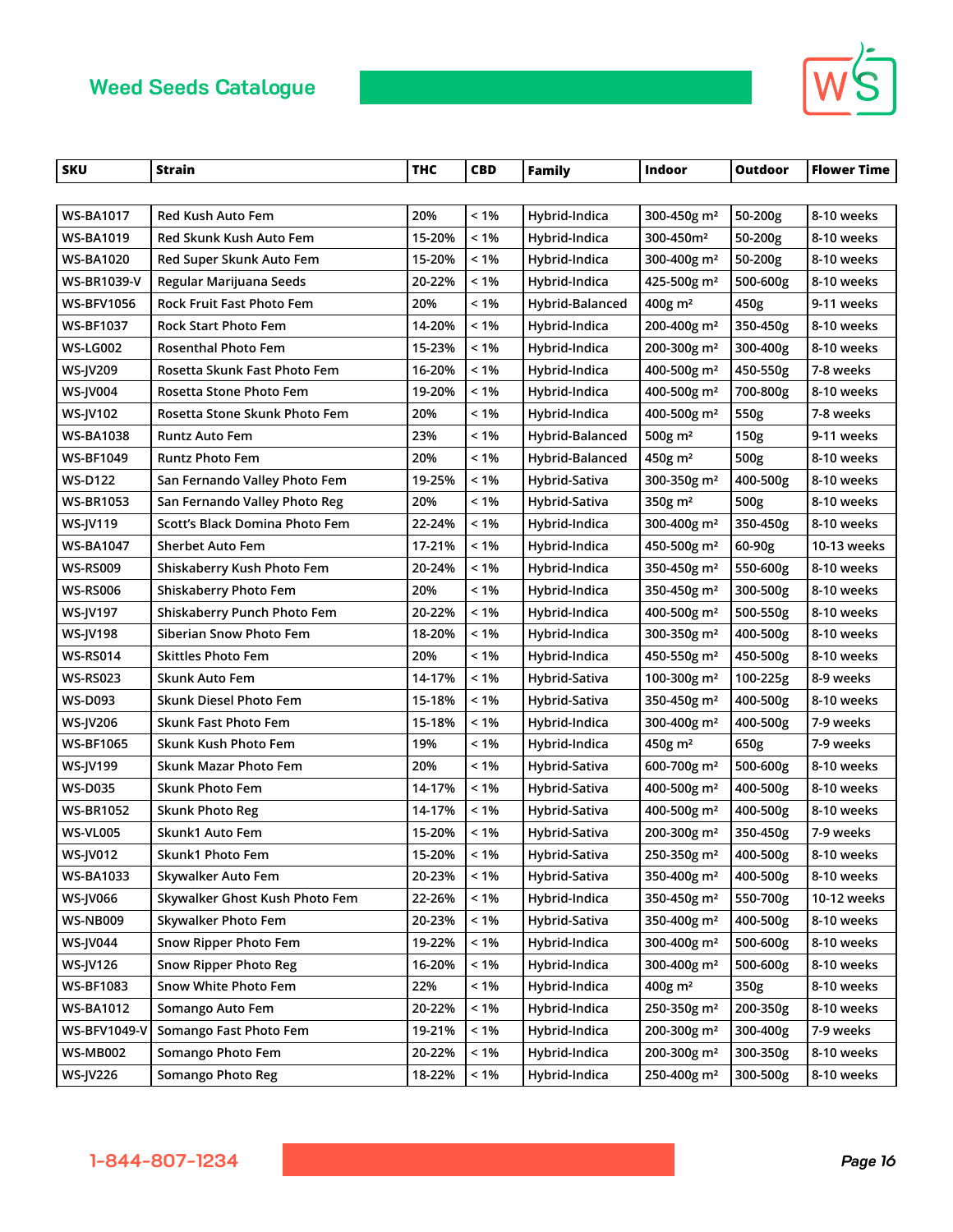



| <b>SKU</b>        | <b>Strain</b>                        | <b>THC</b> | <b>CBD</b> | <b>Family</b> | Indoor                   | Outdoor   | <b>Flower Time</b> |
|-------------------|--------------------------------------|------------|------------|---------------|--------------------------|-----------|--------------------|
|                   |                                      |            |            |               |                          |           |                    |
| <b>WS-MB052</b>   | Sour Diesel Auto Fem                 | 19-23%     | $< 1\%$    | Hybrid-Sativa | 350-450g m <sup>2</sup>  | 100-200g  | 9-10 weeks         |
| <b>WS-T009</b>    | Sour Diesel Kush Photo Fem           | 18-22%     | $< 1\%$    | Hybrid-Sativa | 450-550g m <sup>2</sup>  | 600-700g  | 9-11 weeks         |
| <b>WS-BR1050</b>  | Sour Diesel Kush Photo Reg           | 18-22%     | $< 1\%$    | Hybrid-Sativa | 450-550g m <sup>2</sup>  | 600-700g  | 9-11 weeks         |
| <b>WS-D046</b>    | Sour Diesel Photo Fem                | 20-22%     | $< 1\%$    | Hybrid-Sativa | 400-500g m <sup>2</sup>  | 600-700g  | 10-12 weeks        |
| <b>WS-BR1041</b>  | Sour Diesel Photo Reg                | 20%        | $< 1\%$    | Hybrid-Sativa | 400-500g m <sup>2</sup>  | 500-600g  | 9-11 weeks         |
| <b>WS-JV200</b>   | Sour Kush Photo Fem                  | 16-20%     | $< 1\%$    | Hybrid-Indica | 400-500g m <sup>2</sup>  | 500-600g  | 8-10 weeks         |
| <b>WS-1015</b>    | Sour Lemon Photo Fem                 | 15-17%     | $< 1\%$    | Hybrid-Sativa | 250-350g m <sup>2</sup>  | 300-350g  | 10-12 weeks        |
| <b>WS-D148</b>    | Sour Skies Photo Fem                 | 18-21%     | $< 1\%$    | Hybrid-Indica | 300-400g m <sup>2</sup>  | 550-650g  | 9-11 weeks         |
| <b>WS-BF1002</b>  | South African Photo Fem              | 15-20%     | $< 1\%$    | Hybrid-Sativa | 300-350g m <sup>2</sup>  | 450-550g  | 10-12 weeks        |
| <b>WS-JV089</b>   | <b>Star Killer Photo Fem</b>         | 20%        | $< 2\%$    | Hybrid-Indica | 450-550g m <sup>2</sup>  | 500-600g  | 9-10 Weeks         |
| <b>WS-BR1043</b>  | <b>Star Killer Photo Reg</b>         | 25-28%     | < 2%       | Hybrid-Indica | 450-550g m <sup>2</sup>  | 500-600g  | 8-10 weeks         |
| <b>WS-BA1028</b>  | <b>Stardawg Auto Fem</b>             | 20-23%     | $< 1\%$    | Hybrid-Sativa | 350-450g m <sup>2</sup>  | 300-400g  | 8-10 weeks         |
| <b>WS-RS011</b>   | <b>Stardawg Photo Fem</b>            | 20%        | $< 1\%$    | Hybrid-Sativa | 400-500g m <sup>2</sup>  | 450-550g  | 9-10 weeks         |
| <b>WS-BR1042</b>  | <b>Stardawg Photo Reg</b>            | 20-24%     | $< 1\%$    | Hybrid-Sativa | 400-500g m <sup>2</sup>  | 450-550g  | 9-10 weeks         |
| <b>WS-BA1048</b>  | Strawberry Banana Auto Fem           | 15-20%     | $< 1\%$    | Hybrid-Indica | 500-550g m <sup>2</sup>  | 70-100g   | 10-13 weeks        |
| <b>WS-D136</b>    | Strawberry Banana Photo Fem          | 23-28%     | $< 1\%$    | Hybrid-Indica | 400-500g m <sup>2</sup>  | 350-550g  | 8-10 weeks         |
| <b>WS-TG003</b>   | <b>Strawberry Cheese Auto Fem</b>    | 18-23%     | $< 1\%$    | Hybrid-Indica | 400-500g m <sup>2</sup>  | 250-350g  | 8-10 weeks         |
| <b>WS-JV005</b>   | <b>Strawberry Cough Photo Fem</b>    | 15-20%     | $< 1\%$    | Hybrid-Sativa | 400-550g m <sup>2</sup>  | 450-550g  | 9-11 weeks         |
| <b>WS-JV070</b>   | <b>Strawberry Kush Photo Fem</b>     | 18-23%     | $< 1\%$    | Hybrid-Indica | 450-550g m <sup>2</sup>  | 550-650g  | 9-10 weeks         |
| <b>WS-D143</b>    | <b>Strawberry Photo Fem</b>          | 12-18%     | $< 1\%$    | Hybrid-Sativa | 100-150g m <sup>2</sup>  | 100-200g  | 9-10 weeks         |
| <b>WS-JV151</b>   | <b>Sugar Black Rose Photo Fem</b>    | 16-18%     | $< 1\%$    | Hybrid-Indica | 300-400g m <sup>2</sup>  | 400-450g  | 8-10 weeks         |
| <b>WS-BR1014</b>  | Sugar Black Rose Photo Reg           | 16-18%     | $< 1\%$    | Hybrid-Indica | 300-400g m <sup>2</sup>  | 400-450g  | 8-10 weeks         |
| <b>WS-BF1039</b>  | <b>Sugar Fruit Photo Fem</b>         | 15-20%     | $< 1\%$    | Hybrid-Sativa | 300-400g m <sup>2</sup>  | 350-450g  | 8-10 weeks         |
| <b>WS-BFV1057</b> | Sugar Haze Fast Photo Fem            | 20%        | $< 1\%$    | Hybrid-Sativa | 400g m <sup>2</sup>      | 700g      | 9-11 weeks         |
| <b>WS-BR1013</b>  | <b>Sugar Haze Photo Reg</b>          | 20%        | $< 1\%$    | Hybrid-Sativa | $400g \; m^2$            | 700g      | 7-9 weeks          |
| <b>WS-RS018</b>   | <b>Sunset Sherbet Photo Fem</b>      | 18-24%     | $< 1\%$    | Hybrid-Indica | 350-550g m <sup>2</sup>  | 450-550g  | 9-11 weeks         |
| <b>WS-BA1042</b>  | Super AK Auto Fem                    | 18-24%     | $< 1\%$    | Hybrid-Sativa | 550-750g m <sup>2</sup>  | 120-200g  | 9-10 weeks         |
| <b>WS-BF1089</b>  | Super AK Photo Fem                   | 16-20%     | < 2%       | Hybrid-Sativa | 400-550g m <sup>2</sup>  | 800-1000g | 8-9 weeks          |
| <b>WS-BFV1059</b> | <b>Super Critical Fast Photo Fem</b> | 19%        | $< 1\%$    | Hybrid-Indica | 700g m <sup>2</sup>      | 1100g     | 7-9 weeks          |
| <b>WS-NB001</b>   | <b>Super Critical Photo Fem</b>      | 18-20%     | $< 1\%$    | Hybrid-Indica | 600-700g m <sup>2</sup>  | 1000g+    | 8-10 weeks         |
| <b>WS-BF1074</b>  | Super Glue Photo Fem                 | 20%        | $< 1\%$    | Hybrid-Indica | 500g $m2$                | 600g      | 8-10 weeks         |
| <b>WS-BA1021</b>  | Super Lemon Haze Auto Fem            | 22%        | < 1%       | Hybrid-Sativa | 400-500g m <sup>2</sup>  | 400-600g  | 9-11 weeks         |
| <b>WS-D036</b>    | Super Lemon Haze Photo Fem           | 22%        | $< 1\%$    | Hybrid-Sativa | 400-500g m <sup>2</sup>  | 500-800g  | 9-11 weeks         |
| <b>WS-D164</b>    | Super Silver Haze Auto Fem           | 17%        | $< 1\%$    | Hybrid-Sativa | 200-300g m <sup>2</sup>  | 120-170g  | 10-12 weeks        |
| <b>WS-MB008</b>   | Super Silver Haze Photo Fem          | 18%        | $< 1\%$    | Hybrid-Sativa | 350-450g m <sup>2</sup>  | 450-500g  | 9-11 weeks         |
| WS-V106           | Super Skunk Auto Fem                 | 14-17%     | $< 1\%$    | Hybrid-Indica | 350-450g m <sup>2</sup>  | 400g      | 9-11 weeks         |
| <b>WS-MB003</b>   | Super Skunk Photo Fem                | 17-20%     | $< 1\%$    | Hybrid-Indica | 400-500g m <sup>2</sup>  | 500-600g  | 8-10 weeks         |
| <b>WS-JV147</b>   | Sweet Gorilla Glue Photo Fem         | 22%        | $< 1\%$    | Hybrid-Indica | 400-500g m <sup>2</sup>  | 500-600g  | 8-10 weeks         |
| <b>WS-NB003</b>   | Sweet Island Photo Fem               | 18-23%     | $< 1\%$    | Hybrid-Sativa | 350-450g m <sup>2</sup>  | 400-500g  | 10-12 weeks        |
| <b>WS-MB041</b>   | Sweet Tooth Auto Fem                 | 16%        | $< 1\%$    | Hybrid-Indica | 400-500 g m <sup>2</sup> | 100-250g  | 11-12 weeks        |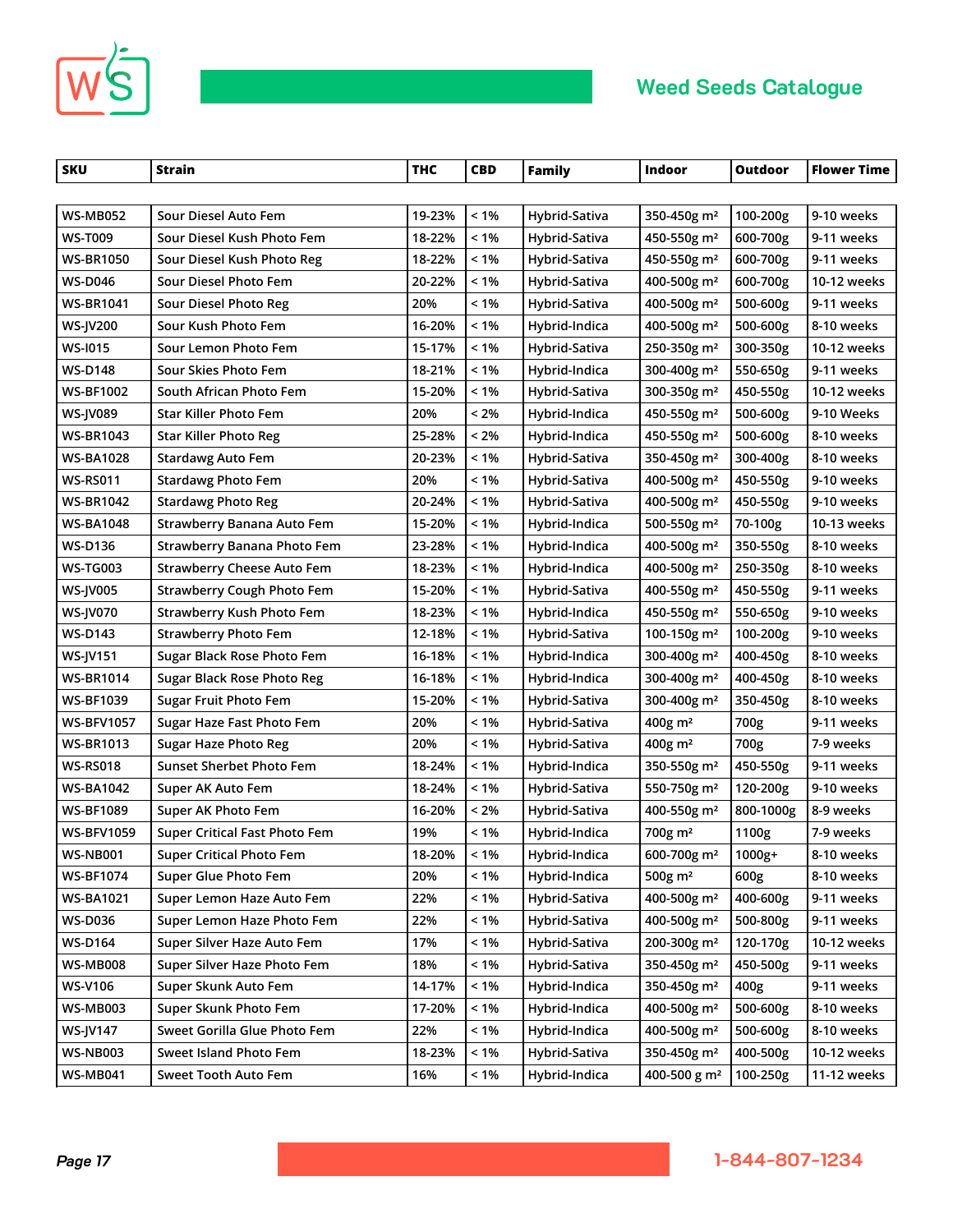

| <b>SKU</b>        | <b>Strain</b>                    | <b>THC</b> | <b>CBD</b> | Family          | Indoor                   | Outdoor    | <b>Flower Time</b> |
|-------------------|----------------------------------|------------|------------|-----------------|--------------------------|------------|--------------------|
|                   |                                  |            |            |                 |                          |            |                    |
| <b>WS-MB032</b>   | Sweet Tooth Photo Fem            | 17-20%     | $< 1\%$    | Hybrid-Indica   | 400-500g m <sup>2</sup>  | 500-600g   | 8-10 weeks         |
| <b>WS-JV230</b>   | <b>Sweet Tooth Photo Reg</b>     | 16-20%     | < 1%       | Hybrid-Indica   | 400-500g m <sup>2</sup>  | 200-400g   | 9-11 weeks         |
| <b>WS-RS010</b>   | Tahoe Kush Photo Fem             | 20-24%     | $< 1\%$    | Hybrid-Indica   | 300-400g m <sup>2</sup>  | 350-450g   | 8-10 weeks         |
| WS-VL006          | <b>Tangerine Auto Fem</b>        | 12-15%     | $< 1\%$    | Hybrid-Indica   | 60-200g m <sup>2</sup>   | 40-100g    | 10-12 weeks        |
| <b>WS-JV201</b>   | Tangie Chocolope Photo Fem       | 20-22%     | $< 1\%$    | Hybrid-Sativa   | 500-700g m <sup>2</sup>  | 500-600g   | 9-11 weeks         |
| <b>WS-BR1047</b>  | Tangie Kush Photo Reg            | 20%        | < 1%       | Hybrid-Indica   | $400g$ m <sup>2</sup>    | 500g       | 8-10 weeks         |
| <b>WS-D049</b>    | <b>Tangie Photo Fem</b>          | 15-20%     | $< 1\%$    | Hybrid-Sativa   | 450-550g m <sup>2</sup>  | 500-600g   | 9-11 weeks         |
| <b>WS-BR1058</b>  | <b>Tangie Photo Reg</b>          | 20%        | $< 1\%$    | Hybrid-Sativa   | 550g m <sup>2</sup>      | 600g       | 9-11 weeks         |
| WS-JV109          | Taskenti Photo Fem               | 15-18%     | $< 1\%$    | Hybrid-Indica   | 500-600g m <sup>2</sup>  | 600-700g   | 8-10 weeks         |
| <b>WS-MB004</b>   | Tijuana Photo Fem                | 19-22%     | < 1%       | Hybrid-Indica   | 300-400g m <sup>2</sup>  | 400-500g   | 10-12 weeks        |
| <b>WS-BA1041</b>  | Trainwreck Auto Fem              | 20%        | < 1%       | Hybrid-Balanced | 450g m <sup>2</sup>      | 150g       | 8-10 weeks         |
| <b>WS-BFV1040</b> | Trainwreck Fast Photo Fem        | 15-20%     | $< 1\%$    | Hybrid-Sativa   | 400-500g m <sup>2</sup>  | 550-650g   | 8-10 weeks         |
| <b>WS-JV071</b>   | <b>Trainwreck Photo Fem</b>      | 15-20%     | < 1%       | Hybrid-Sativa   | 350-500g m <sup>2</sup>  | 500-650g   | 9-11 weeks         |
| <b>WS-JV202</b>   | Triangle Kush Photo Fem          | 18-20%     | $< 1\%$    | Hybrid-Indica   | 250-350g m <sup>2</sup>  | 300-400g   | 8-10 weeks         |
| <b>WS-BR1044</b>  | <b>Triangle Kush Photo Reg</b>   | 18-21%     | $< 1\%$    | Hybrid-indica   | 300-450g m <sup>2</sup>  | 350-500g   | 10-12 weeks        |
| <b>WS-JV128</b>   | Triple XL Auto Fem               | 20%        | $< 1\%$    | Hybrid-Indica   | 800-1000g m <sup>2</sup> | 80-200g    | 8-9 weeks          |
| <b>WS-BA1032</b>  | <b>Tropical Cookies Auto Fem</b> | 17%        | < 1%       | Hybrid-Indica   | 450g m <sup>2</sup>      | 200g       | 9-11 weeks         |
| <b>WS-D144</b>    | True OG Photo Fem                | 22-25%     | $< 1\%$    | Hybrid-Indica   | 400-500g m <sup>2</sup>  | 500-600g   | 8-10 weeks         |
| <b>WS-NO-14</b>   | UK Cheese Auto Fem               | 20-23%     | < 2%       | Hybrid-Indica   | 300-450g m <sup>2</sup>  | 80-200g    | 8-11 weeks         |
| WS-D149           | Ultra Violet Og Photo Fem        | 19-21%     | $< 1\%$    | Hybrid-Indica   | 400-500g m <sup>2</sup>  | 400-500g   | 8-10 weeks         |
| <b>WS-BF1025</b>  | Uzbekistan Do Si Dos Photo Fem   | 19-24%     | < 1%       | Hybrid-Indica   | 200-300g m <sup>2</sup>  | 300-400g   | 8-10 weeks         |
| <b>WS-BF1043</b>  | Watermelon Zkitllez Photo Fem    | 22-25%     | < 1%       | Hybrid-Indica   | 450-550g m <sup>2</sup>  | 500-600g   | 8-10 weeks         |
| <b>WS-JV212</b>   | <b>Wedding Cake Auto Fem</b>     | 20%        | < 1%       | Hybrid-Indica   | 500-600g m <sup>2</sup>  | 220g       | 8-10 weeks         |
| <b>WS-T012</b>    | <b>Wedding Cake Photo Fem</b>    | 18-23%     | $< 1\%$    | Hybrid-Indica   | 550-650g m <sup>2</sup>  | 400-500g   | 9-10 weeks         |
| <b>WS-BR1045</b>  | <b>Wedding Cake Photo Reg</b>    | 18-23%     | $< 1\%$    | Hybrid-Indica   | 550-650g m <sup>2</sup>  | 400-500g   | 9-10 weeks         |
| <b>WS-BA1005</b>  | White AK47 Auto Fem              | 18-24%     | $< 1\%$    | Hybrid-Indica   | 200-300g m <sup>2</sup>  | 100-200g   | 9-11 weeks         |
| <b>WS-BF1003</b>  | White Alien Fire Photo Fem       | 20-25%     | $< 1\%$    | Hybrid-Indica   | 250-350g m <sup>2</sup>  | 300-350g   | 8-10 weeks         |
| <b>WS-MB045</b>   | White Amnesia Photo Fem          | 18-22%     | $< 1\%$    | Hybrid-Indica   | 500-600g m <sup>2</sup>  | 550-650g   | 10-12 weeks        |
| <b>WS-BF1026</b>  | White Fire OG Photo Fem          | 23-25%     | $< 1\%$    | Hybrid-Indica   | 500-600g m <sup>2</sup>  | 450-600g   | 9-10 weeks         |
| <b>WS-BA1040</b>  | White LSD Auto Fem               | 22%        | $< 1\%$    | Hybrid-Sativa   | 400g m <sup>2</sup>      | 150g       | 8-10 weeks         |
| WS-NO-15          | White Moscow Auto Fem            | 15-20%     | < 2%       | Hybrid-Indica   | 200-400g m <sup>2</sup>  | 60-150g    | 8-10 weeks         |
| <b>WS-RS012</b>   | White Rhino Photo Fem            | 20%        | < 1%       | Hybrid-Indica   | 700-900g m <sup>2</sup>  | 1000-1200g | 9-10 weeks         |
| <b>WS-JV113</b>   | White Russian Bruce Photo Fem    | 19-21%     | $< 1\%$    | Hybrid-Indica   | 450-550g m <sup>2</sup>  | 500-600g   | 8-10 weeks         |
| <b>WS-JV210</b>   | White Russian Fast Photo Fem     | 20-23%     | $< 1\%$    | Hybrid-Sativa   | 300-400g m <sup>2</sup>  | 350-450g   | 8-9 weeks          |
| <b>WS-JV078</b>   | White Russian Photo Fem          | 20-23%     | $< 1\%$    | Hybrid-Sativa   | 350-450g m <sup>2</sup>  | 400-500g   | 9-10 weeks         |
| <b>WS-D098</b>    | White Widow Auto Fem             | 20%        | $< 1\%$    | Hybrid-Indica   | 300-400g m <sup>2</sup>  | 500-600g   | 9-11 weeks         |
| <b>WS-BFV1044</b> | White Widow Fast Photo Fem       | 18-21%     | $< 1\%$    | Hybrid-Indica   | 350-450g m <sup>2</sup>  | 500-600g   | 7-8 weeks          |
| <b>WS-JV097</b>   | White Widow Meth Auto Fem        | 18-23%     | $< 1\%$    | Hybrid-Sativa   | 350-500g m <sup>2</sup>  | 100-150g   | 9-11 weeks         |
| <b>WS-D004</b>    | White Widow Photo Fem            | 20%        | $< 1\%$    | Hybrid-Indica   | 600-800g m <sup>2</sup>  | 800-900g   | 8-10 weeks         |
| <b>WS-JV072</b>   | <b>White Widow Photo Reg</b>     | 22%        | $< 1\%$    | Hybrid-Indica   | 450-500g m <sup>2</sup>  | 500-550g   | 8-10 weeks         |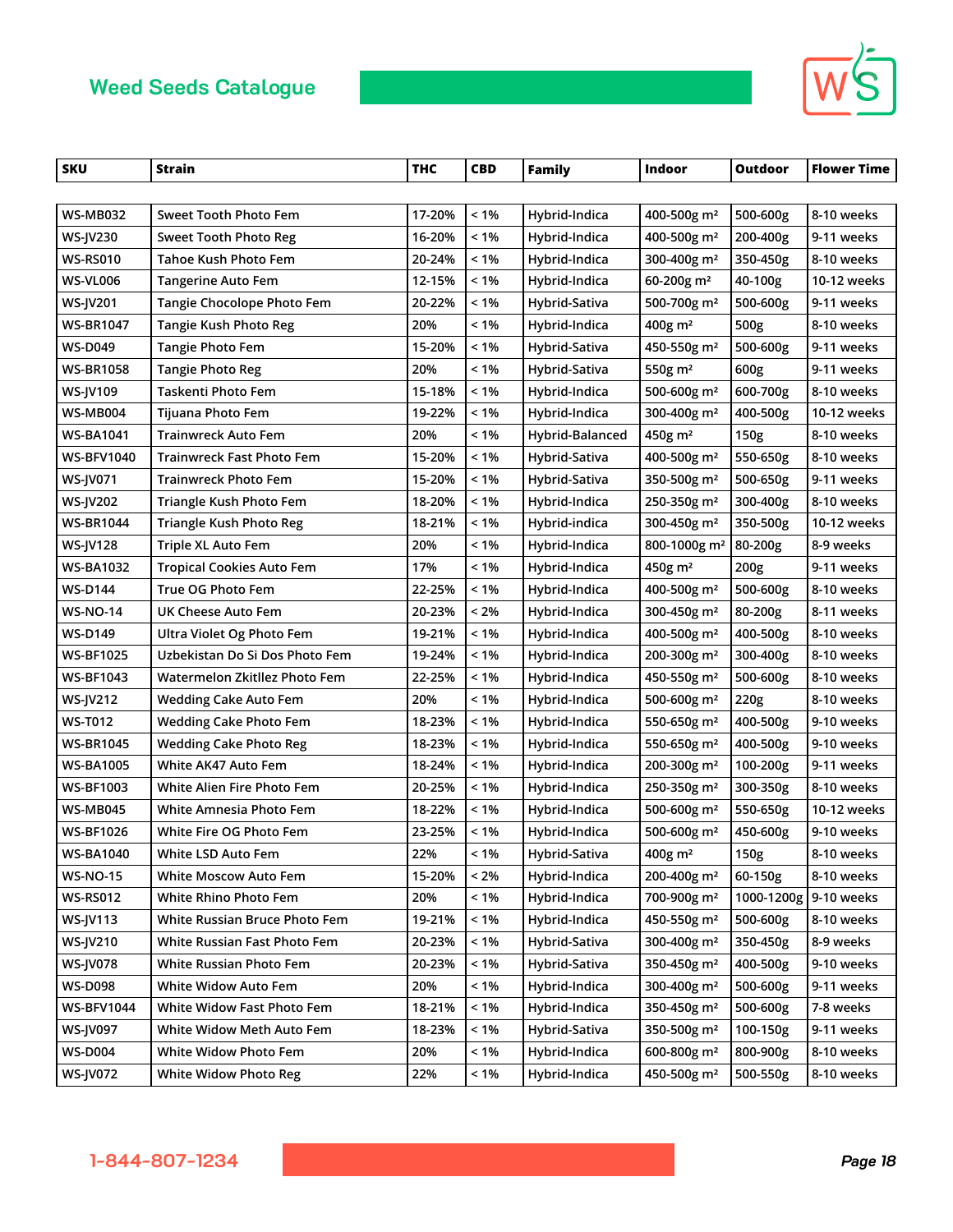

| <b>SKU</b>        | Strain                         | <b>THC</b> | <b>CBD</b> | Family          | <b>Indoor</b>           | <b>Outdoor</b> | Flower Time  |
|-------------------|--------------------------------|------------|------------|-----------------|-------------------------|----------------|--------------|
|                   |                                |            |            |                 |                         |                |              |
| <b>WS-BF1051</b>  | Wifi OG Photo Fem              | 24-28%     | $< 2\%$    | Hybrid-Balanced | 500-650g m <sup>2</sup> | 400-600g       | l 8 weeks    |
| <b>WS-D031</b>    | Yumbolt Auto Fem               | 20%        | $< 1\%$    | Hybrid-Indica   | $350g$ m <sup>2</sup>   | 100-200g       | 8--10 weeks  |
| <b>WS-D169</b>    | Yumbolt Photo Fem              | 18-24%     | $< 1\%$    | Hybrid-Indica   | 300-400g m <sup>2</sup> | 350-450g       | l 9-10 weeks |
| <b>WS-IV130</b>   | Zkittlez Auto Fem              | 19-23%     | $< 1\%$    | Hybrid-Indica   | 400-500g m <sup>2</sup> | 300-600g       | l 8-10 weeks |
| <b>WS-BFV1048</b> | <b>Zkittlez Fast Photo Fem</b> | 19-23%     | $< 1\%$    | Hybrid-Indica   | 400-500g m <sup>2</sup> | 450-550g       | i 7-9 weeks  |
| <b>WS-BR1061</b>  | <b>Zkittlez Photo Reg</b>      | 19-23%     | $< 1\%$    | Hybrid-Indica   | 400-550g m <sup>2</sup> | 350-600g       | 8--10 weeks  |
| <b>WS-D130</b>    | Zombie Death Fuck Photo Fem    | 23-25%     | $< 1\%$    | Hybrid-Sativa   | $400g \text{ m}^2$      | 500-600g       | 8--10 weeks  |